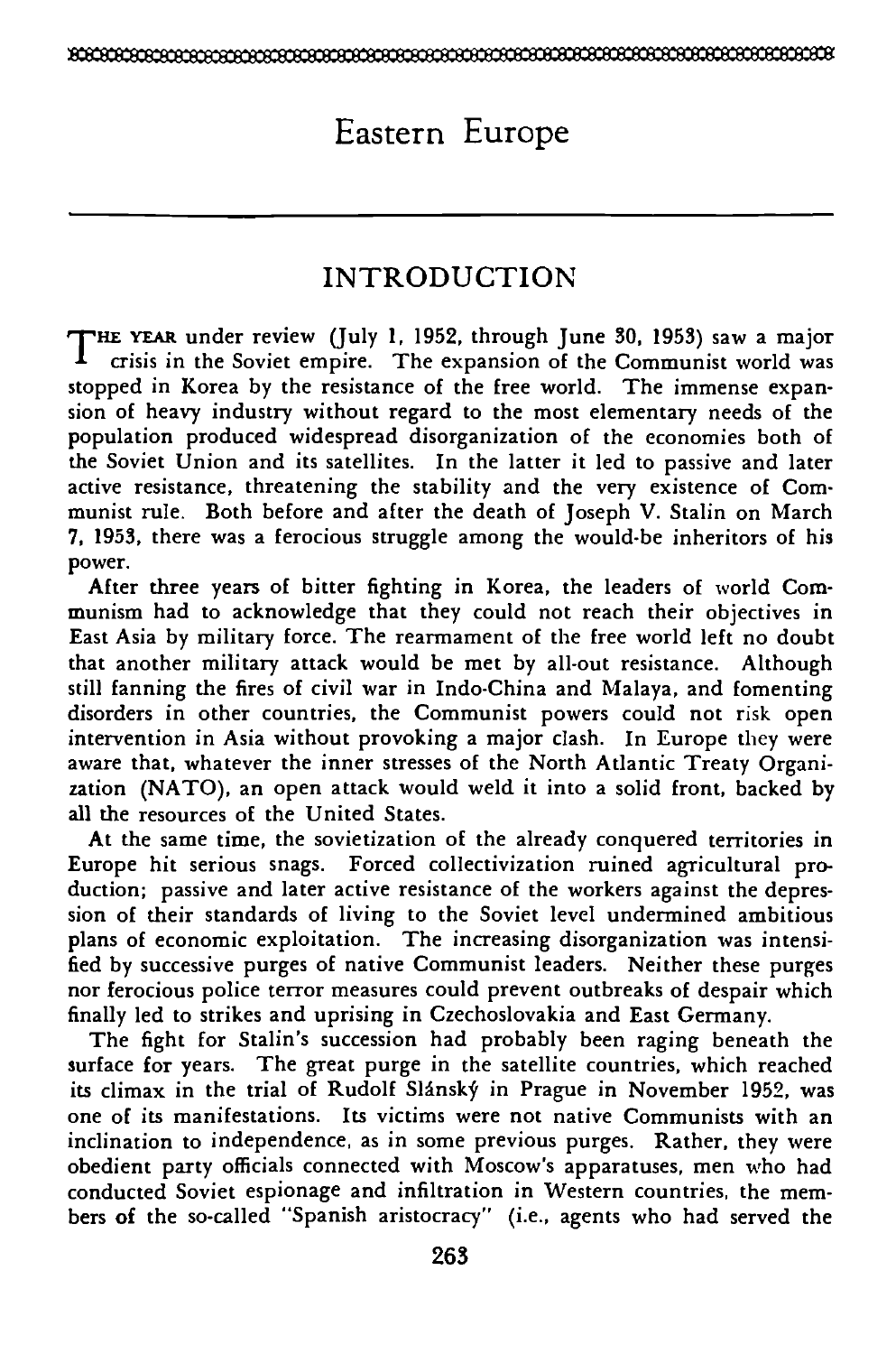Soviet cause in Spain). These were charged with "Titoist" and "Zionist" conspiracies, "imperialist espionage," and "economic sabotage," and executed as "traitors." It was the Soviet secret police apparatus whose periphery was here liquidated before the attack on its center began in the Soviet Union proper. When in February 1953 Moscow "discovered" a "doctors' plot" and accused a group of physicians, most of them Jews, of having killed prominent Soviet statesmen and prepared attempts on the life of several Red Army marshals and generals, this accusation was accompanied by hints that Soviet security organs had not fulfilled their duty. The pattern then emerged clearly: appealing for the support of the army and of the most chauvinist Russian elements, Stalin was preparing the liquidation of the most dangerous pretender to his throne, the head of the secret police, Lavrenti P. Beria.

# *Anti-Semitism*

This operation was accompanied by an unheard-of outbreak of anti-Semitism. Together with the agents of Beria's apparatus, some of whom happened to be of Jewish origin, Jews were to be made scapegoats for all the failures and crimes of the Soviet regime. Even after the complete destruction of their cultural and communal life, after the forcible *Gleickschaltung* ("levelling") of all those who had been ready to cooperate with the regime, the Jews remained an "alien" and "suspect" minority in the Soviet bureaucracy's eyes. Now, a world-wide "Jewish conspiracy" was invented in order to divert the hatred of the population from the Communist rulers to an isolated and leaderless minority.

The trial of Rudolf Slánský in Czechoslovakia and the demotion of Ana Pauker in Rumania were followed by the "discovery" of a "Zionist plot" in Eastern Germany and by the arrest of the Communist-imposed leader of the Jewish community, Lajos Stoeckler, in Hungary. The "doctors' plot" started a veritable orgy of denunciations, demotions, and arrests of Jewish citizens in all parts of the Soviet Union. Everywhere, trials were prepared against prominent persons of Jewish origin. At the same time, large numbers of Jews were defamed, demoted, thrown out of jobs, arrested, jailed, or sent to concentration camps. The mass deportation of "alien and unproductive elements" from the cities of Hungary and Rumania condemned thousands of Jews to slow starvation. All this was accompanied by a barrage of propaganda designed to show that Jews were apt to be traitors, spies, imperialist agents, embezzlers, and outright murderers. In the last days of Stalin's rule the persecution conducted in the Soviet Union as well as in most satellite countries reached the proportions of an immense cold pogrom.

### *New Tactic*

In the meantime, the nineteenth Congress of the Communist Party of the Soviet Union in December 1952 had laid the foundations of a new tactic for **the** world Communist movement. Unable for the time being to con-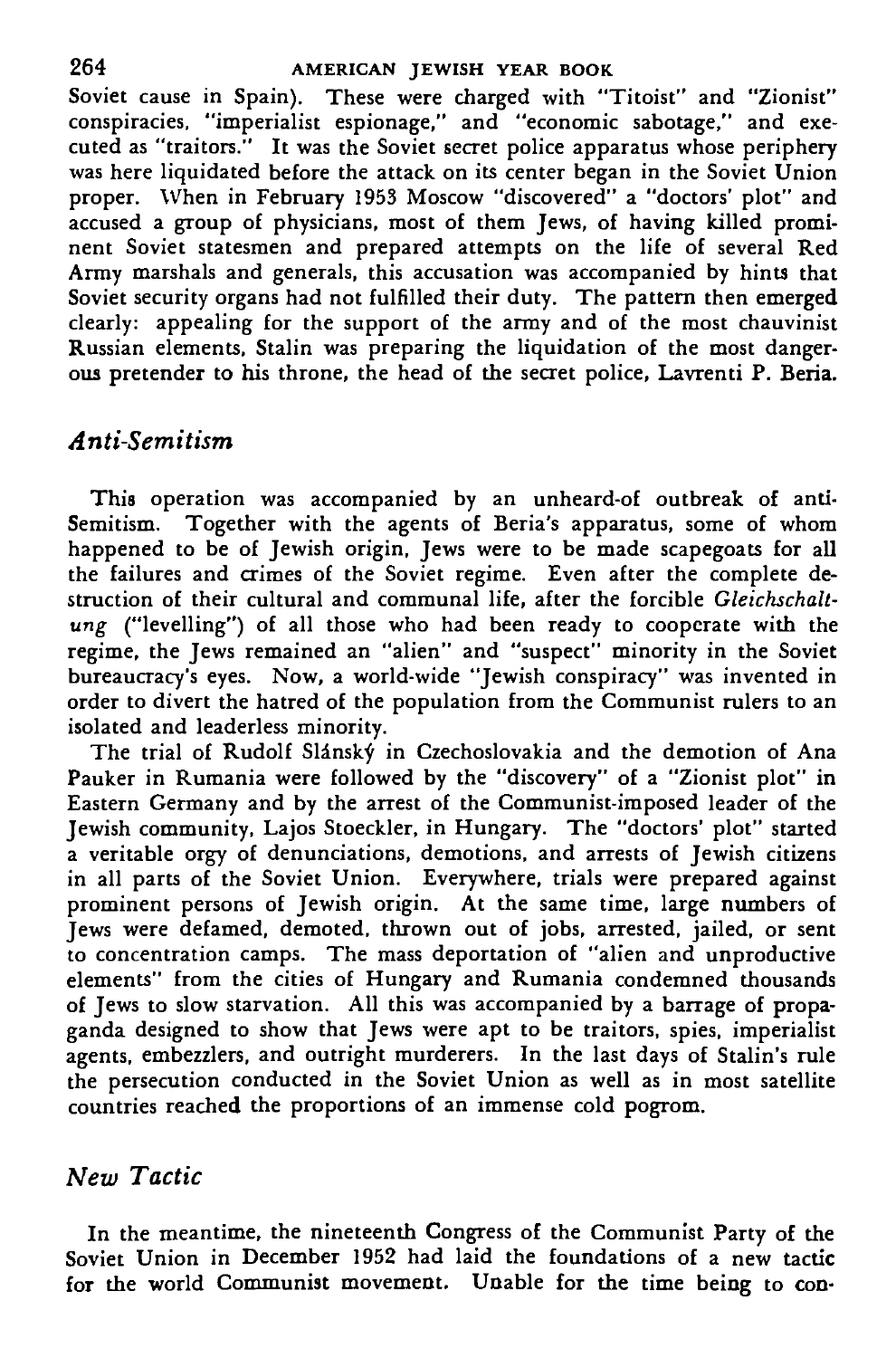#### **EASTERN EUROPE** 265

duct an open frontal attack on the free world, the Communist leaders proclaimed the "inevitability" of dashes and wars among capitalist powers and directed the Communist movement to endeavor to create dissension and conflicts among them. German, Japanese, Arab, and other reactionary nationalists had to be wooed along with neutralists and defeatists in all countries. The "peace offensive" was ordered strengthened while Communist leaders from foreign countries swore a solemn oath that their only allegiance was to the Soviet Union and their final aim the sovietization of the world. For inner consumption, a long theoretical article by Stalin and a repetitious address by Georgi M. Malenkov explained that the long-standing promise of a "transition to Communism" and a more cheerful life could not yet be fulfilled because of immutable economic laws which governed "socialist" as well as "capitalist" economy. The moral was that the population had to be patient and to suffer on, in order to strengthen the heavy industry and the military power of the Soviet empire.

# *Fight for the Succession*

After the Congress, which heard Georgi M. Malenkov as the main reporter of the Central Committee and, by implication, Stalin's heir apparent, the fight for succession entered its most dramatic stage. The accusation of a "doctors' plot" prepared the demotion of Beria. But before Beria could be "unmasked" and liquidated, Stalin died on March 7, 1953. The period immediately following was one of uneasy equilibrium among the various pretenders. First, the *status quo* of power distribution was preserved behind a facade of unity. Malenkov, Beria, and Vyacheslav M. Molotov recommended each other for the offices of premier, minister of the interior, and minister of foreign affairs, respectively. A vehement polemic was directed against the "cult of personalities"; even Stalin's name almost completely disappeared from the Soviet press, to reappear later on as that of a minor saint.

Behind the facade of "collective leadership" the fight raged with unprecedented violence. On March 14, 1953, Malenkov was forced to resign from his second high office, that of secretary general of the Communist Party, but succeeded in placing there his close collaborator, Nikita S. Khrushschev. Beria reunited the previously split security apparatus in his hands, purged it of elements planted there by Stalin, and exposed the falseness of the charges against the doctors. Trying to get some outside support, he advanced a policy of political as well as economic concessions to the population, and to the oppressed nationalities in particular. An amnesty was granted in the Soviet Union and followed by similar amnesties in the satellites. Although "traitors" were excluded, a considerable number of minor offenders were probably released from jails and forced labor camps. The government promised to reform the penal code and the court procedure and to protect the rights of citizens against the worst abuses of the authorities. Bloody purges of "bourgeois nationalists" stopped and some of the worst tormentors of national minorities in the Ukraine and in Georgia were dismissed from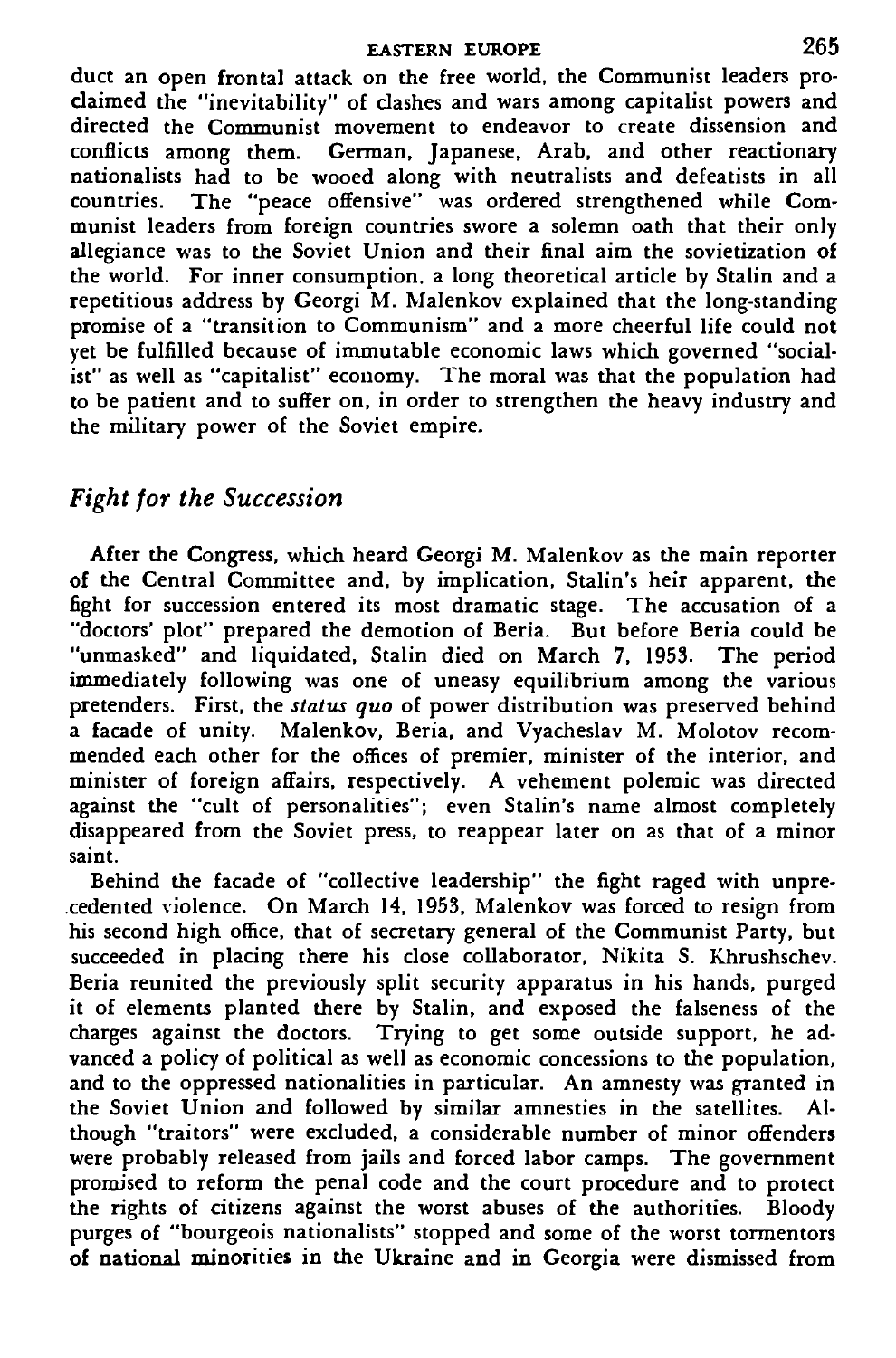office. Some victims of the last purges were released from prison and reinstated. Open anti-Semitic agitation disappeared from the columns of the Soviet press, and the party organs admitted that the "doctors' plot" had been invented in order to foment national hatred.

A new economic policy was introduced in the Soviet Union as well as in the satellites. Concessions were made to individual peasants and to the private economy of the Soviet *holkhozniki* (collective farmers). The tempo of investments in heavy industry was slowed down, and the economy was reoriented toward the production of food and other consumers' goods.

### *Revolt*

At that moment, with popular discontent at a high pitch after the excesses of the old policy, and the Communist machine confused and disorganized by the turn to the new one, resistance in satellite countries exploded in great strikes and demonstrations. Riotous strikes in many mines and factories of Czechoslovakia on June 1, 1953, showed that the working class was revolting in the most industrialized of the Peoples' Democracies. The East German revolt of June 17 was the first spontaneous revolt of a whole nation against totalitarian rule. It almost swept away the Communist regime and was suppressed, after several days of general strike and numerous street battles, only by the open intervention of Soviet occupation troops.

The Communist rulers met this threat by a combination of economic relaxation with increased terror, and with a new purge of those Communist leaders who had gone "too far" in meeting popular demands. This was also Malenkov's opportunity to settle accounts with Beria, whose "soft" policy seemed to have contributed to the disastrous results. On July 9 the Soviet government announced that Beria was a traitor and an agent of Western imperialists, and that he was dismissed from office, expelled from the Party and his case transmitted to the Supreme Court for punishment. His appointees in the minority regions of the Soviet Union were removed and arrested, the course against "bourgeois nationalism" was resumed, the talk about political reforms condemned as "a policy of capitulation." Such economic concessions as the reduction of investments in heavy industry, increased production of consumers' goods, and concessions to the peasants remained in force. But there was no relaxation in dictatorship and terror.

The persecution of Jews, interrupted after Stalin's death, was resumed in the summer of 1953. Having learned a lesson from the reaction of the free world to the last anti-Semitic campaign, the Communist leaders now conducted it quietly, without the fanfare of public trials and violent press campaigns. Almost all Jewish officials were dismissed from their jobs in East Germany, and former leaders of Jewish communities were sentenced to long forced labor terms in secret trials conducted in Czechoslovakia and Rumania in August 1953.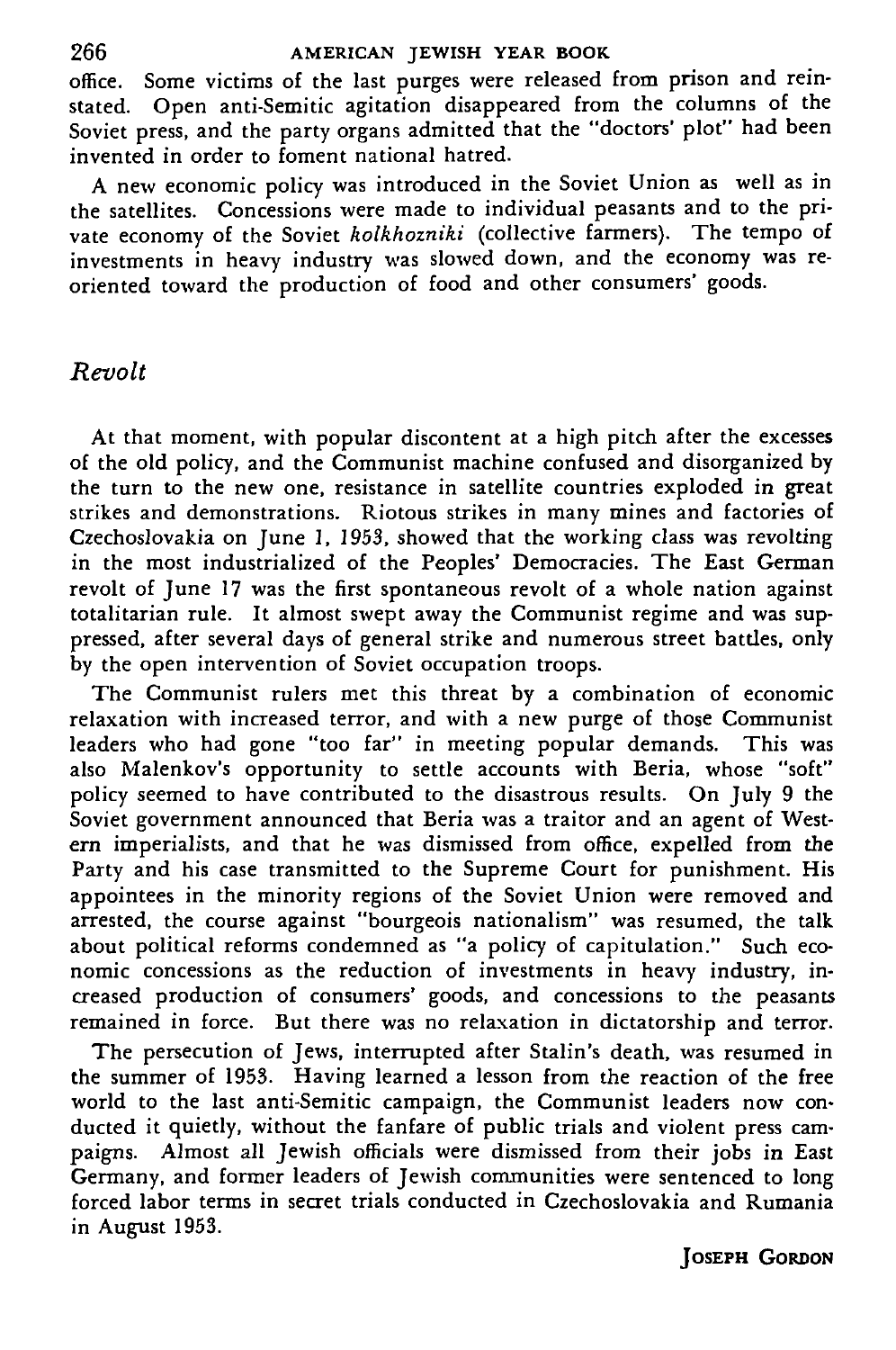## EASTERN GERMANY

T HE THIRD congress of the Sozialistische Einheitspartei-SED (Socialist Unity Party) met in East Berlin from July 10-15, 1952. It proclaimed the slogan of "building socialism" in Germany, calling for accelerated development of heavy industry, measures to liquidate the remnants of the middle classes, and the strengthening of the "national armed forces." Soon after the Soviets temporarily broke off the exchange of notes on German unity by not replying to the last Western note of September 23, 1952, the chairman of the presidium of the Supreme Soviet paid a state visit to the East German government. The presence of the commanders of the various arms of the military People's Police at the reception for him received special publicity.

The sudden diversion of resources to armament and heavy industry and the measures against independent farmers and small traders began to cause economic strains in the autumn of 1952. These increased all through the winter and spring. There was a growing shortage of food, and during the single month of March 1953 more than 57,000 refugees, including thousands of farmers, registered in West Berlin. Meanwhile the struggle in the international Communist hierarchy, exemplified in the Slansky trial in Prague in November 1952 and the charges against the Kremlin doctors in January 1953, produced a serious crisis in the government and the SED. The search for scapegoats in the administration among the remnants of the "bourgeois" parties and measures against leading Communists with a "Western" past were accompanied by a purge of "Zionists" and "Jewish-bourgeois nationalists," i.e., of Jews, from all important positions. Non-Jewish victims of the purge included the former Communist Politburo member Paul Merker, expelled from the Party in 1950 and arrested a few days after his name had been mentioned in the Slansky trial as an "accomplice" of the "American agent" Noel H. Field; the Liberal Minister of Internal Trade, Karl Hamann, arrested in mid-December 1952 on the charge of tolerating "sabotage" in his ministry; and the Christian Democratic Foreign Minister Georg Dertinger, arrested on January 15, 1953, as a "Western agent." None of them had been tried.

The purge subsided after the death of Stalin and the Moscow announcement in'April 1953 that the plot of the Kremlin doctors had been a police fabrication. The former political adviser of the Soviet military commander, Ambassador Vladimir Semyonovich Semyonov, returned at the end of May 1953 with new powers as Soviet High Commissioner for Germany. On June 9, 1953, the Politburo admitted that it had made serious mistakes and announced a "new course" intended to relax the economic pressure on the population. The government acted to slow the pace of heavy industrial development, armament, and collectivization, and to reverse some of the action taken against independent farmers and traders. It offered an amnesty to refugees willing to return. The lowering of wages, however, was not reversed as quickly. This, together with the symptoms of uncertainty at the top, led to strikes and demonstrations in East Berlin on June 16 and to a mass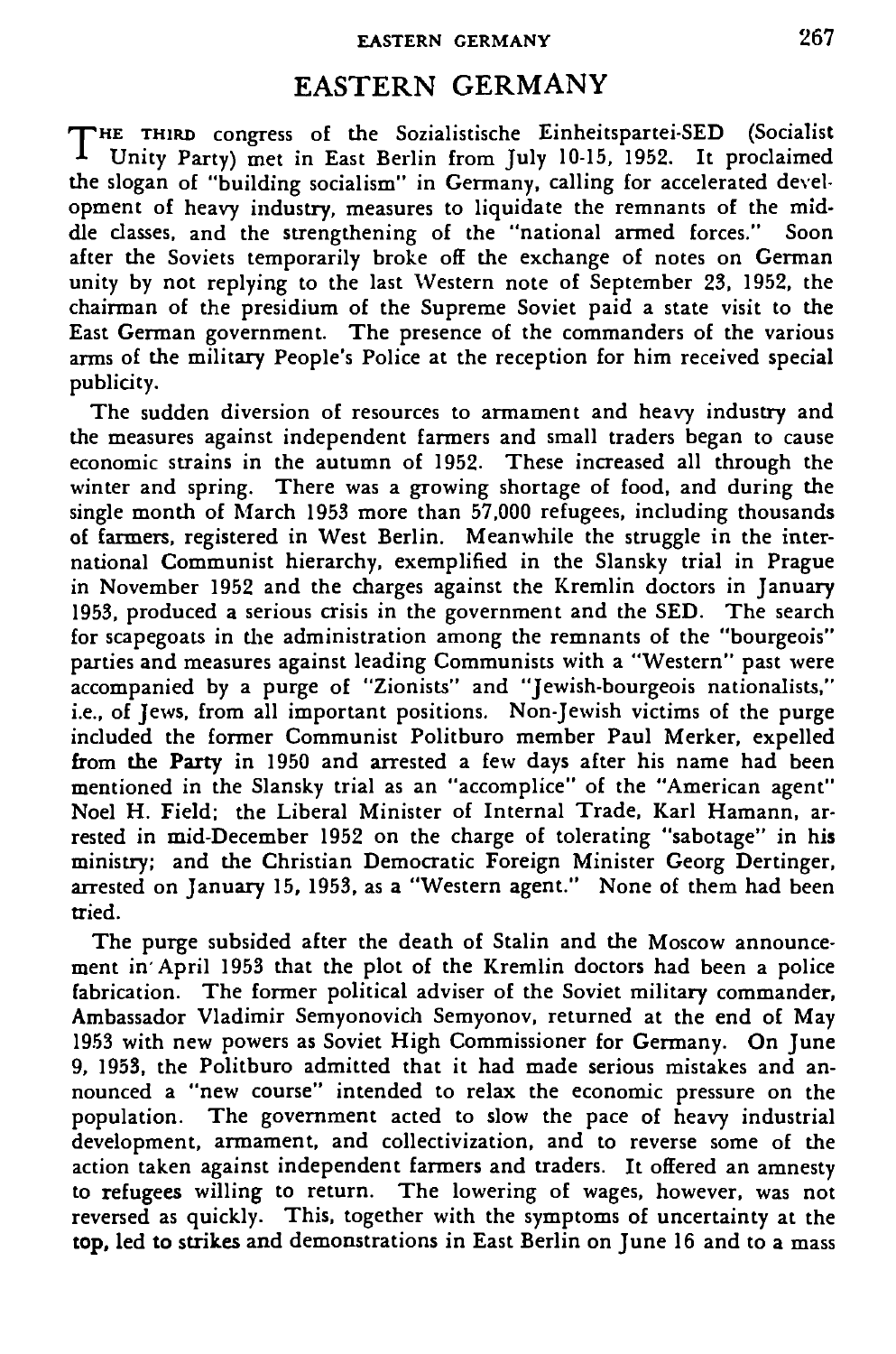#### **268 AMERICAN JEWISH YEAR BOOK**

rising of the workers throughout Eastern Germany on June 17 which could only be subdued when the Soviet army intervened and proclaimed martial law.

The regime tried to combine economic concessions to the workers with arrests of ringleaders and a propaganda campaign to restore its authority. But local strikes for the release of arrested workers continued with partial success, while violent conflict broke out among the Communist leaders. Only in mid-July 1953 did repressions start in full earnest. Minister of Justice Max Fechner—a former Social Democrat—was arrested for having tolerated the release of strike leaders; Minister of State Security Wilhelm Zaisser, and the editor of the party newspaper, Rudolf Herrnstadt, were deposed and reduced to the ranks for attacking party leader Walther Ulbricht and "advocating a policy of surrender"; the policy of the previous year was upheld as correct in principle and only exaggerated in its pace; and terror against all opposition elements, particularly in the factories, was greatly increased.

A new Western note on July 15 invited the Soviet government to resume four-power negotiations on Germany and Austria. The Soviet reply of August 6 and a further Soviet note on Germany, dated August 17, showed that nothing had changed in Russia's German policy during the year.

On August 22, 1953, the Soviet government promised a delegation of the East German government to end reparations as of 1954, to reduce occupation costs, and to return all remaining Soviet-owned plants except for the uranium mines to the East German government. Trade between the two countries was to be extended and new Soviet credits granted to relieve East Germany's acute economic difficulties.

# *The Anti-Jewish Purge*

A wave of anti-Jewish measures swept the Soviet zone between the end of November 1952 and the end of March 1953. It led to the flight of 500 Jews, including all the old community leaders, of a previous estimated total of 1,700 to 1,800 members in East Berlin and 900 in the Soviet zone proper.

The campaign was primarily directed against Jewish solidarity as a possible source of dangerous links with the West. It was aimed chiefly at Jewish officials in the Communist Party and the Vereinigung der Verfolgten des Nazi Regimes—WN (Association of Victims of Nazism) and at community leaders. It had two starting points—the issue of reparations and restitution of Jewish property and the Slansky trial of November 1952 with its subsequent "anti-Zionist" campaign.

### **RESTITUTION**

In August 1952 the restitution laws based on the Allied legislation of 1945 were abolished in the German Democratic Republic. They had never had much practical importance; identified "aryanized" property had generally been taken over by custodians and where possible nationalized, but not handed back to the former Jewish owners.

The West German reparations agreement with Israel in September 1952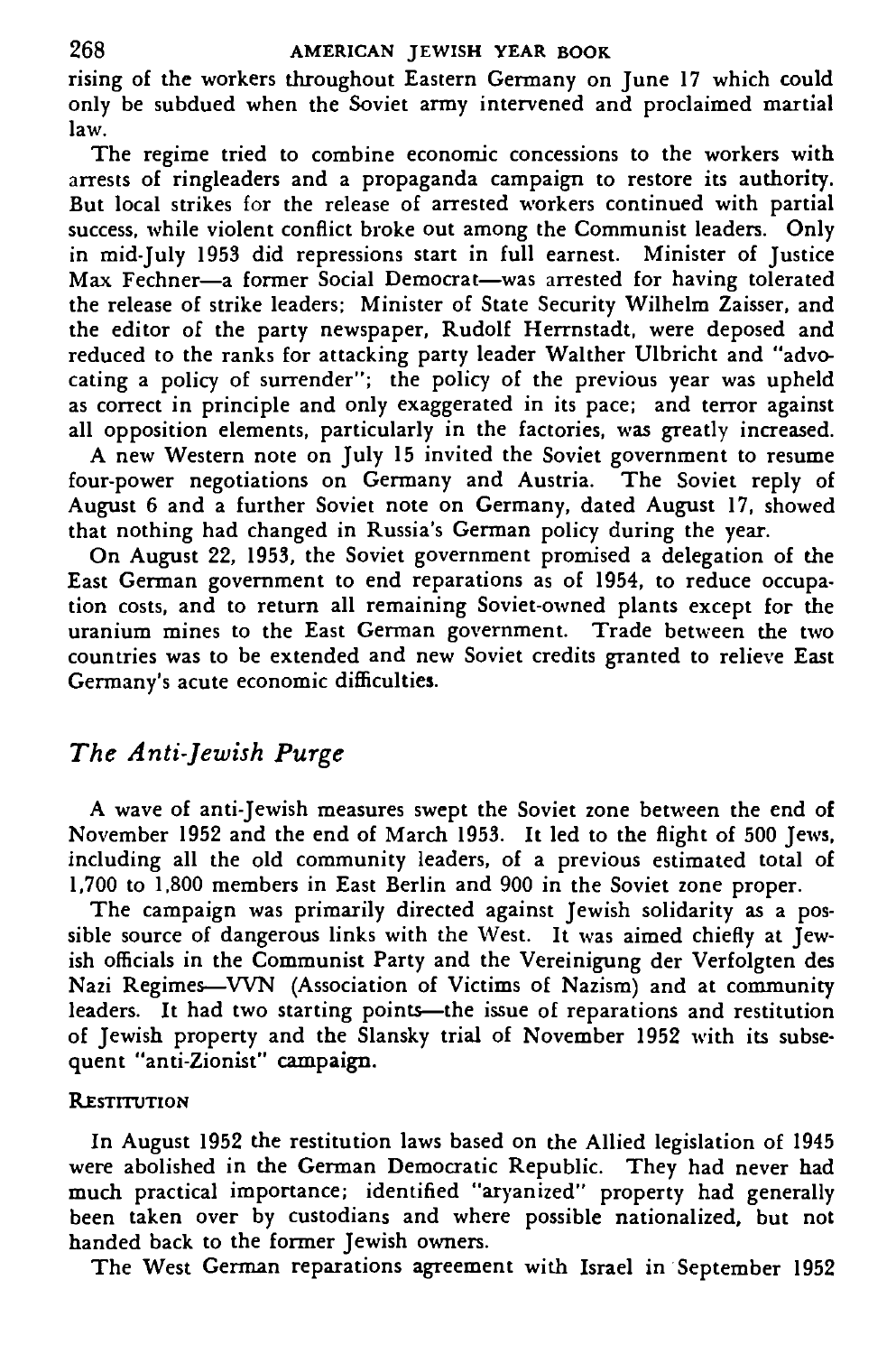#### **EASTERN GERMANY 269**

led the international press to ask whether Eastern Germany would follow suit. The Socialist Unity Party reacted by denouncing the agreement as a trick of the "American imperialists" to subsidize their Israel "agents" at the expense of the German people, and called on Jewish community leaders to sign declarations to that effect. Their hesitation was noted and later held against them.

#### REACTION TO SLANSKY TRIAL

The Slansky trial in Prague in November 1952 was the signal for the Jewish purge in Eastern Germany, too. In mid-December 1952 the central committee of the Sozialistische Einheitspartei—SED (Socialist Unity Party) issued a sixty-page circular on the lessons of the Slansky trial, an extract from which was published in the party paper *Neues Deutschland* on January 4, 1953. It pointed out the importance of Zionism and international Jewish organizations, such as the American Joint Distribution Committee (JDC) as "agencies of American imperialism" trying to misuse the sympathy of the working people for Jewish victims of fascist persecution to organize espionage and sabotage in the peoples' democracies. As a warning, the former Politburo member Paul Merker, who had been expelled from the Party in 1950 for entirely different reasons, was now stated to have first been corrupted by American Jewish capitalists during his wartime emigration to Mexico in 1942. Articles Merker had published between 1942 and 1945 in the m 1912. Thilches Merker had published between 1942 and 1949 in the<br>emigré paper *Freies Deutschland* were quoted as proof. In accordance with the Party line at the time, Merker had recognized the restitution of Jewish property as a priority obligation of the German people, expressed sympathy with the Jewish national movement, and promised state aid for the postwar emigration of surviving Jews. This was now interpreted as a promise to "Jewish capitalists" to "rob the German people." Similarly, Merker's advice to Jewish Communists in the emigration and during the first postwar years in Germany to join Jewish organizations for the sake of welfare benefits was quoted as proof that he had aided Jewish organizations in infiltrating the Party.

Even before the publication of this document, a general check-up on the Jews had begun. The WN asked everywhere for membership lists of the Jewish communities, and it turned out that lists had secretly been kept of all those who until 1950 had received parcels from the JDC. Jewish Party members were called before the Control Commission and interrogated about their past and their connections with Jewish organizations or with relatives in the West. Finally, all community leaders were told to prove their loyalty by signing a declaration that Zionism was a fascist movement, Premier David Ben Gurion of Israel an agent of United States imperialism, the JDC an espionage organization, and reparations to Israel a device for exploiting the German people to finance America's Zionist tools.

#### FLIGHT TO THE WEST

The first prominent Jew to flee to the West was Leo Zuckermann, former head of President Wilhelm Pieck's chancellory, who had been an associate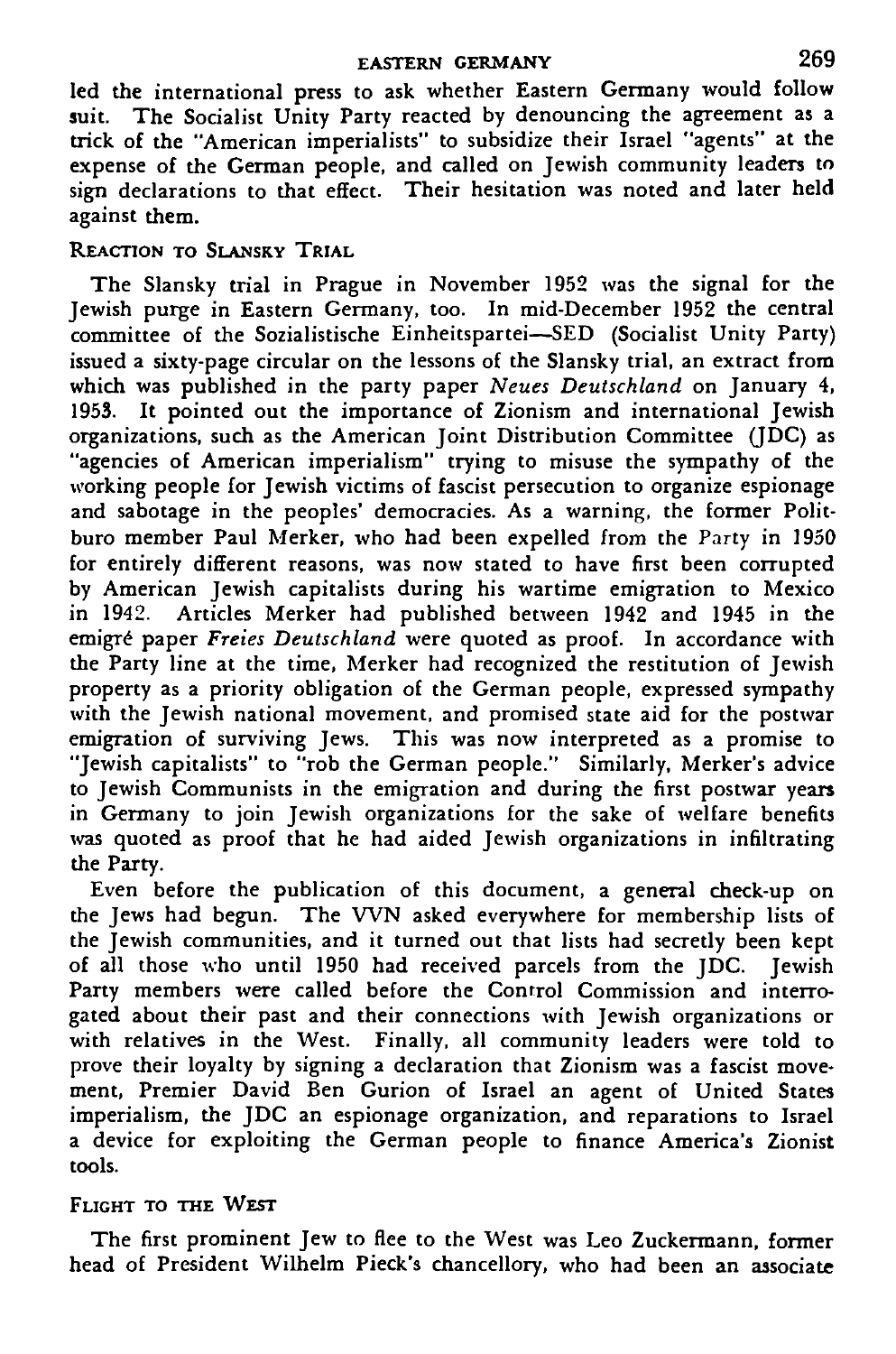of Merker in Mexico and had taken part with him in official discussions on restitution with Jewish representatives in 1947. He arrived in West Berlin on January 7, 1953. On January 15 he was followed by the chairman of the Federation of East Zone Jewish Communities, Julius Meyer, who had been an executive member of the Association of Victims of Nazism and a Communist member of the People's Chamber. With Meyer came the chairmen of the Erfurt, Dresden, Leipzig, and one week later, of the Magdeburg and Eisenach communities. The East German Government's adviser on Jewish affairs, Albert Hirsch, also fled. None of them had signed the required declaration.

The WN promptly expelled the refugees as "Zionist agents who had worked under Western orders," but had to cancel a projected congress and found itself unable to continue its existence on the old basis. It was dissolved and replaced by an appointed Komitee der antifaschistischen Widerstandskampfer (Committee of Anti-Fascist Resistance Fighters), with only one Jewish member among twenty.

Communists of Jewish origin who took no interest in Jewish affairs, had no Jewish friends and did not hesitate to support the anti-Zionist and anti-restitution line had not been publicly attacked. The fact that some of them had lost their former prominent positions may or may not have have been connected with the Jewish purge. Gerhard Eisler's Information Office was dissolved and he was not given another equally prominent post; but his deputy Albert Norden, also of Jewish origin, turned up again as secretary of the "permanent German committee for the peaceful solution of the German question." Arnold Zweig was granted a long leave from his post as president of the German Academy of Arts "at his own request" in December 1952, and was replaced in this position in April 1953 by Johannes R. Becher.

#### **SUPERVISION**

From the refugees' reports it was clear that special measures to supervise the Jewish population had been taken on Soviet orders long before the question became acute. In the view of the former community leaders, the first symptoms were the steady decline in the number of Russian officers of Jewish origin who occasionally came to attend their services, and the replacement of a Jew by a non-Jew as Soviet liaison officer to the Jewish communities in 1951. About the same time, the Soviet secret police authorities had begun efforts to recruit Hebrew-speaking informers "to report whether any anti-Soviet statements were made in the synagogues under the cover of religious service." The East German state security service had given orders to examine the mail of a number of well-known Jews and to check on their Western contacts; at the beginning of 1952 it had extended these orders to Jews in general and begun attempts to obtain complete lists.

The Jews who fled to West Berlin during the purge were recognized as political refugees by the West German authorities. An assistance program was organized and a special camp supported by the JDC set up. The Jewish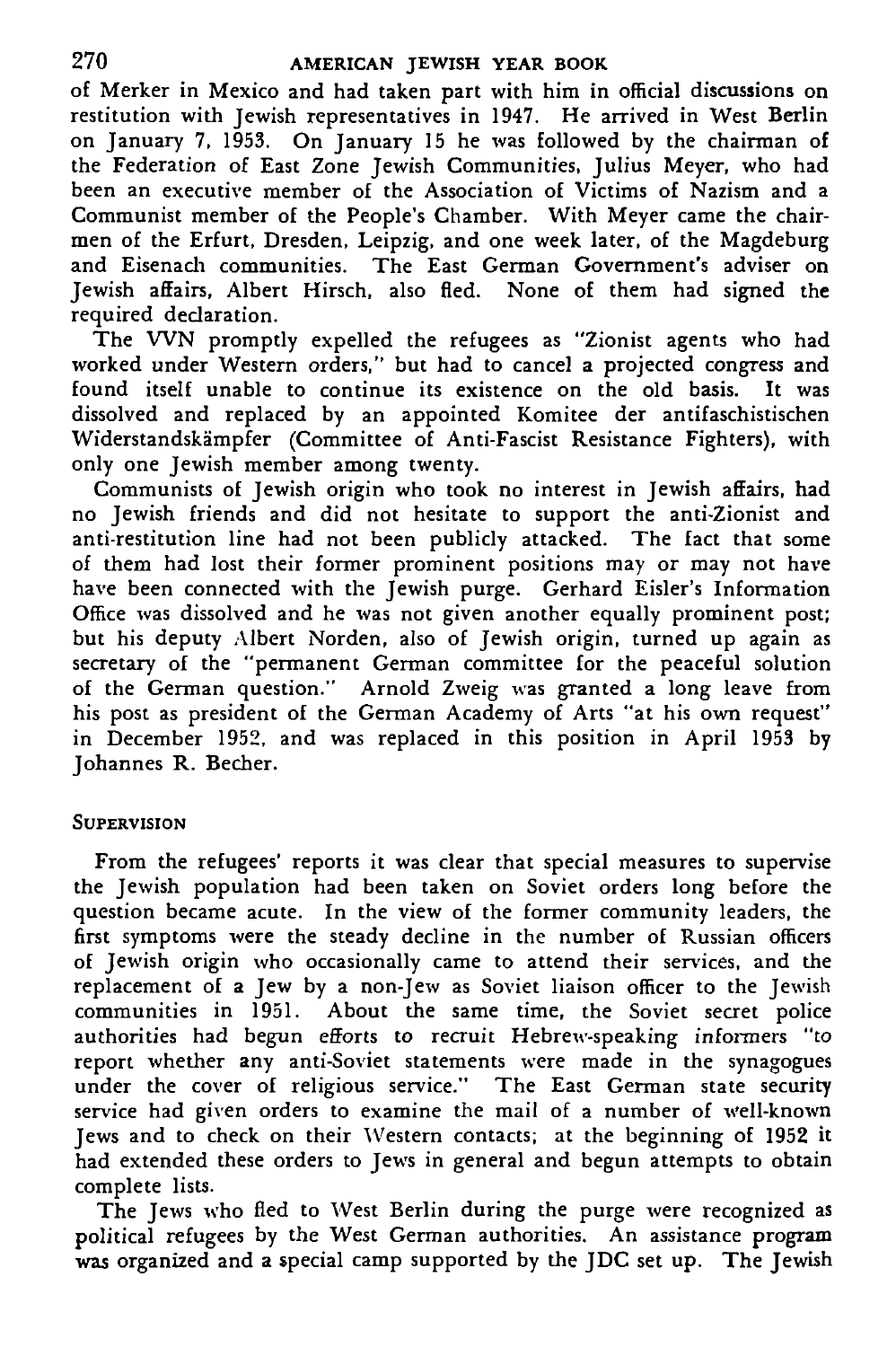Agency opened an office in Berlin to speed up emigration to Israel; in April 1953 the first group of five left Munich for that destination. By the end of June about half the refugees had been flown out of Berlin to Western Germany.

# *Community Life*

A new separate East Berlin community was set up after the purge under a provisional committee consisting of Georg Heilbrunn, Bernhard Jacobus, and Israel Rothmann. As its first act it condemned the escaped leaders for having played a double game, misusing the trust placed in them by the Jewish population and allying themselves with the enemies of peace and mankind who were protecting the fascist criminals. In the same resolution the committee recalled that anti-Semitism was a punishable offense in Eastern Germany.

By the end of January 1953 the East German government showed signs of being embarrassed by the exodus and the attendant publicity. Articles were now published stressing the difference between meritorious anti-Zionism and reprehensible anti-Semitism, and East German courts pronounced several sentences of one and two years' imprisonment for anti-Semitic insults.

Consecrations of synagogues took place in Erfurt in August and in Schwerin in September 1952. The dedication of a synagogue in Halle in July 1953—the first after the purge—was given great publicity and attended by the minister of religious affairs, the Christian Democratic Deputy Premier Otto Nuschke. (The Halle Jewish community had about forty-five members, most of them living in mixed marriage and caring little about Judaism. No Sabbath or festival services had been held in Halle for many years; on the High Holy Days the two or three people sufficiently interested journeyed to Leipzig to pray. Leon Zamojre, the community's president who had been responsible for the renovation of the old chapel, had fled to West Berlin early in 1953.) In August 1953, the East Berlin synagogue in the Rykestrasse, destroyed in the 1938 pogrom, was rededicated; with 1,200 seats it was now the largest in Germany.

There was no rabbi in the Eastern zone, only a lay preacher.

# SOVIET UNION

N TO DEPENDABLE demographic data were available on the Jews of the Soviet  $1$   $\vee$  Union. There were roughly 1,800,000 persons of Jewish origin. There was no way of judging how many of them considered themselves Jews and to what degree, because all manifestations of Jewish cultural or communal life had been suppressed for many years, and religious services were tolerated only in a few places and for a small fraction of the Jewish population.

The few synagogues still open in Moscow, Odessa, Tiflis, and **perhaps** a **few other places** were usually **frequented** only by several **hundred believers,**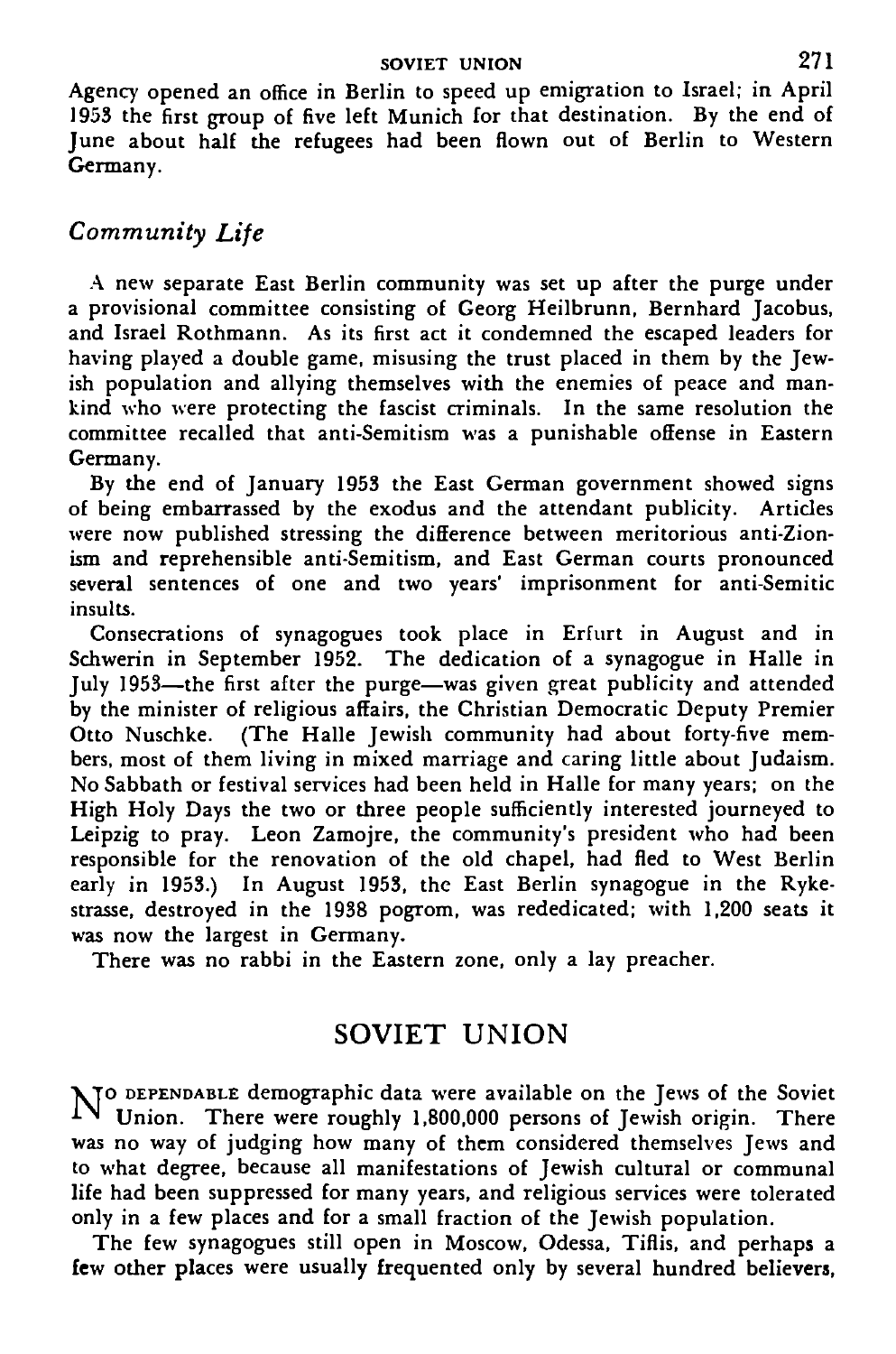#### **2 72 AMERICAN JEWISH YEAR BOOK**

and on High Holy Days by several thousand in all. There were no Jewish schools, Jewish theaters, Jewish publishing houses. No Jewish periodicals or Jewish books appeared. There were no Jewish welfare or charity organizations. Nothing had been heard for years about Jewish life in the Jewish Autonomous Province of Birobidjan in Eastern Siberia; there were rumors that the territory had been transformed into a district of slave labor camps.

### *Salisbury Report*

After many years during which foreigners were barred from Central Asia, where many Soviet Jews had been living since World War II, *The New York Times* correspondent Harrison E. Salisbury was allowed to visit the Soviet Central Asiatic Republics in September 1953. His report, published in *The New York Times* on October 1, 1953, did not deal with the majority of the Jewish inhabitants of Central Asia who had settled there during and after the war, but with the small Jewish community of Bokhara that had lived in that city for centuries. According to Salisbury, these Jews were still living in the same quarter and practicing their religion in their ancient way. There was a synagogue, which Salisbury visited, and a rabbi, whom he met. There had been a great reduction in private trade, although individual artisans were still working in their ancient specialties; and young people were breaking away from Jewish Orthodoxy.

# *Anti-Semitic Campaign*

If there was no organized Jewish life in the Soviet Union, there were still individual Jews. During the period under review they were the target of the greatest and most vicious state-organized anti-Semitic campaign in the history of Soviet Russia.

The campaign against "Jewish" influence in Soviet public life had for several years taken the form of a struggle against "cosmopolitan" tendencies. Many Jews had been purged from professions as "Jewish nationalists," or "cosmopolitans," or both. Invidious Jewish stereotypes had appeared in the press and literature *(see* AMERICAN JEWISH YEAR BOOK, 1952 [Vol. 53], and 1953 [Vol. 54]). At the end of 1952 this campaign, anti-Semitic by implication, was transformed into an open anti-Jewish drive by the "discovery" of a world-wide "Jewish conspiracy," allegedly headed by the leaders of American and Israel Jewry.

The attack was first launched in the satellite countries. Reports about the Slansky trial in Prague *(see* p. 288), about the fall of Ana Pauker in Rumania *(see* p. 288), about the "Zionist conspiracies" among Hungarian and Rumanian Jews *(see* p. 297 and p. 300), and about the "intrigues" of the Israel government prepared the Soviet public for things to come. Then the storm broke in the Soviet Union itself.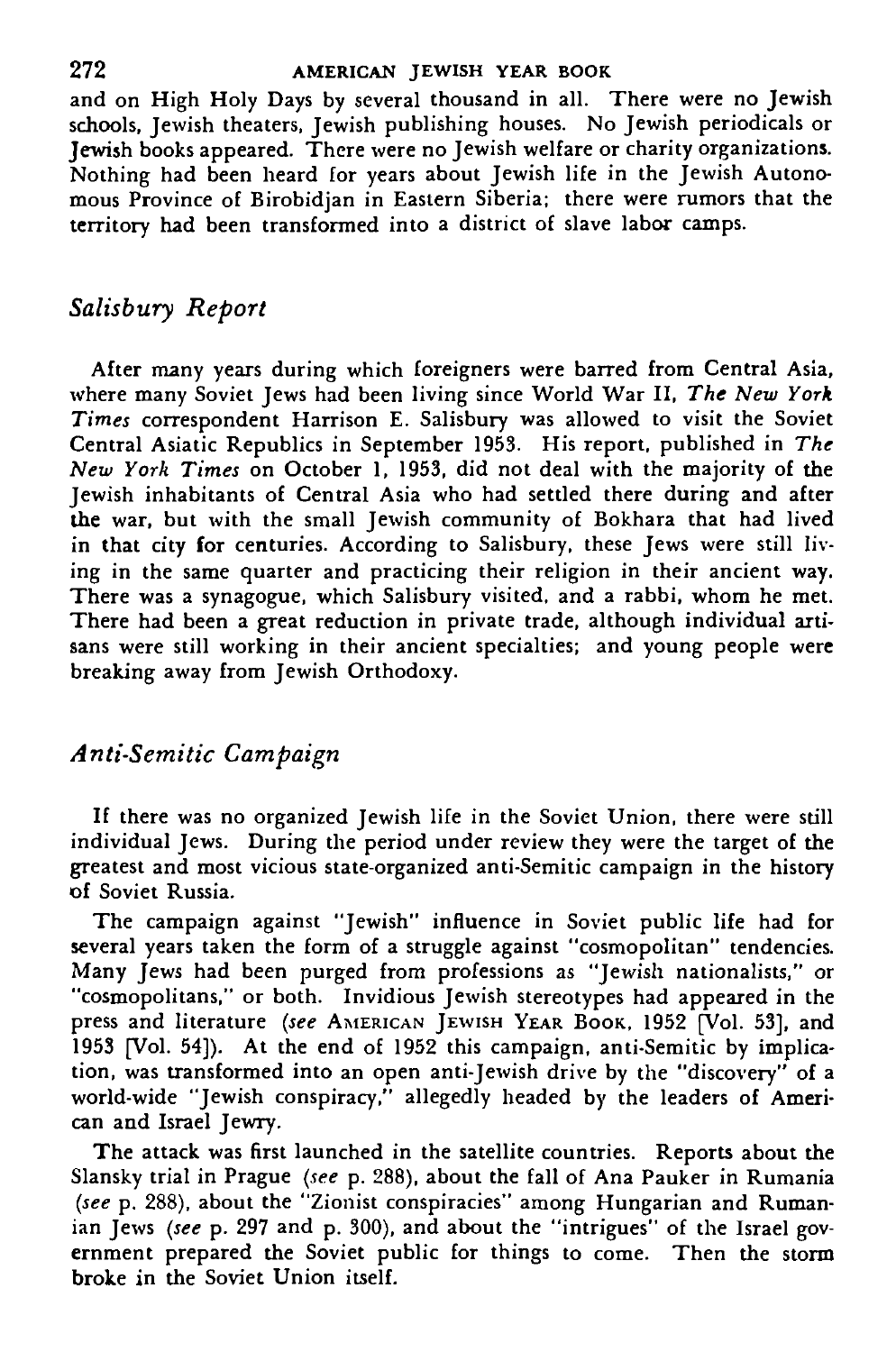### *The "Doctors' Plot"*

On January 13, 1953, Moscow *Pravda* published an official communique, announcing:

Some time ago agencies of state security discovered a terrorist group of doctors who had made it their aim to cut short the lives of active public figures of the Soviet Union through the sabotage of medical treatment . . . Among the participants in this terrorist group there proved to be: Prof. M. S. Vovsi, therapeutist: Prof. V. N. Vinogradov, therapeutist; Prof. M. B. Kogan, therapeutist; Prof. B. B. Kogan, therapeutist; Prof. P. I. Yegorov, therapeutist; Prof. A. I. Feldman, otolaryngologist; Prof. Ya. G. Etinger, therapeutist; Prof. A. M. Grinshtein, neuropathologist; G. I. Maiorov, therapeutist.

According to the communique, documentary evidence, investigations, the conclusions of medical experts, and confessions by the accused doctors had "established" the fact that the criminal doctors had sabotaged the treatment of their patients and undermined their health. They had killed Soviet leaders A. A. Zhdanov and A. S. Shcherbakov; they had also tried to destroy the health of Marshals A. M. Vasilevsky, L. A. Govorov, and I. S. Konev, of General S. M. Shtemenko, Admiral G. I. Levchenko, and other military leaders. According to the announcement, "all these murderer-doctors, who had become monsters in human form, trampling the sacred banner of science and desecrating the honor of scientists, were enrolled by foreign intelligence services as hired agents." Most of the participants (Vovsi, B. B. Kogan, Feldman, Grinshtein, Etinger, and others) were alleged to have been connected with the "international Jewish bourgeois nationalist organization Joint [the American Joint Distribution Committee—JDC], established by American intelligence." Dr. Vovsi had told the investigators that he had received orders "to wipe out the leading cadres of the Soviet Union" from the United States through the JDC, via a Moscow doctor, Shimeliovich, and the "well-known Jewish bourgeois nationalist" Mikhoels. According to the communique, other participants in the plot (Vinogradov, M. B. Kogan, Yegorov), ivere old agents of British intelligence. The last sentence of the communique stated that "the investigation will soon be concluded."

Of the nine doctors mentioned in the communique, six were Jews. One of the alleged victims of the plot, A. A. Zhdanov, had died at the end of August 1948. *Pravda* had published the medical certificate of his death on September 1, 1948—it had been signed by five doctors, none of whom was a Jew. Three of these five (Yegorov, Vinogradov, and Mayorov) were among those arrested. Six Jewish doctors who had not been mentioned in connection with Zhdanov's death had been now added to the list—obviously for anti-Semitic reasons. [Solomon] Mikhoels, accused of transmitting orders to the murderers, had been a Communist and a member of the Jewish Anti-Fascist Committee established in Moscow during World War II to win support and collect money for the Soviet Union among the Jews of Western countries. In this capacity, he had traveled in the United States together with Itzik Pfeffer in 1943. After the war, Mikhoels had died suddenly under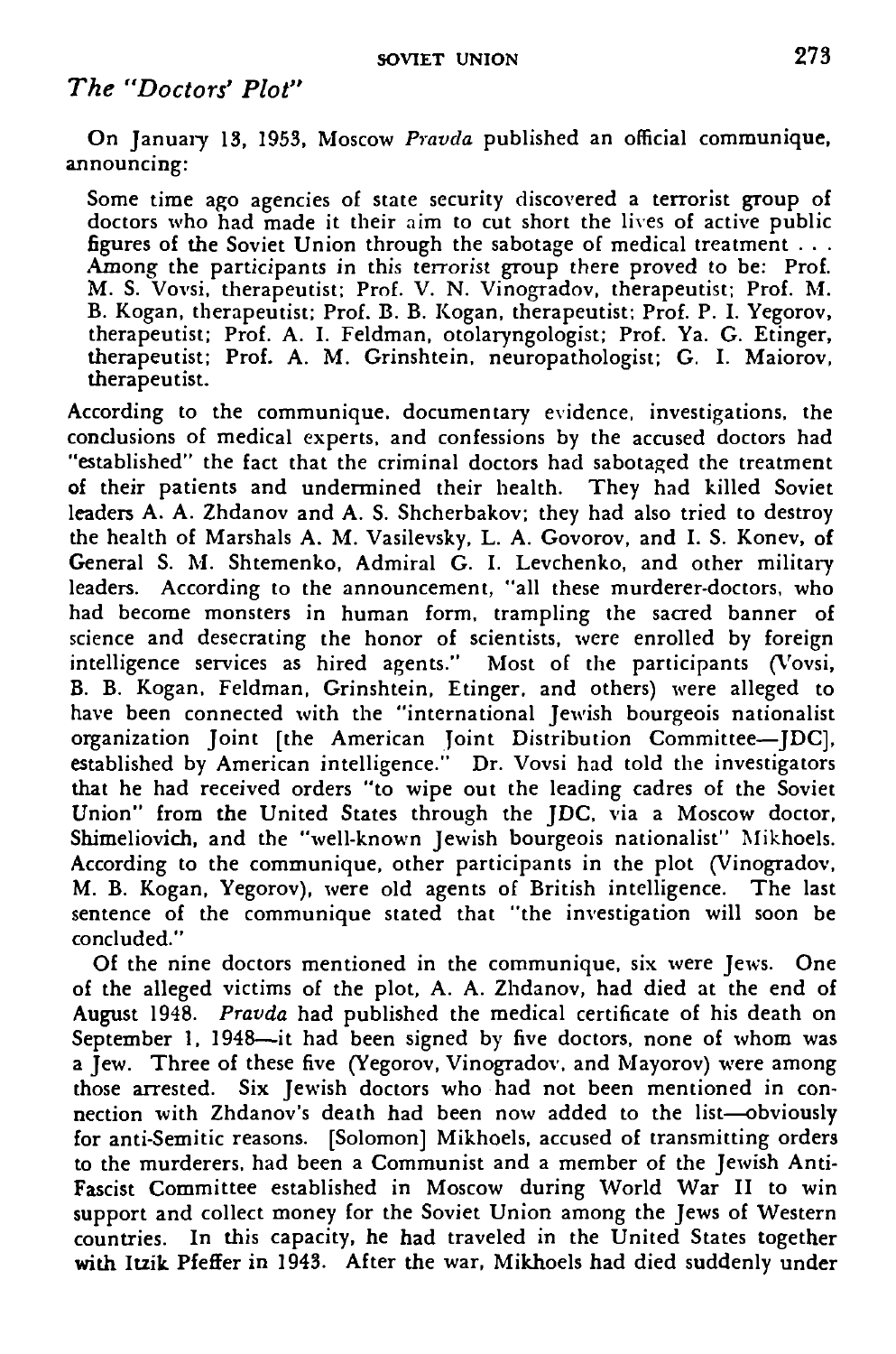suspicious circumstances during a trip to the liberated city of Minsk in Byelorussia. There were rumors that he had either been murdered by anti-Semites or liquidated by the secret police. Itzik Pfeffer had been arrested and deported, together with all the other leaders of the Jewish Anti-Fascist Committee and several prominent Yiddish writers, when the committee was suddenly dissolved and its press organ *Aynikeit* closed in November 1948 *(see* AMERICAN JEWISH YEAR BOOK, 1950, [vol. 51], p. 337). Mikhoels' real name was Vovsi, and he was a relative of Dr. M. S. Vovsi, one of the "murderer-doctors."

During the ensuing weeks of the campaign, no more details were given about the plot, except that on January 21, Dr. Lydia F. Timaschuk was awarded the order of Lenin "for assistance rendered to the government in exposing the murderer-doctors." According to Soviet refugees, Lydia Timaschuk was the wife of one of the accused, Dr. M. B. Kogan. She may have "collaborated" in order to save herself or her children. In any case, she became a Soviet heroine overnight. All the newspapers wrote long articles celebrating her vigilance and printed thousands of letters addressed to her from all parts of the country.

### *Attacks on Jewish Organizations*

A campaign with clear anti-Semitic overtones filled the Soviet press immediately after the publication of the charges. Thus, *Pravda* declared on January 13, 1953:

Most of the members of the terrorist group . . . were bought by the American intelligence service. They were recruited by a branch of American intelligence, the international Jewish bourgeois nationalist organization Joint. The dirty face of this Zionist espionage organization, concealing its foul work under a mask of charity, has been completely exposed. Relying on a group of depraved Jewish bourgeois nationalists, the professional spies and terrorists of the Joint spread their subversive activity to the territory of the Soviet Union. . . . Exposure of the band of poisoner-doctors is a blow at the international Jewish Zionist organizations. Now all can see what "charitable friends of peace" are hiding behind the Joint letterhead.

These accusations were repeated in *Izuestiya,* the official organ of the Soviet government; *Trud,* the newspaper of the labor unions; *Krasnaya Zvezda,* the organ of the Red Army; *Literaturnaya Gazeta,* the magazine for the intellectuals, and in the entire provincial press. Beside the JDC, other Jewish organizations abroad, like the American Jewish Committee, the Jewish Socialist Bund [of Russia and Poland before World Wars I and II], and all Zionist organizations were described as hotbeds of espionage, sabotage, and counterrevolutionary plots. The impression was intentionally created that all Jews who were active communally were "enemies of socialism" and "hirelings of imperialism." Some examples from Soviet publications illustrate to what incredible lengths the campaign went.

On January 21, *New Times,* the official organ of the Soviet Ministry of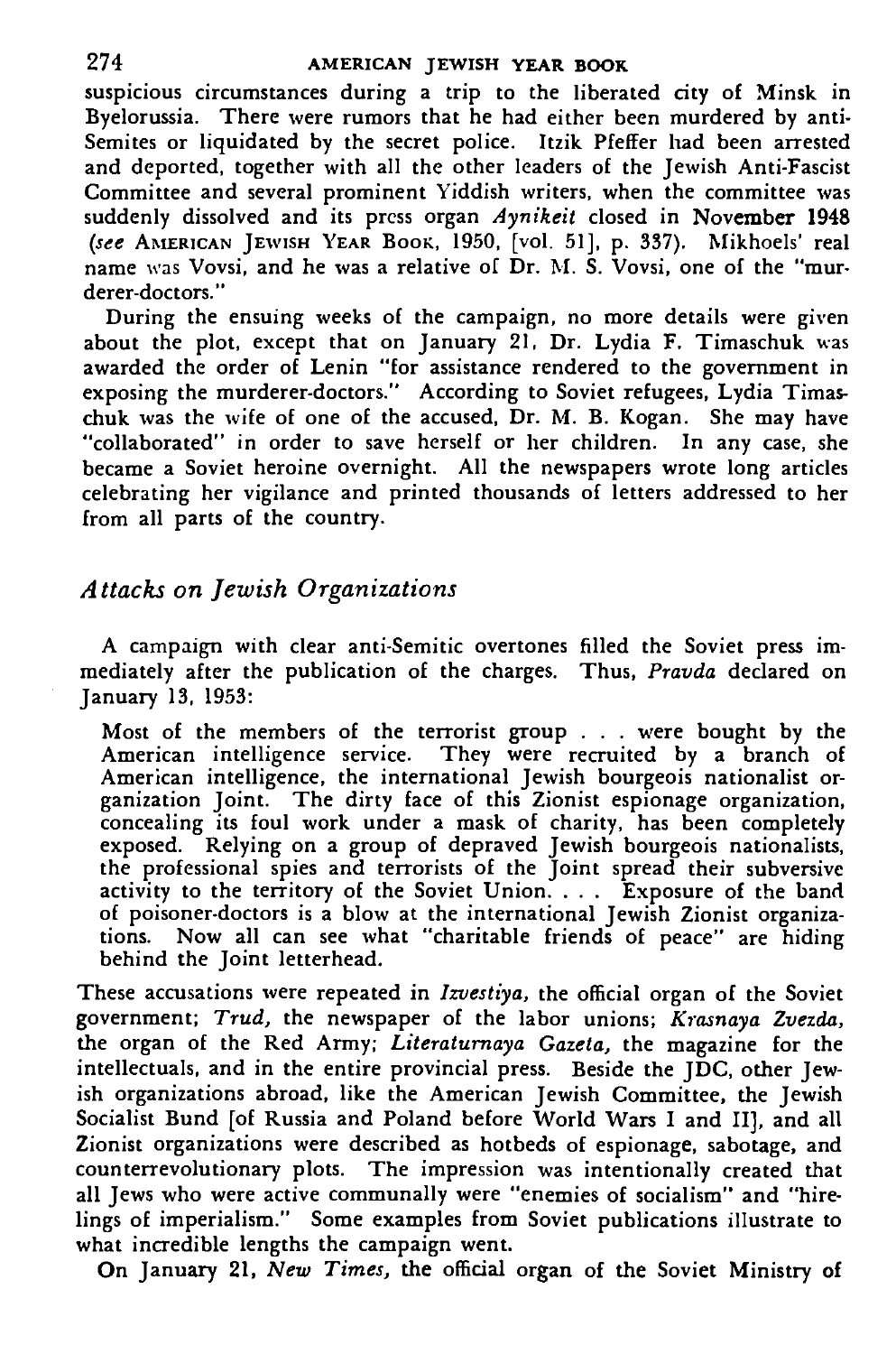Foreign Affairs, published an article by V. Minayev on "The Zionists, Agents of American Espionage." The article charged that Prime Minister David Ben Gurion, Foreign Minister Moshe Sharett, and political adviser Reuven Shiloh of the Israel Government, had executed the orders of the United States State Department, while Ambassador Abba Eban was a "British agent." Minayev repeated the canard, first invented in the Slansky trial, about the "Morgenthau-Acheson plan" of espionage and sabotage, allegedly adopted in a secret conference of these American statesmen with Ben Gurion in Washington in 1947. Zionist leaders and Israel statesmen, Minayev wrote, were waging a defamatory campaign against the Soviet Union. By supporting the American imperialists, the Zionists were in effect supporting the policy of reviving the Nazi regime and of re-establishing "bloody fascist systems, permeated with the spirit of racist bestiality."

The main supporters of Zionism were the American capitalist families Straus, Lehman, Rockefeller, and Morgenthau. The American diplomat Benjamin Cohen was named as the liaison man between the State Department and Zionist organizations. In Palestine, the article stressed, armed Zionist bands were waging a war of extermination against the Arab population, seizing the land of poor Arab peasants and driving them into the desert.

On February 13 *Trud,* the organ of Soviet labor unions, replied to a reader who wanted to be told more about the subversive and espionage activities of the Zionists and of the JDC.

*Trud* "explained" that the JDC had been set up by American imperialists during World War I. Its first "subversive action" had been its participation in the Herbert Hoover mission to Russia in the early Twenties. When famine was stifling the young Soviet republic, Herbert Hoover's Agricultural Research Administration (ARA) and JDC had come to the Soviet Union, "ostensibly to give the aid to the hungry," but in reality "to strive for the overthrow of the Soviet regime." "Irrefutable facts testify," the article went on, "that Joint is one of the most important branches of the American intelligence service. Murderers, spies, and saboteurs, who are members of this organization, carry out the vilest assignments of Wall Street, not disdaining any, even the most inhuman means."

The article cited the case of Israel Jacobson, head of the JDC in Hungary, who had been "caught in espionage," the revelations of the Slansky trial, and the case of the "Moscow terrorist doctors" who allegedly "had received a directive from the United States via the Zionist organization Joint to wipe out the leading cadres of the Soviet Union."

The history of Zionism was treated in a similar way. The Zionists "oriented themselves originally toward German imperialism," the article said; after World War I, they "went over completely to the service of British monopoly capital," and after the Morgenthau-Acheson conference, into the service of American imperialism. *Trud* described many "Zionist crimes." Thus, the Israel labor union federation Histadruth had joined the International Confederation of Free Trade Unions, another organization "carrying out espionage-sabotage assignments of the imperialists."

On February 24, *Literaturnaya Gazeta* in a lengthy article. *What Is Joint?,*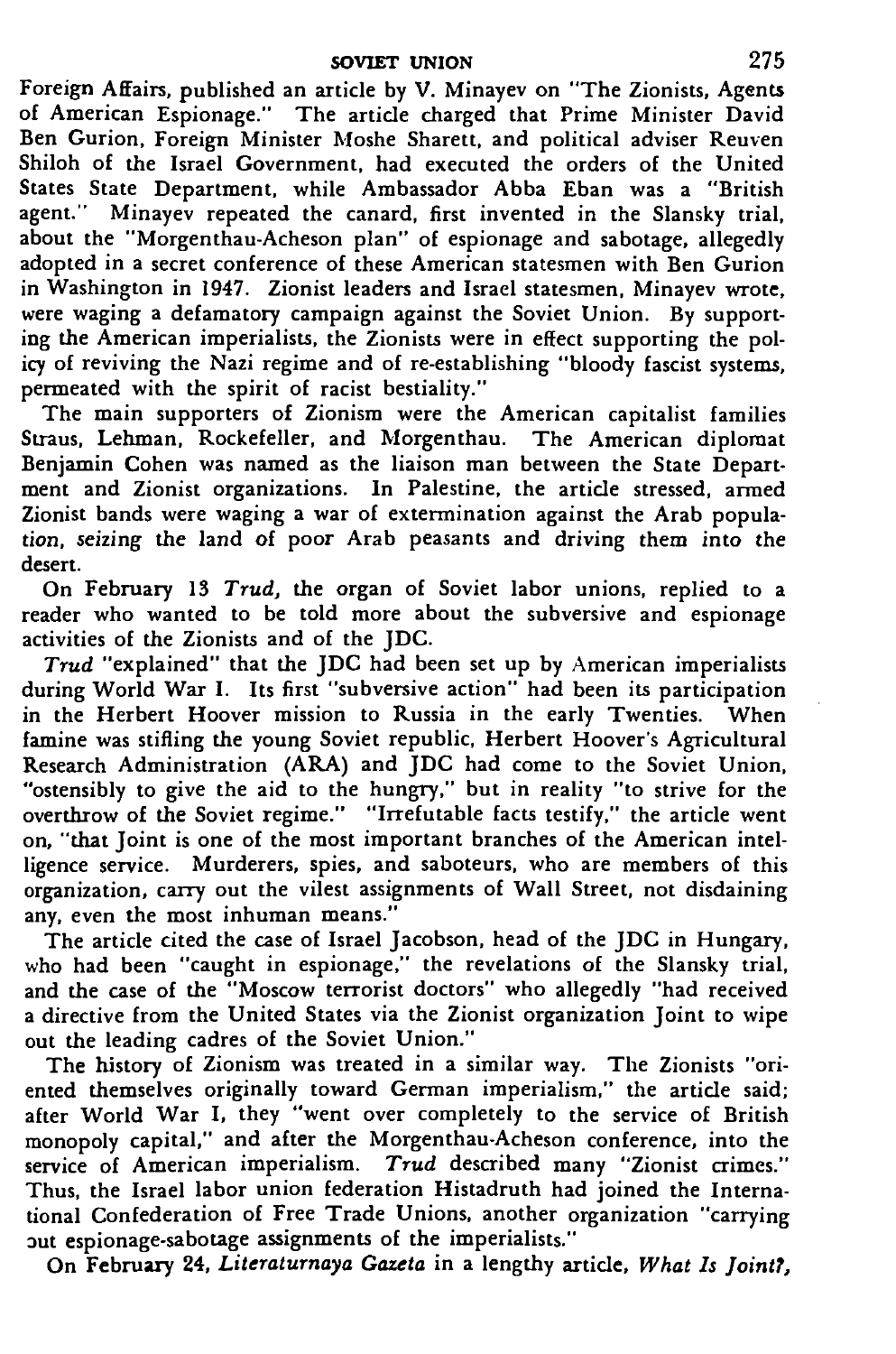added the "subversive work" of the Agro-Joint, an organization which had tried to help Russian Jews to settle in agriculture. Then it accused the leaders of the JDC of having worked, during World War II, for the Gestapol After thus describing the JDC's "subversive activities," the article added:

The ringleaders of Joint are also the leaders of the American Jewish Committee. They belong to the richest families in the United States. . . . The Rockefellers, the Kuhn, Loeb & Co., the Warburgs, Lehmans, and Fords rule the roost in Joint. .. . It remains only to add that the house of Morgan is no less interested in Joint.

The provincial press repeated the charges. On February 6, the *Sovetskoye Zakarpatye,* appearing in the former Czechoslovak province of Carpatho-Ukraine "ceded" to the Soviet Union in 1945, printed N. Klimpotyuk's article "Zionists are Accursed Foes of Working People." This was reprinted in the *Pravda Ukrainy* of Kiev on February 13.

After repeating the usual charges of terrorism, Klimpotyuk reviewed "criminal" Zionist activities in his own country. The first crime listed was that in the Twenties the JDC had spent 16,000,000 Czechoslovak crowns in the Carpatho-Ukraine, there supporting such "subversive organizations" as the Jewish Colonization Association and the Jewish gymnasium (high school) in Mukačevo, which was "a recruitment center for spies and saboteurs." The chief rabbis of that city, it turned out, had been "active accomplices" in Zionist criminal activities, and had been supported with dollars through the Bratislava lawyer Tomashoff Baruch, a relative "of the well-known American atom-monger [Bernard] Baruch." All this had been done in order "to transform Transcarpathia into a military springboard against the Soviet Union."

Zionists or alleged Zionists were not the only victims. On January 14 *Kommunist,* the central theoretical organ of the Communist Party, printed a long article about a purge in Leningrad, written by F. Kozlov, the regional party secretary in that city. Among the "alien and foreign elements" expelled, Kozlov cited persons "connected with such bourgeois nationalist counterrevolutionary organizations as the Bund." Other men expelled were accused of being former Nepmen, i. e., private businessmen tolerated in the Soviet Union in the years 1921-28. Many of the Nepmen were Jews and the term Nepman was often used almost as a synonym for Jew. The anti-Semitic overtones of the Leningrad purge and of the article, published immediately after the discovery of the "doctors' plot," were unmistakable.

# *Break Off of Relations with Israel*

The charges against Jewish doctors and the vicious anti-Israel and anti-Semitic attacks in the Soviet press provoked a wave of indignation and protest throughout the world. It had its most violent repercussions in Israel. When extremists belonging to a secret and illegal organization exploded a bomb on the premises of the Soviet legation in Israel on February 9, 1953, the Israel government immediately apologized for the incident and prom-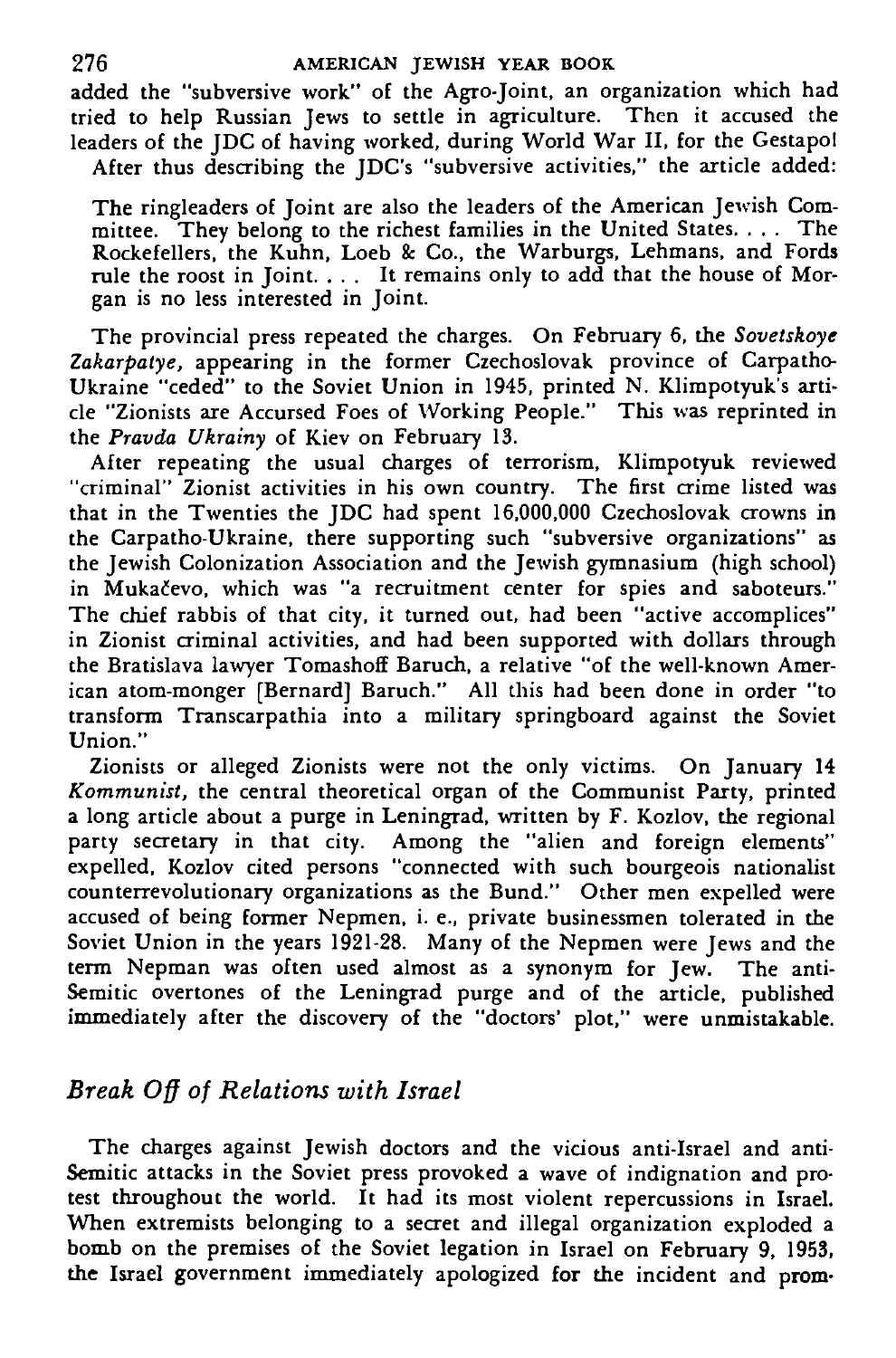#### SOVIET UNION 277

ised to punish the perpetrators. But the Soviet government refused to accept the apology and, without further negotiations, broke diplomatic relations with Israel. A note dated February 11, 1953, officially repeated, in the name of the Soviet Government, the charge of an Israel-led conspiracy and "campaign of hate" against the Soviet Union.

# *Persecution of Individual Jews*

A new wave of Soviet hate propaganda followed. The new campaign was not aimed only at Jewish organizations and their former or alleged members. As there were only a few such persons in the Soviet Union (mostly in recently annexed territories like the Baltic states, Eastern Galicia, the Carpatho-Ukraine, Moldavia), the persecution was extended to people whose only tie with Judaism was their Jewish name or origin.

Jewish doctors throughout the Soviet Union were charged with professional crimes, criminal neglect, and fraudulent acquisition of degrees and medical positions. Jewish officials were removed and punished for misuse of official power, graft, and nepotism. Jewish managers, accountants, and engineers were tried and sentenced for thievery, embezzlement, economic sabotage. Other Jews were accused of spying, "economic wrecking," and exploiting innocent orphans.

Most of the cases were reported in the local press, especially in the Ukraine, Byelorussia, Latvia, Lithuania, and Moldavia. An overwhelming number of criminals of every description with Jewish names were discovered. When the family name of the offender was not unmistakably Jewish, personal names and patronymics were added. This centrally organized and directed campaign lasted until April 1953.

#### INSTITUTE OF FORENSIC MEDICINE

The purge of Jewish doctors did not remain limited to the group directly connected with the "murder plot." It was soon extended to hundreds of other Jewish doctors all over the Soviet Union. At the end of January 1953 *Meditsinsky Rabotnik,* the official organ of the Moscow Ministry of Health, charged that the members of the Institute of Forensic Medicine had allegedly made the murder plot possible by their "blindness" and by propagating "alien and bourgeois ideas about basic pathology and psychiatry." The main target was the former director of the Institute, P. M. Feinberg, who had allegedly filled all the jobs with his "old friends from Odessa." An accumulation of Jewish names and a reference to their having hailed from Odessa, a center of Jewish population, were intended to create the impression of "Jewish infiltration"—the "alien ideas" were attributed to foreign Jewish scholars like Sigmund Freud and Henri Bergson.

#### UKRAINE AND BYELORUSSIA

On February 15, 1953, *Pravda Ukrainy* of Kiev attacked the Ukrainian ministry of health for tolerating doctors—mostly Jews—who were guilty of accepting bribes from patients. Other instances of the venality, nepotism,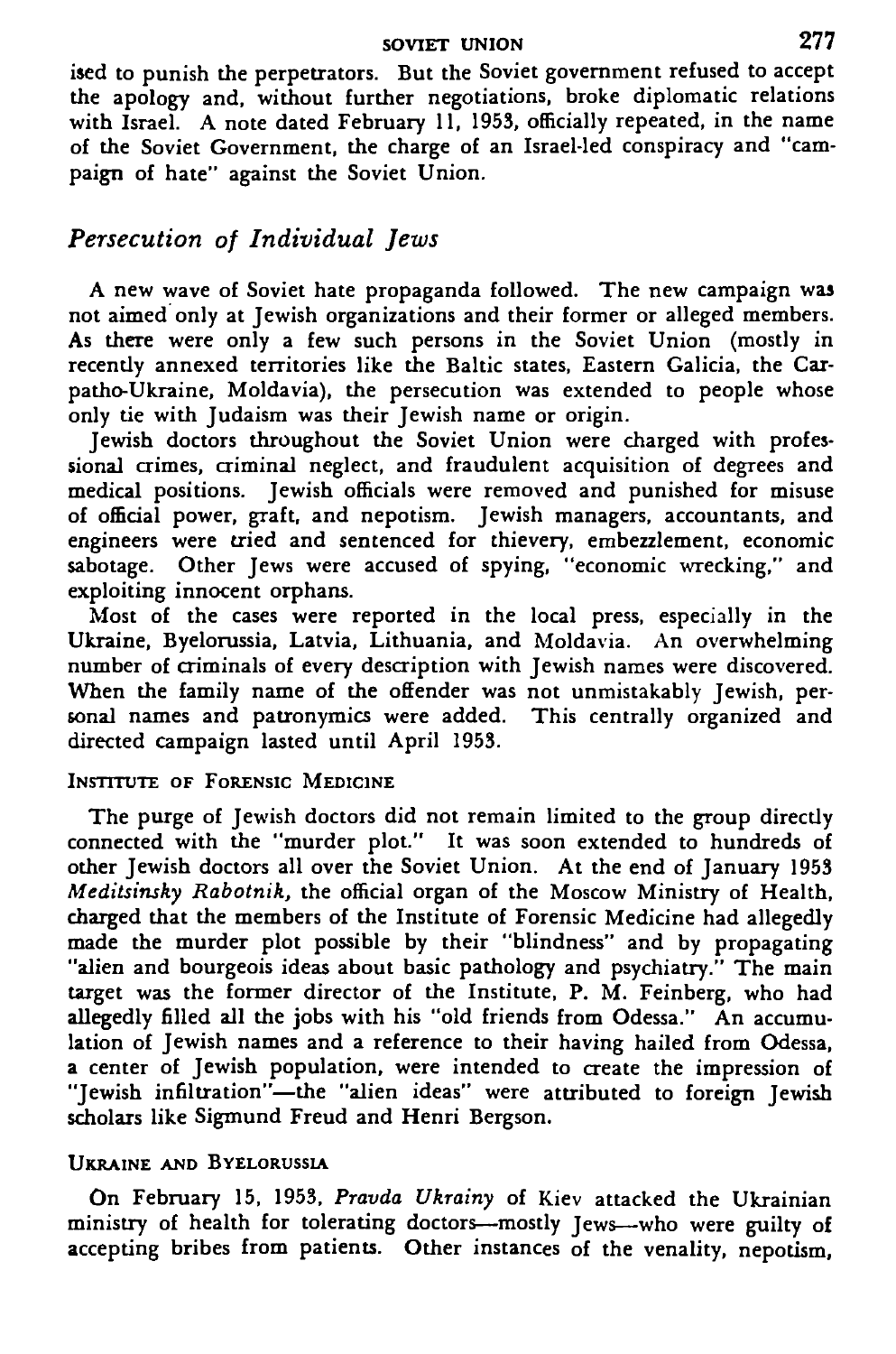and unprofessional conduct of Jewish physicians were reported as taking place in a village near Zhitomir, in Kamenetz-Podolsk, in Kiev, and in Minsk.

In the Kiev Medical Institute, professors with names like "Olshanetsky, Erlikhman, and Kogan" were admitting only relatives of institute officials to postgraduate work, with the result that five doctor's and eleven master's degrees had to be annulled. In a dispatch on this purge, *The New York Times* commented that "the emphasis on Jewish names would seem to fit the Soviet anti-Semitic campaign."

On January 27, *Meditsinsky Rabotnik* discovered that M. Z. Izrailit practiced as a specialist in venereal diseases without being a doctor. Still more serious was the case of Mrs. Chernyakova (having adopted a non-Jewishsounding name, she was referred to as Myra Izrailovna Chernyakova [Blokh]). She was accused of having tossed specimens of living tissues into an ashcan instead of carrying out biopsies, and of having deliberately reported malignant tumors as nonmalignant, thus threatening the lives of cancer patients.

#### JEWISH "ECONOMIC SABOTEURS"

At the same time, the Soviet press discovered thieves, embezzlers, and "economic wreckers" with Jewish names everywhere. Thus on January 15, the Red Fleet newspaper *Krasnyi Flot* reported a criminal named Greenberg who had carried out depredations in government warehouses. The same day, *Pravda Ukrainy* in Kiev reported the discovery of a gang of criminals with names like Khain and Yaroshetsky in a textile concern in Kiev, as well as thieving and venality in many other Soviet economic organizations in Kiev, Odessa, Kharkov, Voroshilovgrad, and Cernovitsy. Characterizing these thieves as the "contemptible dregs of our society," *Pravda Ukrainy* announced that they had already been or would be severely punished. Khain and Yaroshetsky were executed by a firing squad.

On January 20, Pravda Ukrainy announced that E. J. Chernina, a protégé of deputy chief prosecutor Gluck of the Ukraine, had obtained a high post in the prosecutor's office by fraud and blackmail, and used it to protect criminals named Nodelman and Gormansky in the Voroshilovgrad coal supply concern, and Feiderman in Moscow. On the same day, *Sovietskaya Litva* in Kaunas denounced "bourgeois nationalist" embezzlers in the Lithuanian State Bank and the local milk and meat industry, while *Sovietskaya Latvia* in Riga denounced one Abram Natanovich Khaitin, head of the production shop of the Latvian Theatrical Society, who had allegedly embezzled state property.

On January 23, *Pravda Ukrainy* attacked Yakov Davydovich Meilman, director of a glass factory who "filled all executive offices with his people" all persons with Jewish-sounding names, who had lived a life of ease, buying each other gifts from factory funds and squandering government money, until some "honorable, principled Communists" had denounced them. Party secretaries were attacked for having punished them too leniently.

On January 25, *Trud* reported the trial of L. Lumer and L. Levitas, who had turned a booth in a Moscow cooperative market into a private shop. For this minor offense Levitas was sentenced to fifteen years in jail and confiscation of all his property; Lumer was awaiting trial.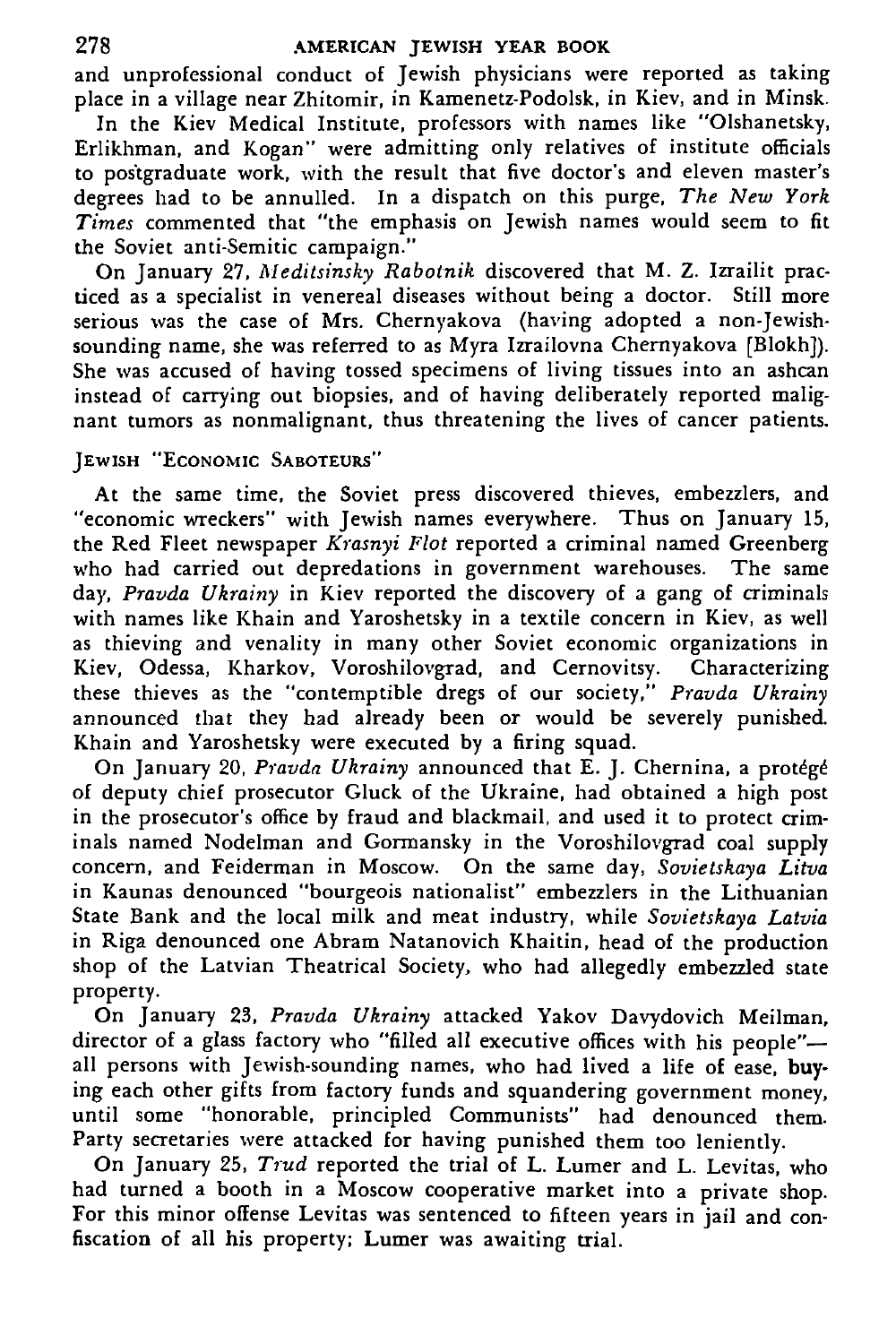#### **SOVIET UNION** 279

On January 29, *Moskovskaya Pravda* reported that citizens called Kershner. Levin, and Khanin had been sentenced to six, four, and three years in jail for falsifying statistics in a shoe factory.

### "BRIBERY"

On February 1, *Pravda Ukrainy* reported an investigation in Vinnitsa that had revealed that workers Bachillo, Felfuks, and Taube had stolen 1,500 meters of fabrics from a textile factory and disposed of them with the aid of speculators Kagan and Livshits. Tried before a court, some of the accused had been acquitted. They were defended by a lawyer named Shain. But later it was discovered that the thieves had given a "bribe" of 50,000 rubles to their counsel. Shain was disbarred but nothing else happened to him, and the newspaper attacked the Ukrainian Ministry of Justice for lack of vigilance. On February 20 the minister of justice informed the newspaper that Shain had been arrested, and three other lawyers with Jewish names, Khazins, Nisenson, and Krymsky had been disbarred "for shielding the obvious criminals Livshits, Taube, and others in a court trial."

On February 25, *Trud* reported that one Lev Rotenbergsky had worked as a senior foreman of a building administration in Maikop, North Caucasus. After his arrest, it was proved that Rotenbergsky "had conducted subversive work" and "systematically embezzled large state funds."

### *New Espionage Plot*

While secret police organs were prosecuting "criminal doctors" and "economic saboteurs" in the provinces, Moscow *Pravda* of February 6 reported the discovery of a new espionage plot. The main culprit was one S. D. Gurevich, who had "established friendship with Trotskyites while in America in the years 1914-17 [sic!]." In 1927, the story continued, Gurevich had renounced Trotskyism, but had remained a "hidden and inveterate enemy of the state"; in 1939 he had established ties with "a foreign intelligence service." Gurevich had recruited for espionage work T. A. Sas, K. E. Romanov, and E. A. Taratuta, a woman formerly employed by the Soviet Academy of Sciences. Then Mrs. Taratuta had allegedly provided Gurevich with secret scientific documents. *Pravda* cautioned against "remnants of the beaten, exploiting classes," "Trotskyites," and "bourgeois nationalists." All these people, the newspaper added, were in the same category as the "terrorist doctors," who had also "aspired to the bourgeois way of life in their hearts."

### A SOVIET FACIN

But perhaps the most vicious of the anti-Jewish stereotypes fostered in the Soviet press was that of a Jew who had misused and exploited innocent children. The story appeared in the Moscow *Komsomolskaya Pravda,* central organ of the Communist Youth, on January 23, 1953. It described how a "small, fair-haired boy," the orphan of patriots who had given their lives for the Fatherland, had been exploited by an old, blind man, with whose family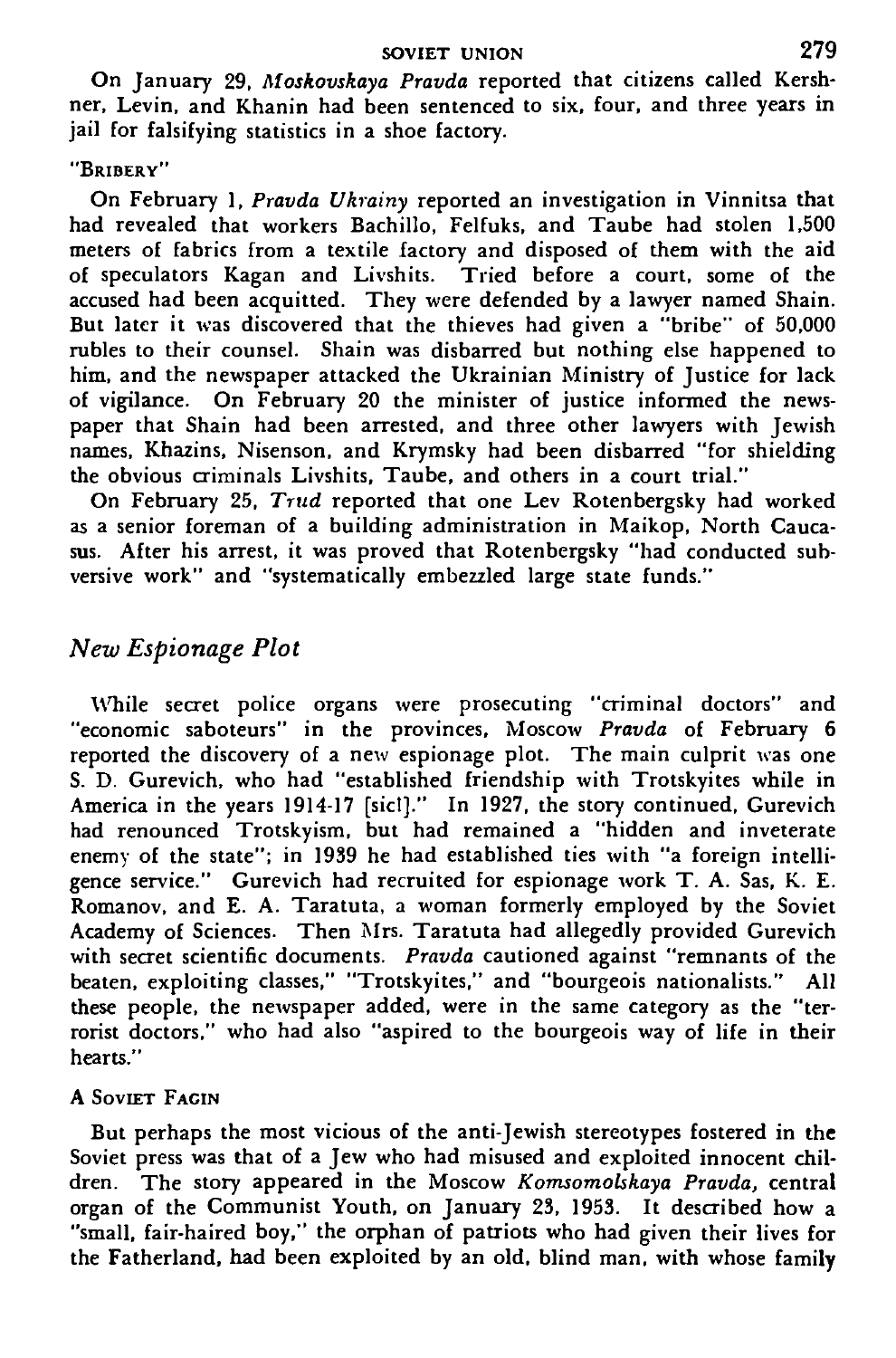he lived, and whom he had been assigned by the authorities to guide. *Komsomolskaya Pravda* did not deny that the old man was blind—but "his history was unclear." The old man asserted that he had lost his eyesight during the war. *Komsomolskaya Pravda* did not give this statement the lie; it merely declared that there were no documents attesting to its truth.

The blind man's name was Alexander Lazarevich Kogan. There was no evidence that he had really mishandled the boy, but "Yura was a stranger in the family." He did not receive any education. Late at night, in bad weather, although dead tired, the boy was sent out to buy feed—for the family bullfinch! "What will [Kogan] implant in the boy's soul?" the Communist paper asked. The story bore all the hallmarks of a popular anti-Semitic legend.

# *The Reversal*

This campaign of anti-Jewish propaganda continued everywhere in **the** Soviet territory, up to Josef Stalin's death on March 7, 1953. During the next few weeks, the behind-the-scenes fight to succeed him reached its climax. For a short period one of the contenders for supreme power, Lavrenti P. Beria, succeeded in consolidating the apparatus of interior security and secret police under his leadership. Born a Georgian and hence a member of a national minority, Beria had reason to fear that the fostering of prejudices against non-Russian groups under the pretext of fighting against "bourgeois nationalism" would hurt him, especially as some of his lieutenants in the Caucasus had already been removed on this charge. But he had a still more compelling reason for exploding the charges against the Jewish doctors and so removing the main prop of the anti-Jewish and anti-minority campaign. The case against the doctors had been prepared by Semyon D. Ignatiev and his aide, one Ryumin, who had been appointed to the Ministry of State Security to build an anti-Beria faction there. The charges against the "murderer-doctors" were accompanied by accusations that organs of state security had neglected their duties and allowed the plot **to mature. This** repeated the pattern of charges used against another boss of the secret police, Henryk Yagoda, in 1938. At that time another "doctor's plot" had ended in Yagoda's arrest and the doctors' confession to a series of medical murders and a treasonable plot in the services of foreign imperialists. As long as the fight for power was on, and the doctors were in jail as conspirators, Beria could not be sure that the same charges would not be used against him. As he had not achieved complete power, he could not change the direction of the explosion by making the doctors "confess" that another pretender had hired them for the murders. The only possible defense for him was to denounce the charges as fraudulent.

On April 3, 1953, *Pravda* and *Izvestia* published a communique of Beria's Ministry of the Interior that it had carried out a thorough investigation of the doctors' case. It turned out that the accused had been arrested by Ignatiev's ministry of state security "incorrectly, without any lawful basis." The accusations against them were "false" and the documentary sources "without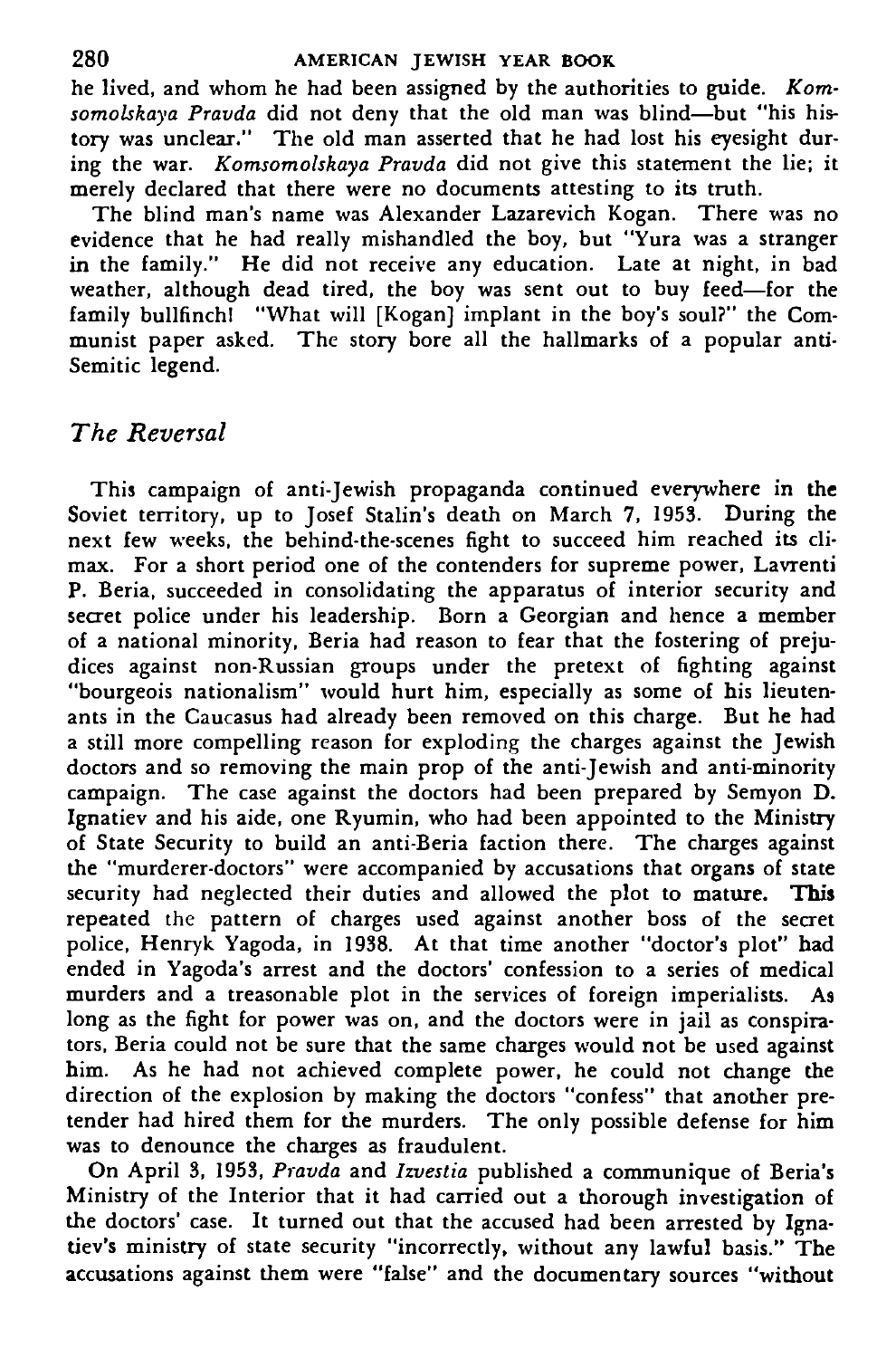### **SOVIET UNION** 281

foundation." The confessions had been "obtained by the officials of the former ministry of state security through the use of impermissible means of investigation"; in other words they had been extorted. The communique announced that the doctors had been completely exonerated and released from prison, and persons accused of incorrect conduct of the investigation had been arrested and held criminally responsible.

On April 7, *Pravda* announced that Semyon D. Ignatiev, Minister of State Security until Stalin's death, and afterward for a short time a member of the Communist Party secretariat, had been "released from his duties as a secretary of the party." His aide Ryumin, former head of the investigating department of the ministry, had been arrested.

This new communique enumerated fifteen accused doctors, while the statement of January 13 had listed only nine, six of them Jews. All the additional six names were non-Jewish, which proved that the news release of January 13 had been artificially "weighted" with Jews.

The communique listed only thirteen of the fifteen innocent doctors as released. The names of M. B. Kogan, who had been a personal physician to Stalin, and of Ya. G. Etinger were missing, and there was no explanation of what had happened to them.

Articles in the Soviet press after the release also declared Solomon Mikhoels to have been an "honorable Soviet figure" smeared by the investigators. And by a special decree of the government, the Order of Lenin was taken away from Lydia Timaschuk, who was now condemned as an informer.

#### ADMISSION OF ANTI-SEMITISM

On April 6, *Pravda* admitted that one of the motives of the fabrication of charges against the doctors had been an attempt to "inflame . . . feelings of national enmity;" *Izvestia* spoke in the same context of instigation to "racial hatred." As it was clear to everybody that the world-wide campaign of anti-Jewish hatred could not have been conducted without orders from the highest organs of the Communist Party and Soviet Government, this was an admission of an official instigation to anti-Semitism.

During the next few months, public attacks on Jews stopped. The press preached the solidarity and friendship of Soviet nationalities. Accusations of "bourgeois nationalism" disappeared from its columns. Beria's aides in some minority republics, previously purged, were now reinstated, with the explanation that they had been removed on the trumped-up charges of bourgeois nationalism. The secretary general of the Communist Party in the Soviet Ukraine, Leonid Melnikov, was removed on the charge that he had tried to Russify the newly acquired territories in the West.

#### THE PERIOD OF SILENCE

But while the Moscow doctors were released, nothing was published about relief granted or amends made to the thousands of other innocent victims of the anti-Jewish drive, and there were no reports of any attempts to repair the harm done to the Jewish population as a whole by the creation of anti-Jewish stereotypes.

Diplomatic relations with Israel were resumed in July 1953. But Soviet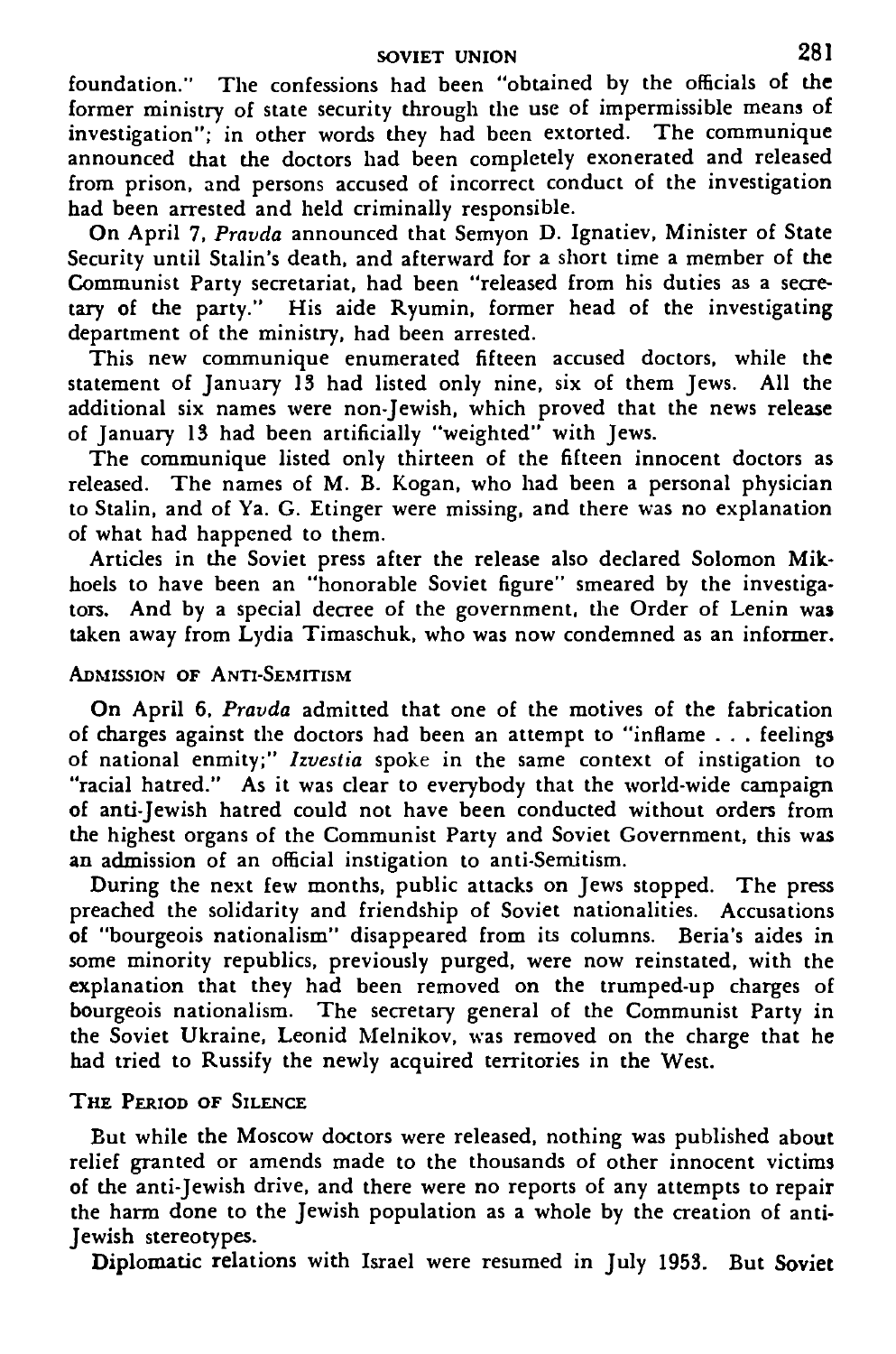anti-Jewish propaganda among the Arabs did not stop.

In the meantime, on July 9, 1953, it was announced that Lavrenti P. Beria has been "unmasked" as a "traitor and agent of foreign imperialists," removed from office, and expelled from the party. After his fall, the accusations of "bourgeois nationalism" reappeared in the Soviet press and a new purge was conducted in the minority republics, especially in the Caucasus, where Beria's appointees were again removed. But the problems of the Jewish minority were not treated publicly in Soviet press and literature, and the fate of the Jewish population was shrouded in official silence. New secret trials against long-imprisoned leaders of Jewish communities were conducted in Czechoslovakia and Rumania in August 1953. But no reports about new developments affecting Jewish affairs penetrated the double Iron Curtain which separated the Jews in the Soviet Union from the outside world.

No emigration of Jews from the Soviet Union was allowed throughout the period reviewed.

JOSEPH CORDON

# POLAND

O <sup>N</sup> JULY 22, 1952, the Polish Sejm (parliament) adopted a new Soviet-<br>O patterned constitution. The first Sejm elected under the new basic patterned constitution. The first Sejm elected under the new basic law was chosen on October 26, 1952, from a single list consisting of 425 candidates and 194 alternates presented by the National Front.

Following the elections, Boleslaw Bierut stepped down from the presi dency of Poland and, again according to Soviet practice, became its prime minister. In fact, the new constitution had abolished the position of presidency, and the highest formal organ of the country had become the Council of the State of Poland, which was similar to the Presidium of the Executive Committee of the Soviets in the Soviet Union. Alexander Zawadski was elected to the chairmanship of this Council.

Concurrently with its adoption of the Soviet constitutional patterns, the government maintained its policy of systematically integrating Polish economic and social life into the over-all Soviet structure. During the period under review (July 1952 through September 1953) the government of Poland continued to invest substantially in heavy industry with war potentials, and did little to ameliorate the growing plight of the peasantry and workers. It carried on its previous policy of repressing all the segments of the population which were considered a present or a future danger to the Communist regime. In a predominantly Catholic country, Catholic clergy was under heavy and systematic attack. Thus, in September 1953 the government suspended and later interned the Roman Catholic primate of Poland, Stefan Cardinal Wyszynski. The same month Czeslaw Kaczmarek, the bishop of Kielce, was sentenced to twelve years' imprisonment; before his trial, members of the clergy in the archdiocese of Krakow were brought to court and received severe sentences. In accordance with classic Communist strategy,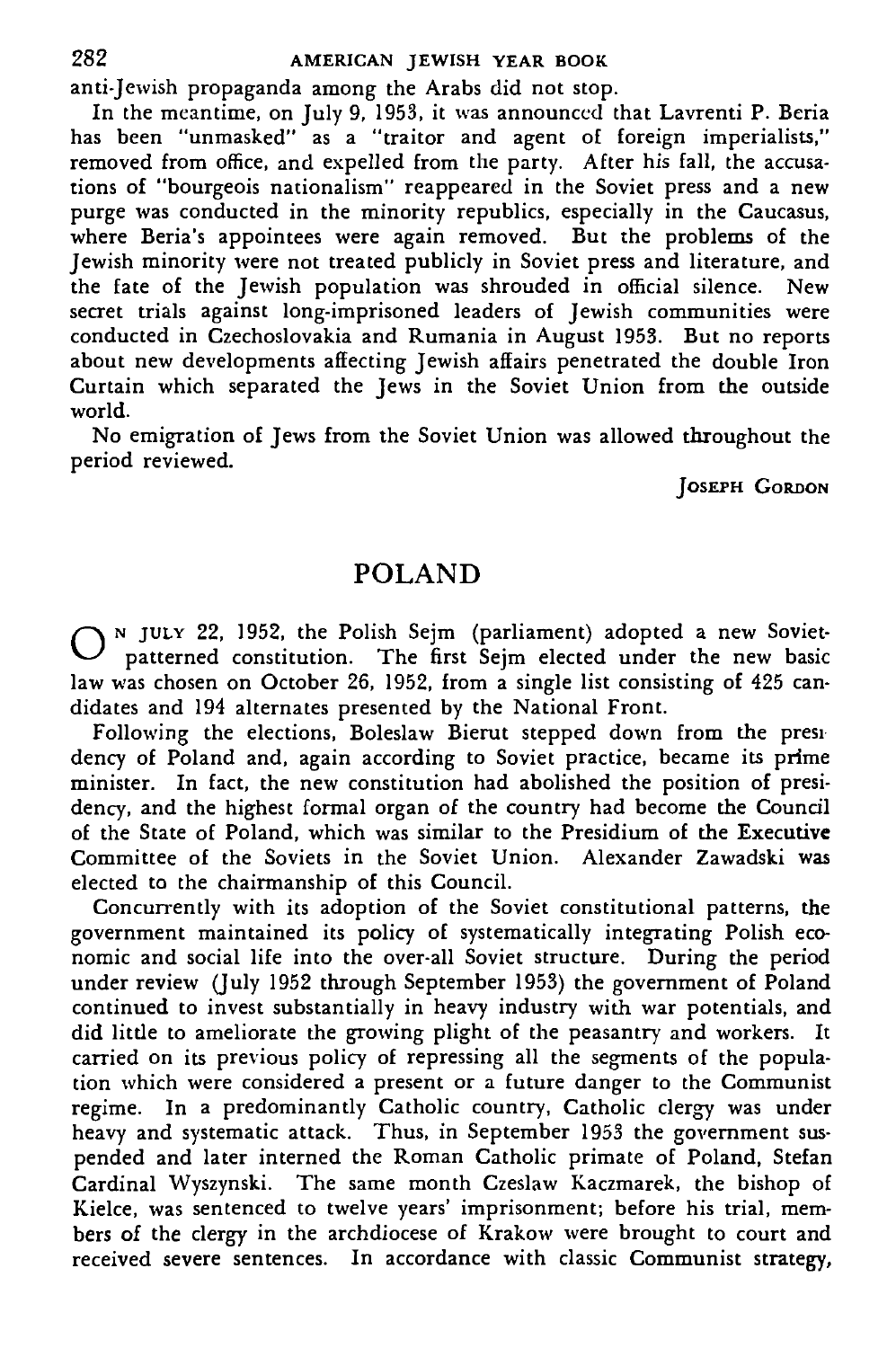#### POLAND 283

the government replaced these "untrustworthy" elements with a new organization of "patriotic" priests and laymen, the "National Front Committee of Catholics." Under the leadership of the priest Jan Czuj, this front committee was to be affiliated with the Communist-directed National Front Organization.

### *Jewish Population*

The small Jewish community of Poland was unable to withstand the unremitting state drive for conformity. Available reports and publications showed a steady decline and disappearance of those remnants of Polish Jewry that had somehow managed to survive during the difficult postwar years and to preserve some of their communal institutions and something of their distinct way of life.

There was no way of establishing with any accuracy the exact number of Jews in Poland. No substantial changes had taken place since July 1952, when emigration was forbidden; only a few dozen Jews had succeeded in leaving Poland toward the end of 1952. On the basis of previous data the number of Jews in Poland during the period under review was approximately 45,000. This figure includes those Jews who continued to live in Poland under assumed names after World War II. and probably some small groups of converts, as well. Available data on geographical distribution of Jews indicated that thirty-three cities contained Jewish communities of varying sizes, and that the majority of the Jewish population was concentrated in the western regions of the country.

### *Communal Problems*

As in previous years Jewish communal activities centered around the Cultural and Social Union of Polish Jews. At the beginning of 1953, the Union was invited (apparently by its Communist leadership) to abolish its regional *(Wojewodztwo)* and county *(Poxviat)* committees, thus leaving no intermediary connecting links between the local organizations and the central directorate in Warsaw. Since the local Communist party cells were by now in firm control of all Jewish committees throughout Poland, there was no longer any need for the old three-level organizational pattern. The Union's national congress held in Warsaw on March 21-22, 1953, duly accepted this proposal, thus taking another step in the gradual liquidation of organized Jewish communal activities in Poland. In fact the congress went even further; in an apparent move to forestall accusations similar to those made against Jewish Communists in the course of the Slansky trial in Czechoslovakia in November 1952, the congress also redefined the aims and the character of the Union. In special amendments to its by-laws, these new aims were formulated as follows: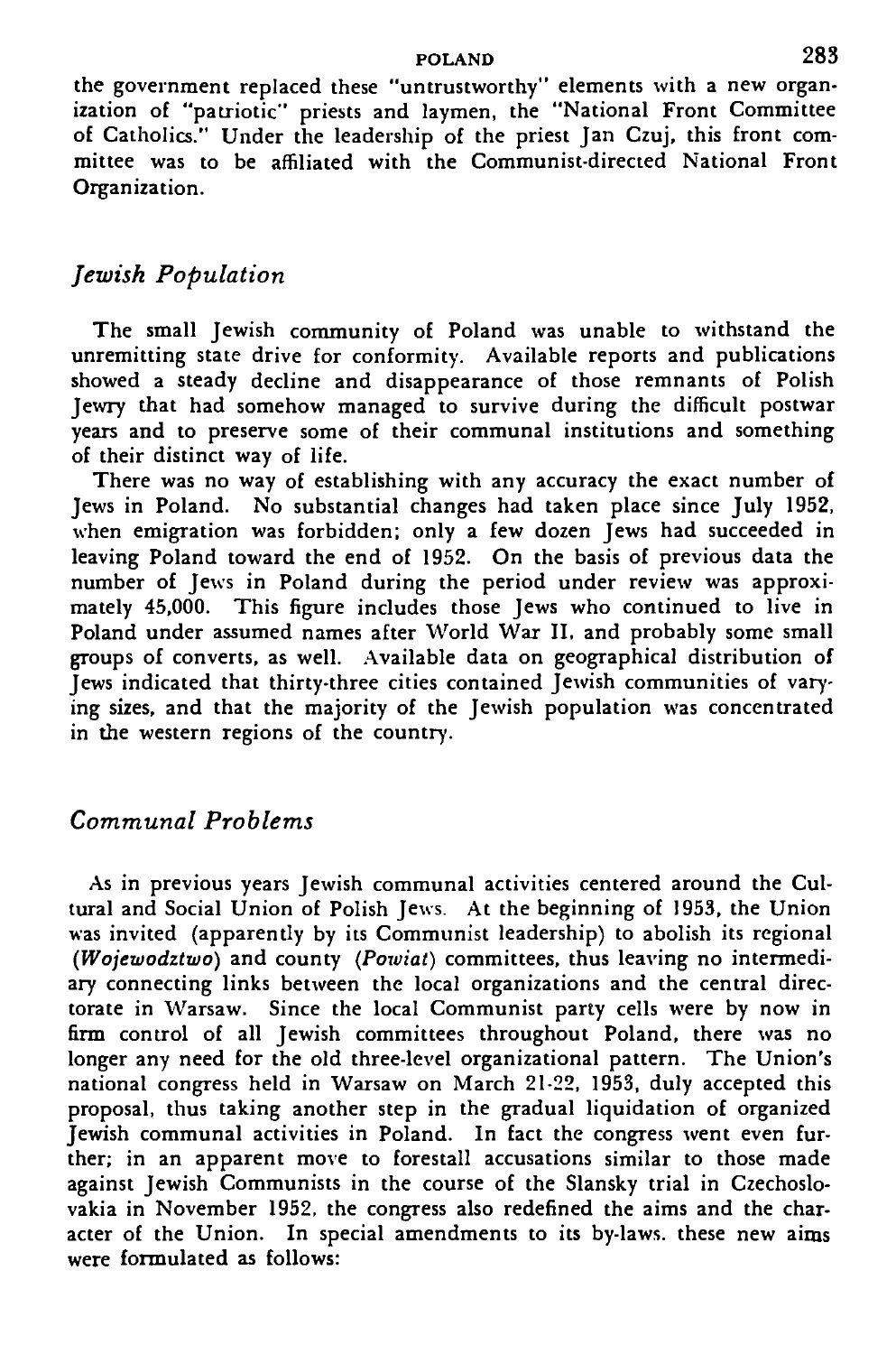to educate the Jewish population in the spirit of Polish popular patriotism and proletarian internationalism, the spirit of merciless warfare against every expression of Jewish bourgeois nationalism: Zionism, Bundism; and to fight against the penetration of foreign enemy agencies into Poland *(Folksztyme,* April 1, 1953).

The leadership of the Union, whose presidium consisted of forty-seven members representing local Jewish committees and so-called Jewish mass organizations, remained the same. Hersz Smoliar and David Sfard continued in the posts of president and secretary general, respectively. The reported membership of the Union stood at 10,000 *(Folksztyme,* March 24, 1953).

# *Religious Life*

Little if any information was available on the Jewish religious activities in Poland. The Union of Congregations of the Mosaic Faith continued to exist, but its work was hampered not only by the general antireligious attitudes in the Communist party, but also by the ever-present fear of religious Jews of being identified with the aspiration of Jewish people abroad. There was also a lack of qualified rabbis and other religious functionaries. The rare statements that emanated from religious bodies and were reported in the press followed the official Communist line, and dealt for the most part with "Korean intervention," "American germ warfare," etc. Julius Datner continued as president of the Union of Congregations of the Mosaic Faith, and Rabbi Ber Percowicz served as chief rabbi *(Folksztyme,* July 25, 1952).

# *Jewish Education*

After four years of state control, the Jewish school system in Poland seemed to be at a low ebb. Judging by the desperate appeals made by Jewish teachers, neither Jewish youth nor their parents seemed to be very much interested in "Jewish" schools which were neither Jewish nor Polish. Those who were looking for Jewish content in the education were apparently deeply disappointed by the results of four years of experimentation; this disappointment found indirect expression in some of the problems that the Jewish school directors discussed at their conference in Wroclaw in the summer of 1953. Since Jewish schools had to be "Socialist in character and Jewish in form," some of the teachers apparently realized the futility of their efforts, at the sight of their pupils' ignorance of Jewish history and literature. Since the dilemma could not be faced squarely, the directors found a scapegoat in the "lack of proper relationships between the children and their parents," and in the Jewish agencies' misunderstanding of the "real aims and the progressive character of the school." Nevertheless, the Communist paper *Folksztyme* on December 18, 1952, and again on July 18, 1953, appealed to both parents and teachers to redouble their efforts and to make sure that Jewish pupils did receive some idea of the Jewish past and some feelings for the Jewish present—of course, as appropriately interpreted in terms of the Communist doctrine.

Newspaper reports indicated that there were Jewish schools functioning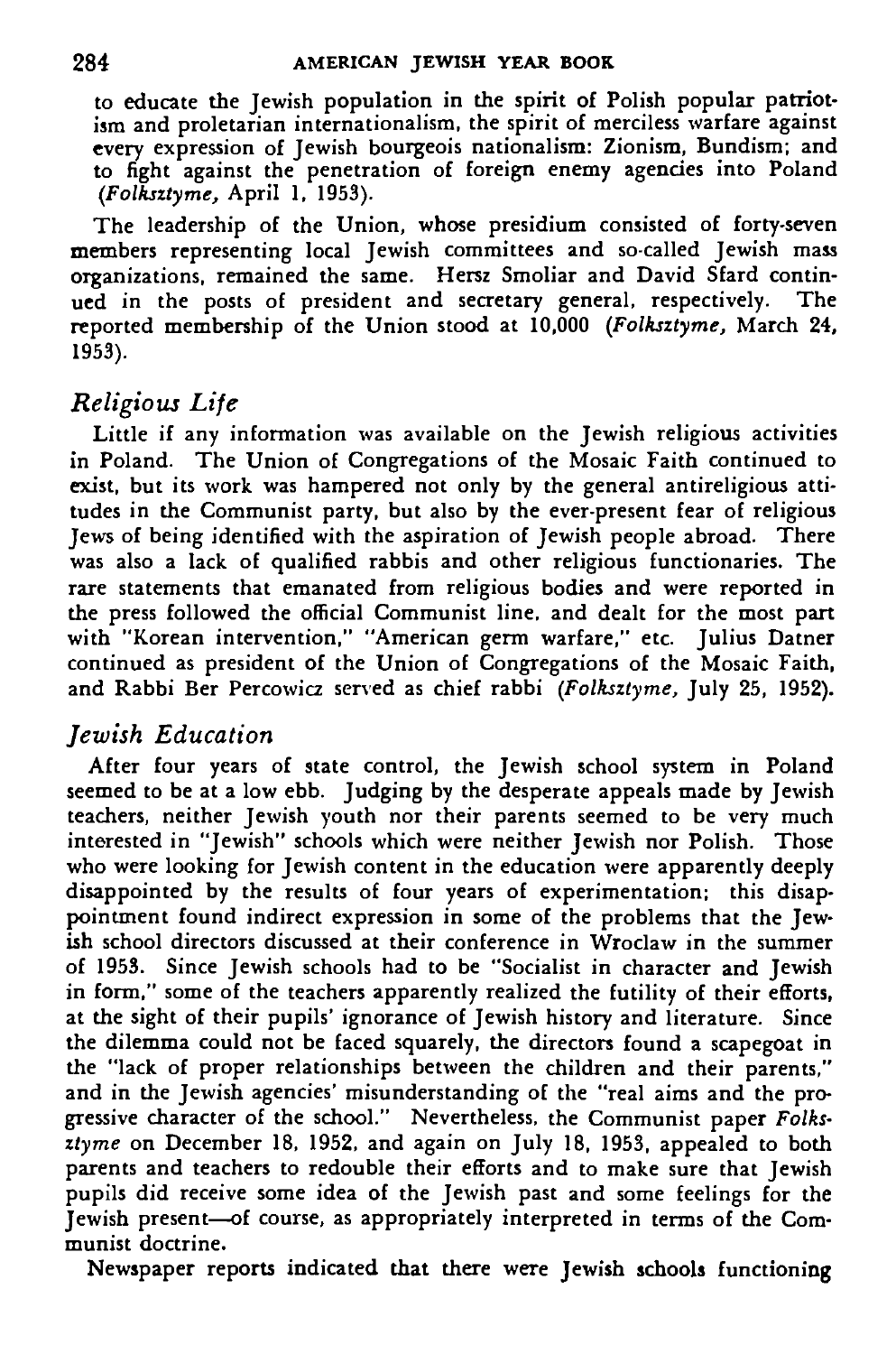#### POLAND 285

in Lodz, Szczecin, Dzerzionow, Lignice, Wroclaw, Warsaw, and Krakow, *et al.* Some of the schools were rumored to have been recently closed or "consolidated," but there was no way of ascertaining the real situation.

### *Cultural Activities*

According to official sources, varied Jewish cultural activities were maintained throughout Poland, and designed as part of a general propaganda action. Thus, the report presented to the national congress of the Union mentioned above listed the existence of thirty-six Jewish cultural centers, thirteen dubs, and twenty-six dramatic ensembles, choirs, and dance groups in 1953. As in previous years, a country-wide festival of Jewish art was held in Wroclaw on January 31 and February 1, 1953, to which Jewish art groups in different cities sent their performers.

The directors of the Jewish state theater complained bitterly of the lack of interest shown in some of the cities the troupe had visited. The theater had not been able to meet its "norms" according to the "plan," and had visited only twenty-three cities with Jewish populations.

#### PUBLICATIONS

The Yiddish Buch publishing house issued thirty-one items in 1952. Characteristic of its publishing activities were biographies of Lenin and Stalin, a volume on Boleslav Bierut, and volumes of Stalin's latest works. It also published a few volumes by contemporary Jewish Communist writers, including Hersz Smoliar, M. Szkliar, and Chaim Kac. Its publishing plans for 1953 called for the increased production of Marxist-Leninist literature and for a number of translations from contemporary Polish writers.

The only Yiddish newspaper which continued to appear was the Communist *Folksztyme,* which was a mere Yiddish translation of the daily Communist Polish press.

#### HISTORICAL INSTITUTE

In connection with the tenth anniversary of the Warsaw Ghetto uprising, the Jewish Historical Institute had issued a number of publications of its own as well as some in cooperation with the Yiddish Buch. Most of these works apparently attempted to divest the ghetto struggle of its Jewish character and significance. Thus, according to press comments, Ber Mark had written a book to prove that the uprising had been "well-thought-out and prepared under the direction of the PPR [Communist Party]." *Bleter Far Geshichte,* a quarterly published by the Institute, and a number of writers who had appeared in print with belated reminiscences, took the same line. This odd interpretation was part of a widely organized, systematic propaganda which translated events of Jewish importance into "Socialist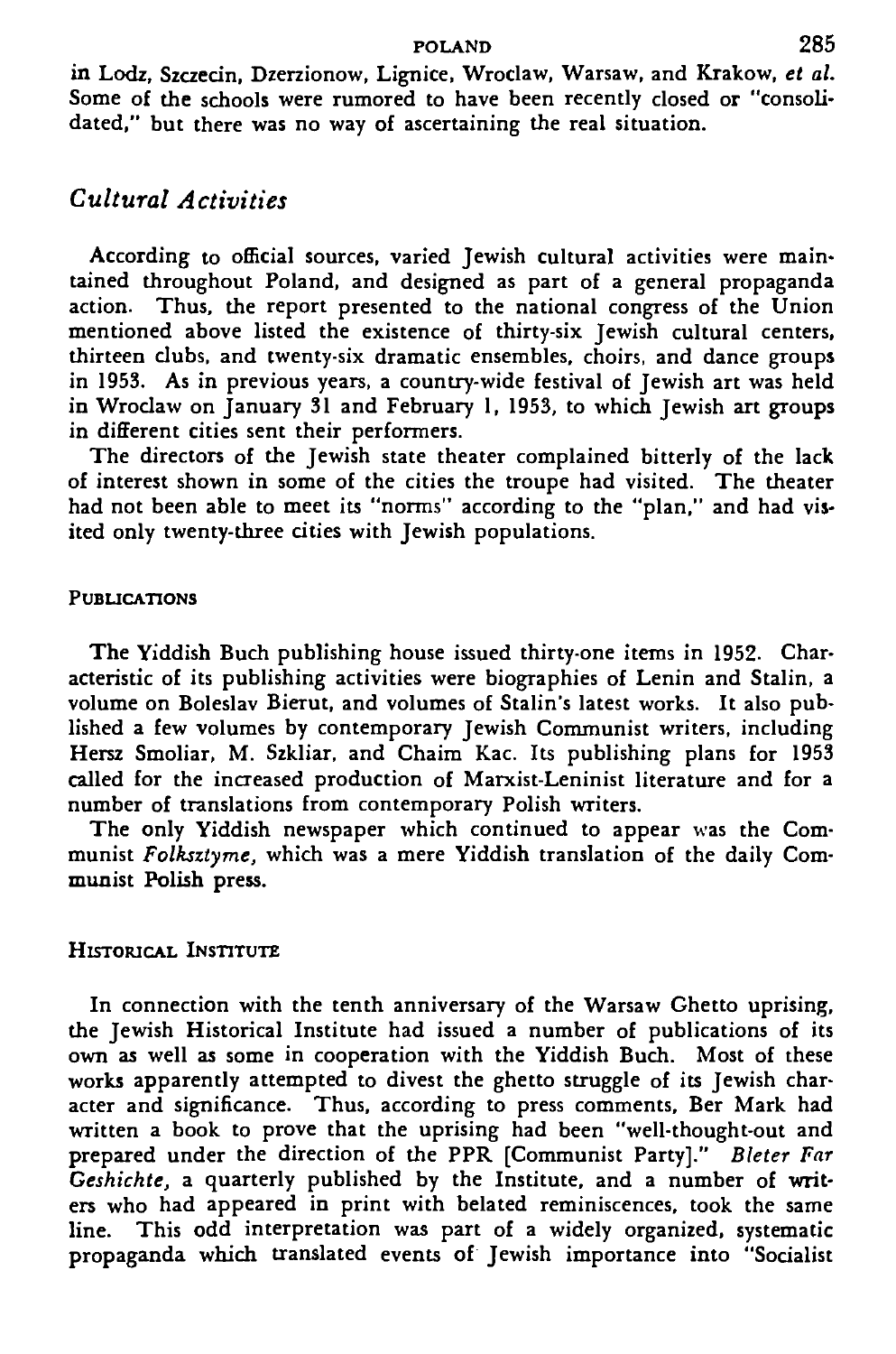popular patriotism." Thus, the *Tribuna Ludu,* central organ of the PPR, explained in detail in an article published April 19, 1953, how "the Communists had directed the ghetto fight as part of the general struggle for the freedom of Poland."

### *Effect of Anti-Jewish Policies in the Soviet Satellites*

The interclique fight in Soviet Russia and the subsequent upheavals in the satellite countries had not yet affected Poland as deeply as it had some of the other countries under Soviet domination. In contrast with neighboring Czechoslovakia, where the purges and the executions of Slansky, Clementis, and others had taken place against a brutal background of overt anti-Semitism, in Poland Wladislaw Gomulka, the former secretary general of the Communist Party, who had been charged with "nationalist deviation" as long ago as 1948 *(see* AMERICAN JEWISH YEAR BOOK, 1950 [Vol. 51], p. 341), was still alive and no purge trial had taken place.<sup>1</sup> In the light of the increasedly anti-Jewish policies emanating from Moscow in 1952, it was reported that a number of leading Polish Communist militants of Jewish origin were in disgrace, and that some kind of a purge was in the making. Those reports were not confirmed by facts. In October 1952 elections to the new Polish Seim, the National Front list of candidates included the well-known Communist leader of Jewish origin Jacob Berman, listed third, after Bierut and Rokossowsky, as well as Hilary Mine, who was listed tenth. The new cabinet established in November 1952 included Hilary Mine, economic dictator of Poland, as one of the vice premiers. Again, the All-Polish Election Committee of the National Front included a number of persons with Jewish names, e.g., Hersz Smoliar, the chairman of the Union.

While there did not seem to have been any special purge of Communist leaders of Jewish origin, the Slansky trial held in Prague in November 1952 had introduced a new political climate in Poland and undoubtedly had gravely affected the Jewish community. It had given the starting signal to a virulent campaign in which it was practically impossible to distinguish between outright anti-Zionism and covert anti-Semitism. The Israel legation was accused of all kinds of espionage activities; on December 8 and 19, 1952. the Polish government declared L. Kubovi, the Israel ambassador extraordinary, *persona non grata* and demanded his recall. Kubovi left Poland and the Israel legation there was put under a *charge<sup>1</sup> d'affaires.<sup>2</sup>* Later news dispatches indicated that Jews had been arrested for alleged Zionist activities in Warsaw, Krakow, and Wroclaw; there were also reports that Jewish schools had been closed and sixty Jewish educators put under arrest. No information was available as to whether Jewish governmental employees had been dismissed or otherwise affected by the anti-Jewish trend. Reliable

**<sup>•</sup>Apparently this was a reflection of the differences between Poland and other Soviet satellite countries In the application of the anti-Jewish Communist line.**

<sup>&</sup>lt;sup>2</sup>Commenting on the demand for Kubovi's recall, *Tribuna Luda* did not hesitate to state that "Zionism has become an open agency of American Imperialism, the mortal enemy of humanity and  $\ldots$  of the Polish people."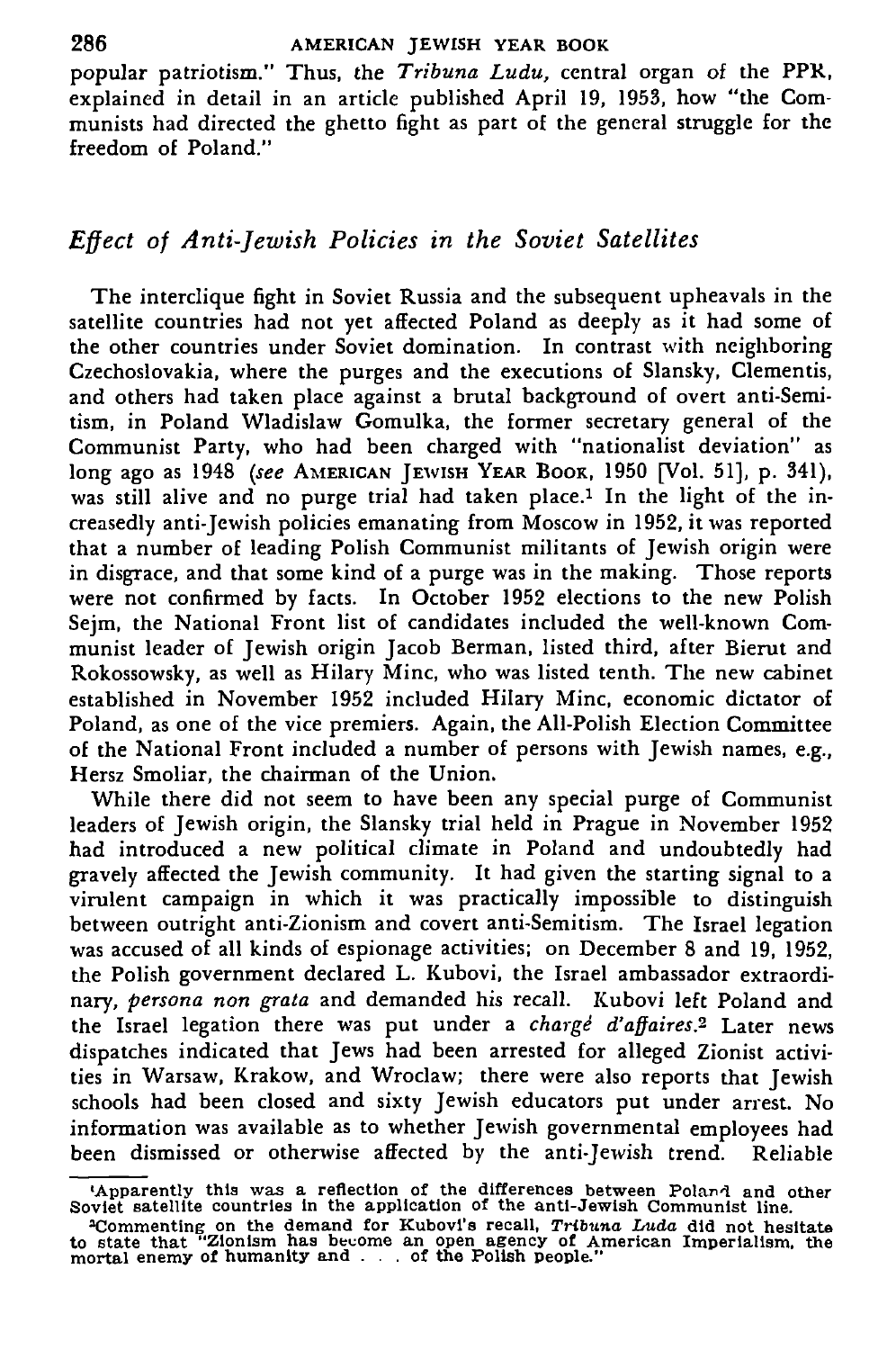reports indicated that the number of Jews in responsible positions in government had been small for some time.

In January 1953 the Polish press gave wide coverage to the "doctors' plot" charges of the Moscow government. There was a startling reappearance of such phrases as an "international conspiracy" organized by renowned world Jewish organizations, "plotters without fatherland and honor," "band of doctor-poisoners"—phrases all-too-familiar from the pre-war anti-Semitic Polish press. It was difficult to ascertain to what degree the popular Polish hatred of Russia cancelled out the anti-Jewish propaganda; but it may be fairly assumed however that the propaganda certainly did the Jewish community no good.

LEON SHAPIRO

# CZECHOSLOVAKIA

T HERE were still almost 15,000 persons of Jewish origin in Czechoslovakia. Legal emigration had stopped after 1949, and the illegal crossing of borders now fortified in depth and watched by thousands of frontier guards had become almost impossible. There was undoubtedly some natural decrease in the Jewish population, since its age composition was rather unfavorable, and many children born to mixed marriages had lost all contact with the Jewish community; but exact data about the number of remaining Jews were not available.

Jewish communal activities were reduced to religious services in a few synagogues attended by small groups of mostly elderly people. The remaining "Jewish religious communities" had been consolidated into nine district units in Bohemia and Moravia; the number of communities in Slovakia remained unknown. Beside maintaining the synagogues and rabbis, the communities' activities were confined to compulsory participation in Communist "peace campaigns." The only Jewish periodical, *Vistnik* in Prague, continued publication as a small monthly; it was filled with articles in support of government propaganda campaigns, sermons about religious topics, and personal news — mostly obituaries. Since 1948-49 Zionist organizations had been dissolved, Jewish welfare institutions nationalized, and representatives of foreign Jewish charitable organizations banned from Czechoslovakia; many of their former local representatives were in jail.

Most of the remaining Jews had severed their ties with organized Jewish life, considered themselves completely assimilated to the Czech and Slovak ethnic groups, and were voluntary or involuntary supporters of the Communist regime. This did not save them from becoming, as members of an "alien" and "suspect" group, victims of a violent persecution.

The great purge of 1951-52 had removed almost all persons of Jewish origin from prominent positions in the Communist Party and state admin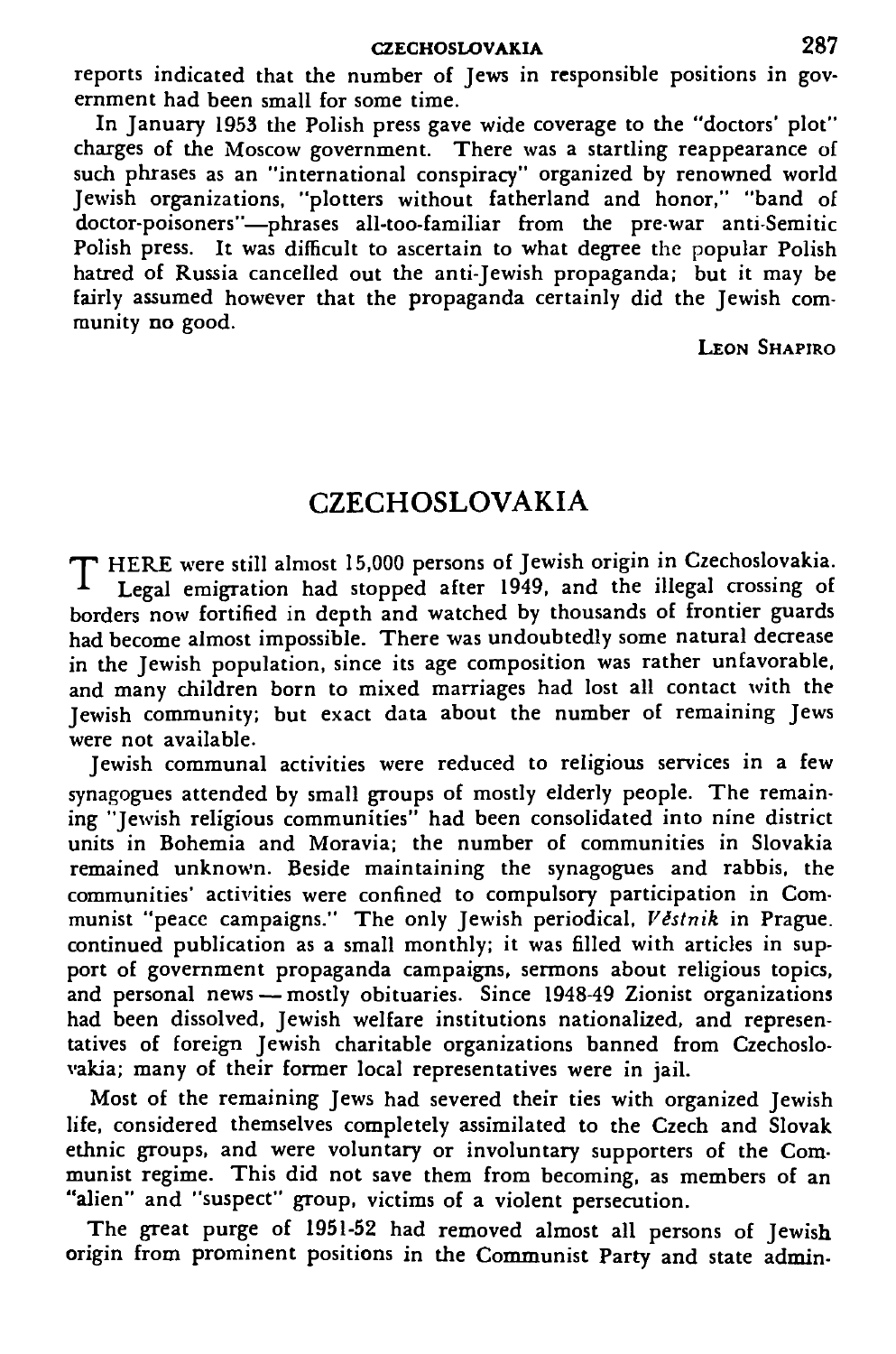istration. Most of them had been arrested and kept in jail, awaiting their fate. Throughout 1952 the press had openly attacked "Zionist conspirators," "Jewish nationalists," "Jewish capitalists," and "their agents" as traitors and instruments of foreign imperialism. *(See* AMERICAN JEWISH YEAR BOOK, 1953 [Vol. 54], p. 345-49.)

## *Sldnsky Trial*

After long preparation of the prospective defendants in jail and of public opinion outside, the great anti-Semitic trial began on November 20, 1952.<sup>1</sup> On that day the Czechoslovak Press Bureau (CTK) announced that the State Court in Prague was opening a trial "against the leaders of the subversive conspiratorial center whose head was Rudolf Slánský," and published the indictment.

#### INDICTMENT

There were fourteen defendants: Rudolf Slánský, former Secretary General of the Communist Party and immediately before his arrest a vice premier; Bedřich Geminder, former head of the Communist Party's foreign affairs department; Ludvik Frejka, the author of the Czechoslovak Five-Year Plan; Josef Frank, former Deputy Secretary General of the Party; Vladimir Clementis, former Minister of Foreign Affairs; Bedfich Reicin, former Deputy Minister of National Defense; Karel Šváb, former Deputy Minister of State Security; Artur London and Vavro Hajdu, former Deputy Ministers of Foreign Affairs; Evžen Löbl and Rudolf Margolius, former Deputy Ministers of Foreign Trade; Otto Fischl, former Deputy Minister of Finance; Otto Sling, former District Secretary of the Party in Brno, the capital of Moravia; and Andre Simone, former foreign editor of the central party newspaper *Rudi Prdvo.*

Of these fourteen persons, eleven were Jews; only Clementis, Frank, and Sváb were not Jewish. After the name of each Jewish defendant, the indictment added the words *židovského původu* ("of Jewish origin")—while the three non-Jews were described simply as "Czech" or "Slovak." The defendants could not be described as of "Jewish religion" because all of them had renounced that religion many years before; they could not be identified as of Jewish "ethnic nationality" because they considered themselves members of the Czech, Slovak, and in some cases the German, ethnic group. The words "of Jewish origin" could mean only what the Nazis used to call "racial origin"; the division of defendants into Czechs and Slovaks on the one hand, and persons "of Jewish origin" on the other hand, implied that a Jew could

<sup>&</sup>lt;sup>1</sup>The Slánský trial was reported in Rudé Právo, Prague, on November 20-28, 1952, about the trial were monitored and the following days; Czechoslovak broadcasts an official record of the trial was published by American li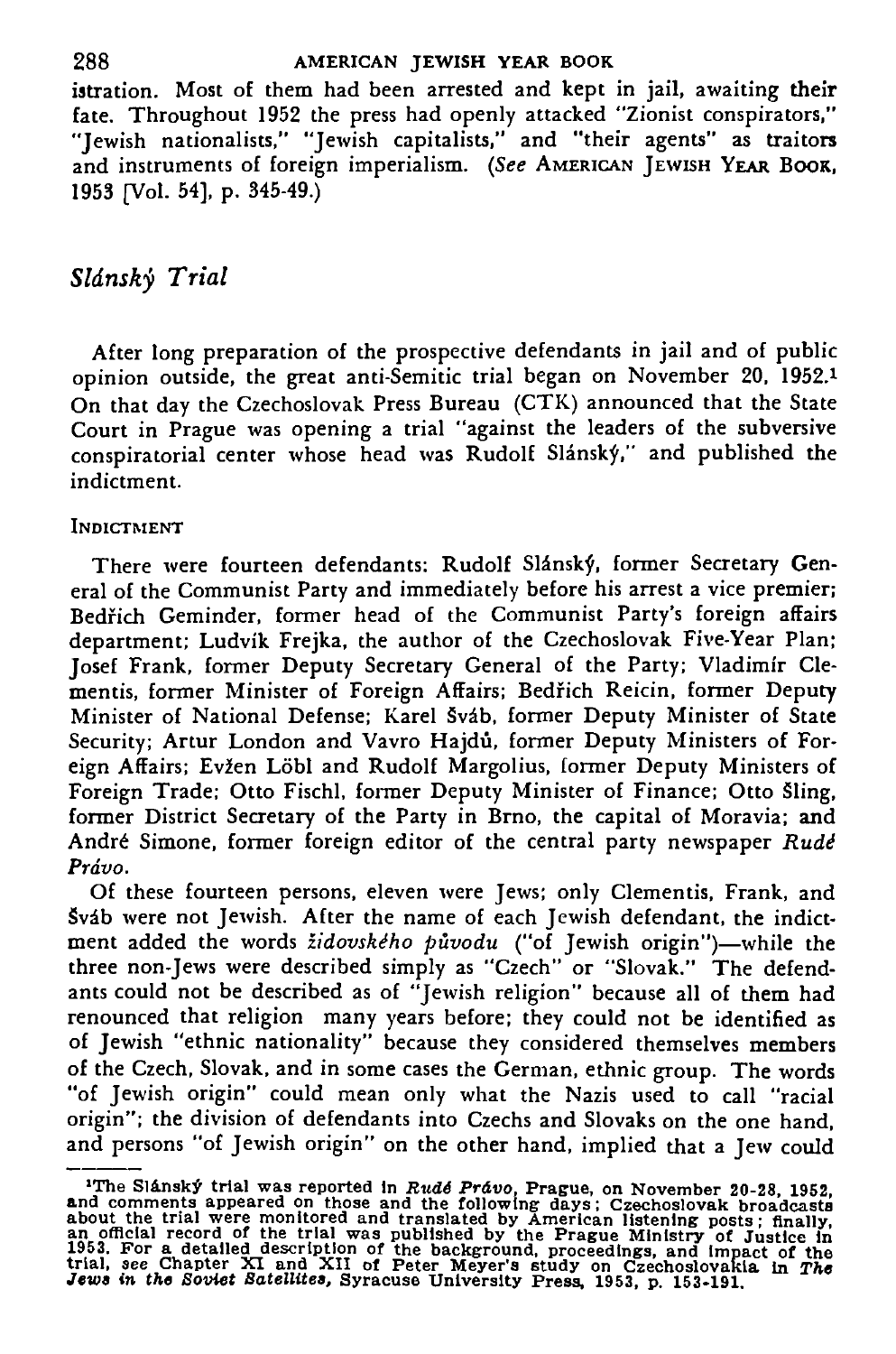not be a Czech or a Slovak. The anti-Semitic intent of this designation was unmistakable.

To reinforce the Jewishness of the defendants, in another context the indictment mentioned that Ludvlk Frejka's original name had been Ludwig Freund. and Andre" Simone's Otto Katz. Throughout the trial, whenever reference was made either to the defendants or to their numerous "accomplices" and "co-conspirators" who were not on trial, the trial proceedings used the same method of identification: where an adopted name did not sound Jewish, the original (Jewish) name was added in parentheses.

Few of the persons thus mentioned had been Zionists. Two or three defendants had been members of pro-Zionist youth or boy scout groups thirty years previous, when they were ten or fifteen years old, and some had Zionist relatives. But all were violent opponents of Zionism and all Jewish nationalism throughout their adult life. Calling them "Zionists" was a palpable lie that served only one purpose: to brand them as participants in a worldwide "Jewish conspiracy." The larger implication was that every Jew, however anti-Zionist and assimilated he might appear, was a secret partner in a "Zionist plot."

This implication continued throughout the indictment. It was a Jewish conspiracy that the prosecutor was trying to prove. This conspiracy was world-wide, was led by American Jewish leaders and the statesmen of Israel, and operated through the Israel diplomatic service, Jewish relief organizations, and a widespread net of Jewish agents throughout the world. The defendants were called "Trotskyite-Titoist Zionists," and "bourgeois nationalist traitors." They were accused of having worked for imperialist sabotage and espionage services for many years before World War II; every one of them had been recruited for these services by Jewish agents. The defendant Andr6 Simone (Otto Katz) "confessed" that the man who originally hired him was the French minister Georges Mandel, later killed by the Nazis. The indictment quoted an "outstanding American spy" and "representative of international Zionism," one Geiringer-Granville, as saying that "Slánský ... is our most solid asset because he is the most intelligent Jew I know." Another witness testified that he had heard another agent speak of Slánský as "the great hope of the Jews in the Communist Party." The indictment asserted that Western intelligence services had, during the Nazi occupation, helped Czechoslovak Jews flee to the West in order to have reliable agents in the postwar world. Then the indictment went on to describe how Slansky had placed "his men" in every important position; Jewish names predominated among those named in this connection, as they did among the defendants, e. g.:

Leading secretaries and workers in the Party apparatus [were] people like Vitězslav Fuchs, Mikuláš Landa (Landau), Hanuš Lomský, whose real name was Gabriel Lieben, Ervin Polak, Koloman MoSko, whose real name mane was Sastrer Hessen, Herrif Fearly Ferencial Hessie, who

Again, none of those listed was really a Zionist—but all were of Jewish origin. And wherever the indictment spoke of non-Jews as participants in the "conspiracy," it described them as agents assigned their roles by the Jewish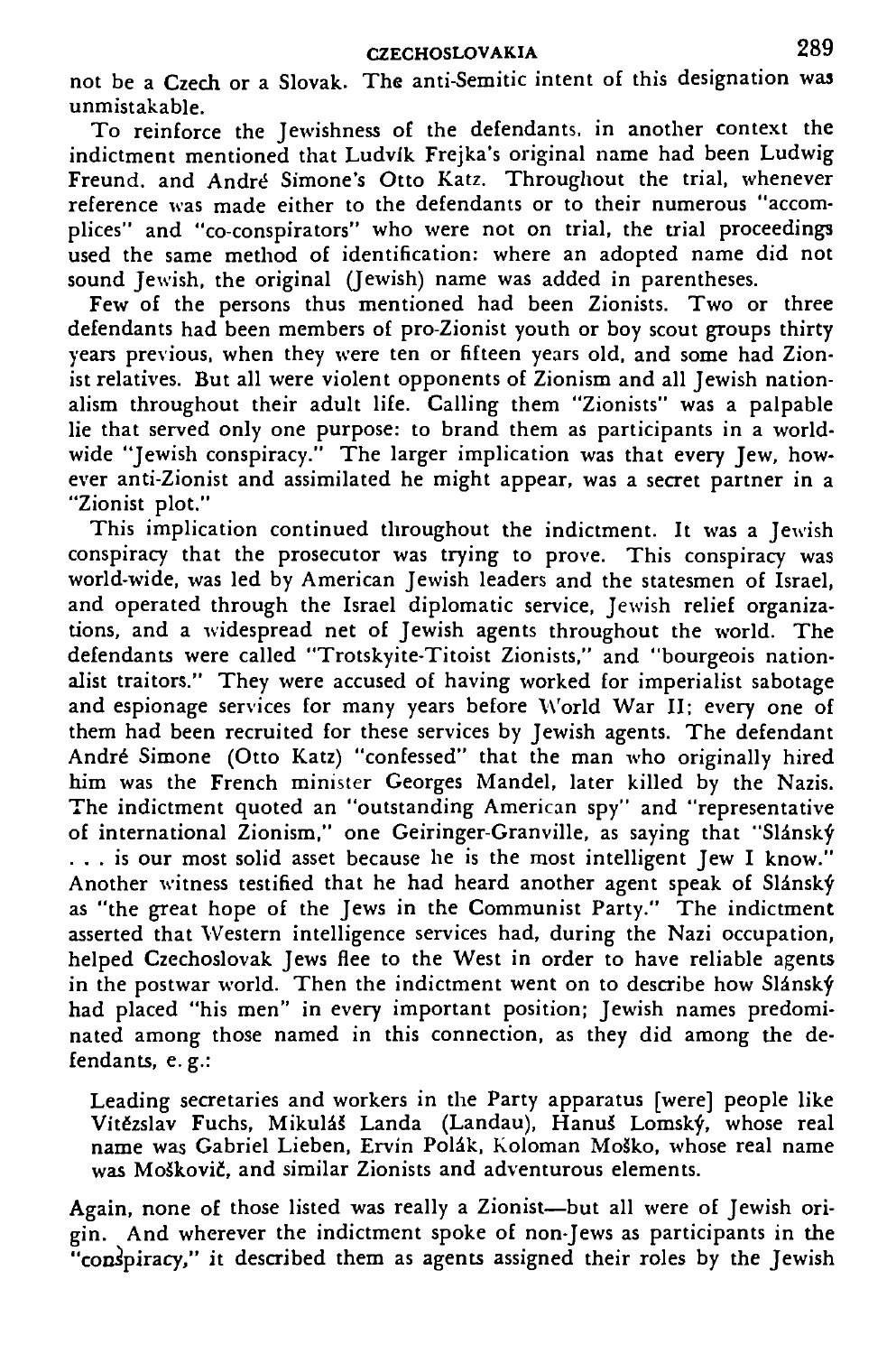ringleaders; some non-Jews, e.g., Frank and Šváb, Slánský was accused of having blackmailed into obedience by threatening to reveal their criminal

Another section of the indictment charged the defendants with conducting sabotage "in order to undermine the Socialist order and to restore capitalism" by intentional errors in planning, wilful neglect of heavy industry, creation of artificial shortages of raw materials, export of food in times of famine, and by the gift of billions of Czechoslovak crowns to foreign, and especially Jewish, capitalists on the pretext of restitution.

A special section of the indictment dealt with Zionist and other Jewish organizations, described as "reliable agencies of American imperialism." It was alleged that a secret conference had taken place in Washington in 1947 between President Harry S. Truman, Secretary of State Dean Acheson. former Secretary of the Treasury Henry Morgenthau, Jr., and the Israel statesmen David Ben Gurion and Moshe Sharett. American support was supposed to have been promised to Israel in exchange for the use of Zionist organizations for espionage and subversion in the Peoples' Democracies. Israel was called "the staging area for an attack against the Soviet Union." The Israel diplomats were described as organizers of sabotage and espionage. The American Jewish Joint Distribution Committee (JDC) was charged with organizing "espionage, sabotage, shady currency deals, blackmarket operations, and smuggling." Here for the first time the organizers of the trials brought up the name of the JDC, which was accused two months later in Moscow of having hired Jewish doctors to murder Soviet leaders. Even the charge of medical assassination appeared in the Prague trial; Slánský was made to confess trying to "shorten the life" of President Klement Gottwald by hiring a doctor who was supposed to kill him by medical malpractice. The doctor himself was a non-Jew, a Dr. Haškovec. But he was a Freemason, supposedly working under orders from the Jew Slánský. The authors of the Prague trial, who modeled their tale of a world-wide Jewish conspiracy on the *Protocols of the Elders of Zion,* followed the old stereotypes even to charging a conspiracy of the Jews with the Freemasons.

#### **PROCEEDINGS**

The trial itself was conducted in the spirit of the indictment. The defendants, who had been held incommunicado for months and years, competed in confessing the most heinous crimes according to the prosecutor's specifications. They described themselves as abject criminals, and did not even plead mitigating circumstances. But these "confessions" and the testimony of "coconspirators" brought to the court from jail were almost the only evidence. A few "voluntary" witnesses could say only that they had always suspected the defendants; the documents submitted related to details which were in themselves meaningless and had sinister significance only in terms of the defendants' confessions. The evidence was never disputed, and the defense lawyers, appointed by the court, did not ask a single question.

The "trial" was "public," but no correspondents from countries outside the Iron Curtain were admitted. The proceedings were broadcast, but not directly from the courtroom. Selected parts were transcribed and later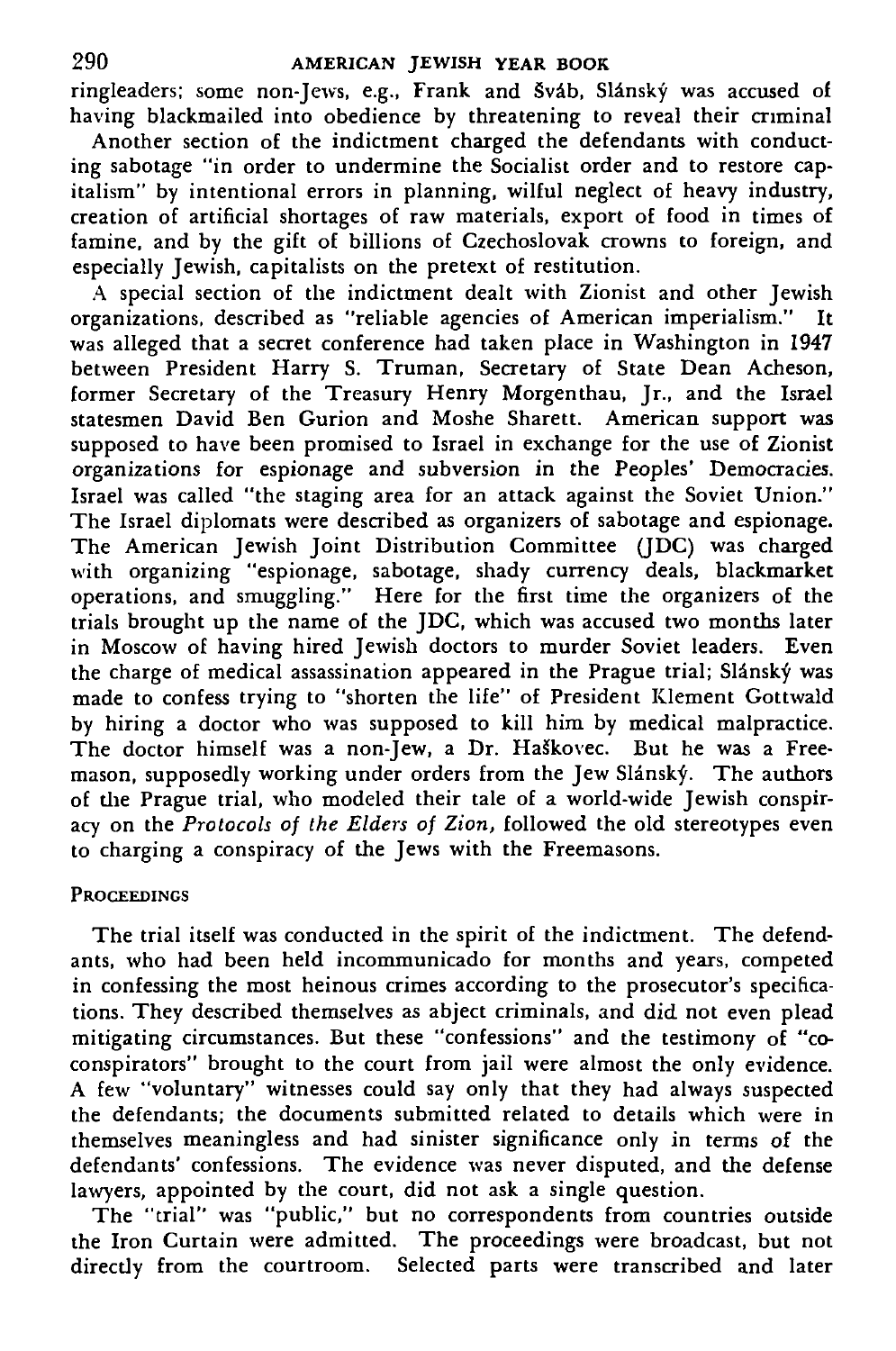reproduced over the radio, while other parts were "summarized" by the announcer. The galleries were packed with reliable "workers' delegations" and security agents. If anything "went wrong" during the trial and a defendant "got out of hand," the world never learned about it.

Every defendant attributed his crimes to his "bourgeois" and Jewish background. Thus, Slánský explained that he was of bourgeois origin, that his father had been a wealthy village merchant, and that this milieu had influenced his character. Slansky described himself as a careerist, opportunist, and hypocrite, a coward who had betrayed his comrades to the police, and, finally, as a traitor, murderer, and spy. Bedfich Geminder, who had grown up in a German-speaking family, was forced to declare that he not only did not know Czech well but that his German was faulty as well—which was a patent untruth, but gave the prosecutor the opportunity to comment: "That .<br>means that you speak no language correctly. A typical cosmopolitan!" Geminder also had to confess that he came from a Jewish bourgeois merchant family and had a brother who was a dentist in Chile. Geminder had joined a Zionist organization in 1912 (when he was ten years old) and although he had left it before he was sixteen, he had been tainted for his whole life. He was made to say: "I never identified myself with the interests of the Czechoslovak people. Their national interests remained alien to me. . . ." Similarly, Andre Simone (Otto Katz) testified that, as the son of a manufacturer, and educated in the spirit of bourgeois ideology, he had always been alien to the working class; that he considered a worker an inferior being; and that he moved in circles "close to his heart," among traitors to the working people, Trotskyites, Social Democrats, and Jewish bourgeois nationalists. Otto Sling and Bedfich Reicin stressed that they had grown up in a bourgeois Jewish milieu, been educated "in a bourgeois and religious spirit," and although severing all connection with Jewish life at the age of about fifteen, had remained imbued with Jewish bourgeois nationalism all their lives. This included a period when, according to Reicin, he had worked for the Gestapo.

The confessions were full of patent absurdities, but it did not seem to matter. When the Jewish defendants built up light industry in Czechoslovakia, it was to make the Republic dependent on the West. When they bought capital goods for heavy industry, it was to dissipate foreign currency reserves. When they tried to earn foreign currency by export, they wanted to enrich Jewish importers abroad. They exported food—to starve the population. They imported food—to increase Czechoslovak indebtedness to the West. If planned economy resulted in chaos—it was their fault. If rationing had to be reintroduced—it was the consequence of their sabotage.

The defendants were supposed to have acted on orders from the heads of the international Jewish conspiracy in the United States and Israel. The Israel citizens Mordecai Oren and Shimon Ohrenstein, who had been arrested in Prague at the end of 1951 and held incommunicado since, testified about the Morgenthau-Acheson conference and added details about espionage instructions from Premier Ben Gurion to Israel diplomats and Zionist leaders abroad.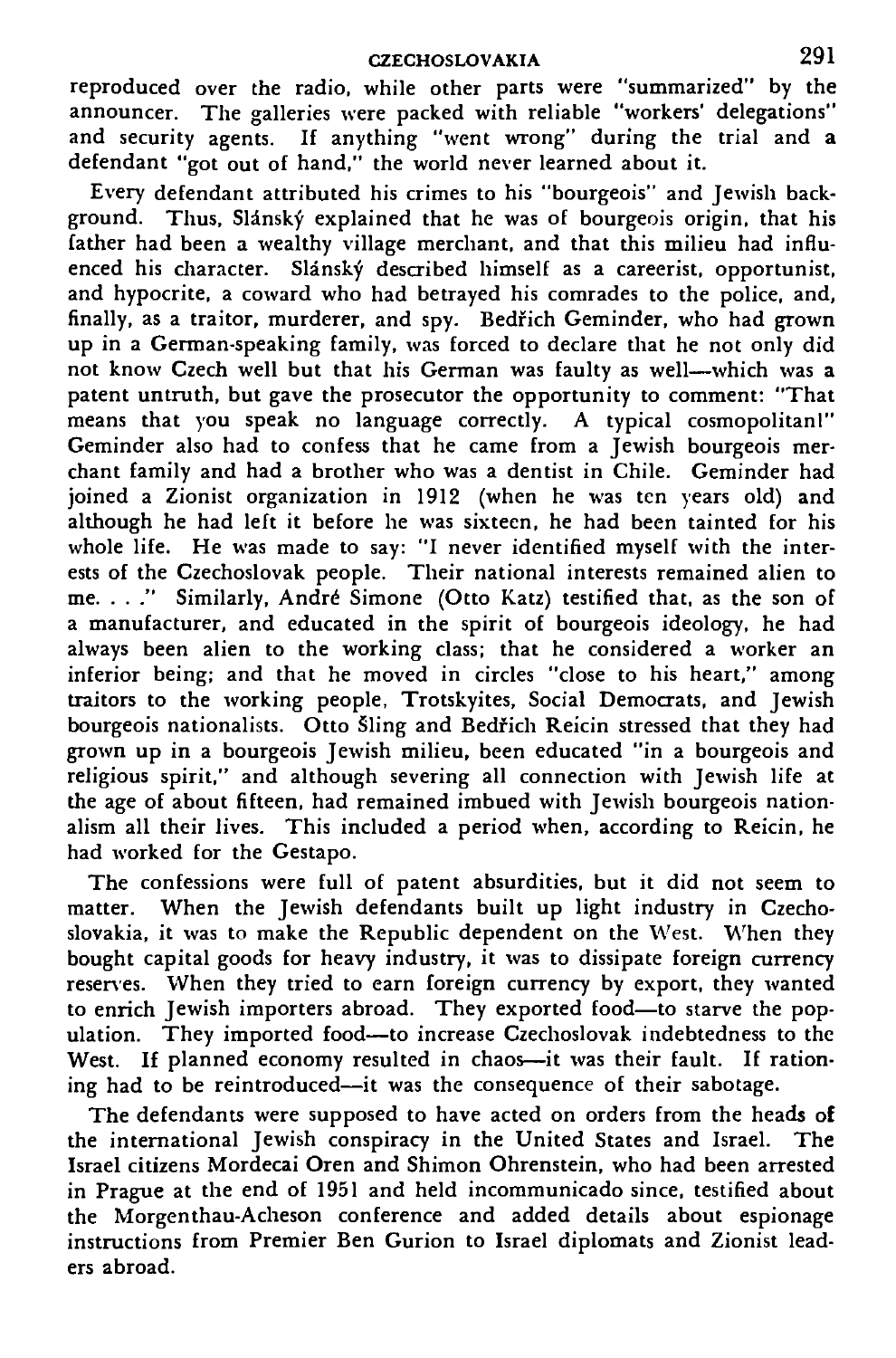#### SUMMATION AND SENTENCE

In his summation on November 26, 1952, prosecutor Josef Urvilek devoted a special section to the Zionist movement.

I must deal in detail with the so-called Zionist movement. That's because the defendants include eleven alumni of Zionist organizations who entered the service of American imperialism. And also because the trial shows all Communist and workers' parties the danger of Zionism as an agency of American imperialism. . . . The Zionist movement is not a system of ideas, it is not even a fallacious ideology. The Zionist movement consists of the Zionist organizations in America, plus the ruling clique of the State of Israel, plus the Zionist capitalists all over the world, linked by the intimate ties of their factories, companies, and business deals with American imperialists. . . . It is self-evident that Slánský put only Zionists into high positions . . . , that he received the diplomatic representatives of the State of Israel, that he protected their criminal activities. . . . That was because Slánský himself was, by his very nature, a Zionist. . . . Slánský, himself a Zionist-Trotskyite . . . gathered around him people of the same ilk. . . . He found such people .. . among Zionists, Trotskyites, bourgeois nationalists, collaborators, and other enemies of the Czechoslovak people. For whom else could he rely on?

The only "nature" by which Slánský, an anti-Zionist and Communist throughout his adult life, could be connected with Zionism, was the fact that he had been born a Jew. The prosecutor's speech revealed once more that one of the purposes of the trial was to begin, not only in Czechoslovakia but in other countries as well, an anti-Jewish campaign slightly masked as an international campaign against "Zionism."

On November 27, the State Court sentenced eleven defendants to death by hanging. Artur London, Vavro Hajdů, and Evžen Löbl were sentenced to prison for life; the fact that they had confessed long before, and "considerably contributed to the unmasking of other participants" was considered a mitigating circumstance. All the defendants renounced their right to appeal or to ask for clemency. Those condemned to death were hanged on December 3, 1952.

# *National Anti-Jewish Campaign*

From the very first day of the trial, resolutions condemning the "traitors" and asking for their punishment were adopted in factories, offices, and public meetings, and published in the newspapers. Reports from the courtroom described Slánský as a "Judas," and evoked the most hateful anti-Semitic stereotypes. On November 24 an editorial in the *Rude Prdvo* especially devoted to the "Zionist" aspect of the trial, abounded in such expressions as "huckstering," "profiteering," "blood-sucking," "alien," "scum with a dark past." On November 28, the newspapers printed an article signed by the Czech Communist writer Ivan Olbracht, whose tone is well illustrated by the following quotation: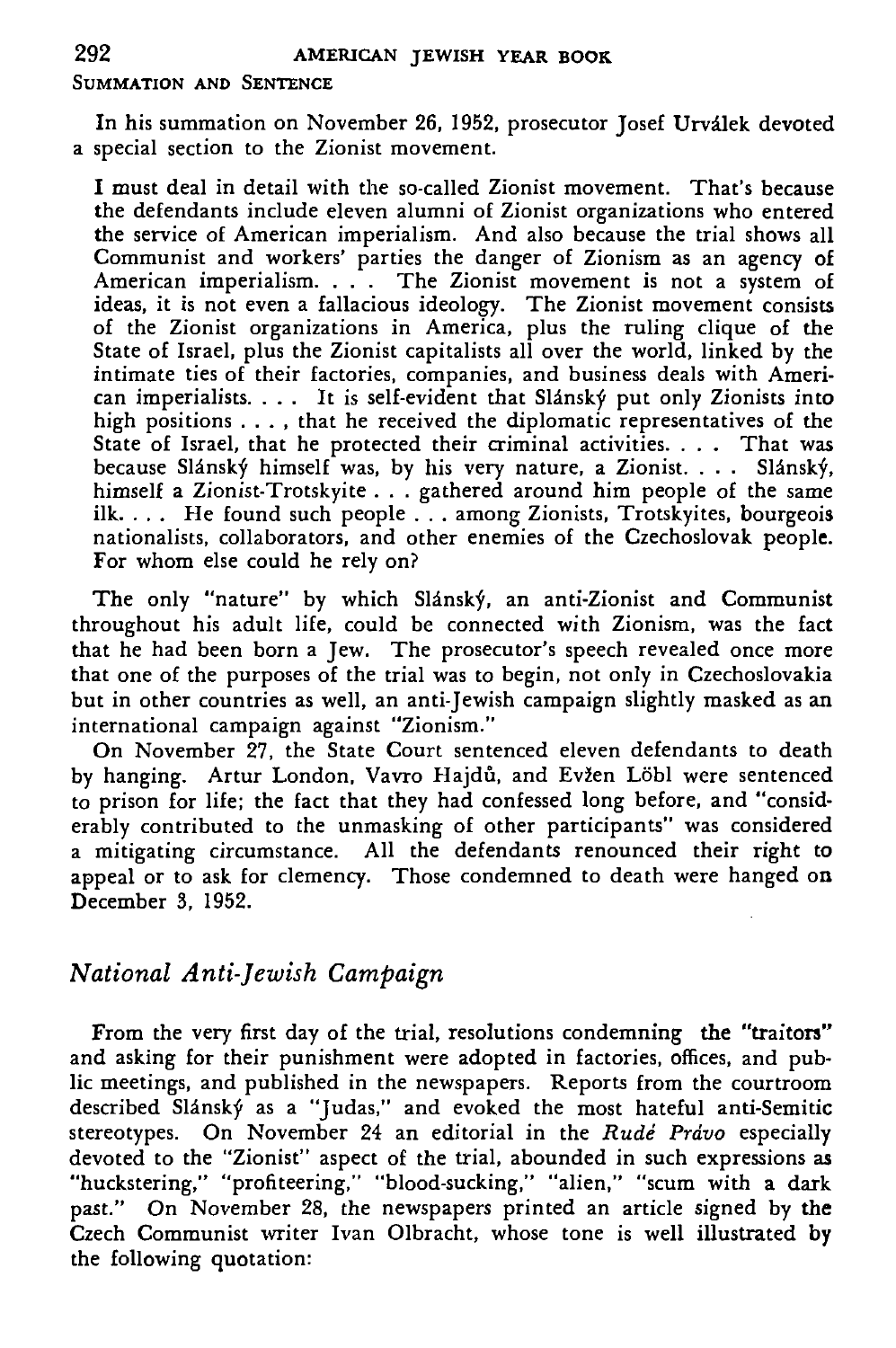#### **CZECHOSLOVAKIA 29 3**

The State Court is trying eleven typical cosmopolitans, men without honor, without character, without fatherland, without any friendly ties to the Czech and Slovak nation and their people, predatory, merciless individuals who care only for power, for their career, for business, and of course, for money, money, money. We hear the awful Czech they speak and the majority of them, even when they talk Czech, betray that it is not their mother tongue.  $\ldots$  No, these are not human beings.

There was some doubt whether Olbracht, of half-Jewish origin himself, who had been ill for years and died soon afterward, really wrote these lines. But there was no doubt that they represented the Party line. The atmosphere was such that the nearest relatives of some defendants wrote letters to the court, asking for the execution of their husbands and parents. Such letters were obtained from the wife of the defendant Artur London and from the eighteen-year-old son of the defendant Ludvik Frejka. The boy committed suicide soon afterward.

A wave of suicides swept the Jewish community. E. Kohn, the secretary of the Jewish community in Prague, and his wife were among its first victims. The official explanation was that Kohn had discovered he had cancer; reports about other suicides were met with official silence.

During the first days of the trial, Jewish homes in Bratislava were smeared with such inscriptions as "Down With the Capitalist Jews," "Jews Live Here," or simply "Jews." Jewish pedestrians were reported as having been attacked in the streets in the western part of Czechoslovakia, and Jewish women as having been chased from the queues in front of stores. Anti-Semitic incidents also occurred in Děčín, near the German border; anti-Semitic inscriptions appeared in the streets. However, in general it seemed that the government and Communist Party-inspired anti-Semitic campaign did not find much popular approval.

#### ATTEMPT AT DEFENSE

On December 16 President Klement Gottwald, who had kept silent during the trial, spoke at a Communist Party conference. He repeated all the standard accusations against Zionism; aware of the revulsion the trial had created in the free world, Gottwald tried to stress the difference between anti-Semitism and anti-Zionism. But as he had to uphold the absurd assertion that all the Jews condemned in the trial had been "Zionists," his distinction could not hold water. Indeed, he strengthened anti-Semitic prejudice by saying:

The Zionist organizations and their American bosses disgracefully abused the suffering of the Jews under Hitler and other fascists. It can even be said that they tried to make capital out of the ashes of Oswiecim and Majdanek. . . . Normally, a former banker, industrialist, estate owner, or *kulak* would find it difficult to become a member of the Communist Party and he would never reach a leading position. Yet with people of Jewish origin and Zionist coloration the class origin was often overlooked. . . . Before the war the danger was not so great, but after the war, when the Zionist organizations and the Zionists became agents of American imperi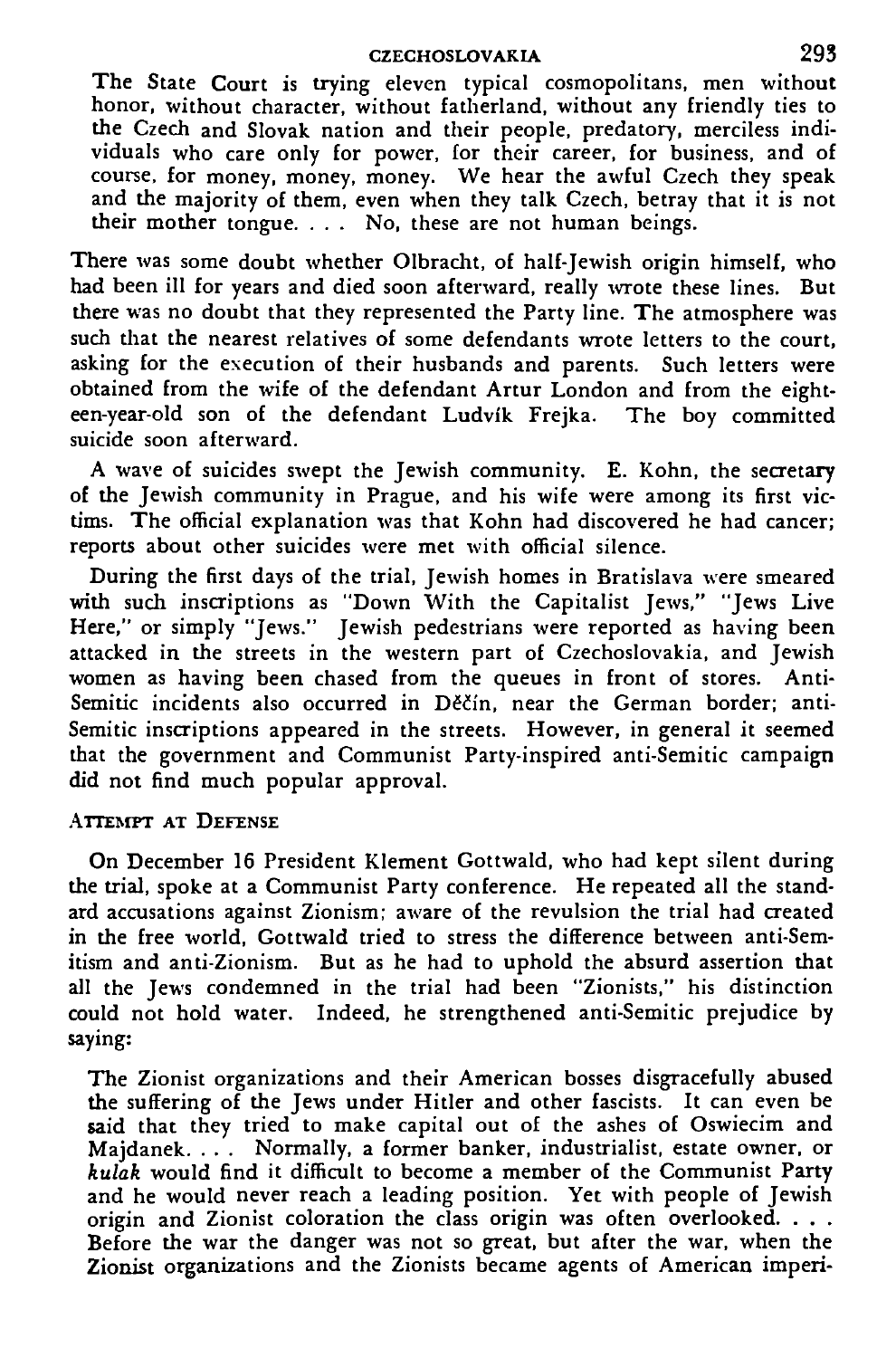alism, the situation changed fundamentally. Today Zionism is a dangerous and cunning enemy.

# *Continuation After the Moscow Reversal*

The campaign went on and reached its climax after the "discovery" of the "doctors' plot" in Moscow in February 1953. But it did not stop with the death of Stalin on March 5, 1953, and of President Klement Gottwald on March 19. On April 4, the Soviet government officially admitted that the charges against the doctors were a fabrication; but no such admission was ever made about the Slánský "conspiracy." On the contrary, on April 16 the Czechoslovak Foreign Minister, Vaclav David, told the Political Committee of the General Assembly of the United Nations in New York that Slansky and other Jewish defendants had been executed because they were traitors and spies, and that Zionism was a tool of American imperialism. On April 21 *Pravda,* the Slovak Communist newspaper in Bratislava, repeated the charges made at the Prague trial. Even after the revocation of the Moscow charges, the anti-Semitic campaign in Czechoslovakia continued without interruption.

# *The Second Slansky Trial*

On May 26, 1953 a second Slánský trial was conducted in Prague. The defendants were Richard Slánský, a brother of Rudolf and a former Czechoslovak diplomat; Eduard Goldstiicker, former Czechoslovak Minister to Israel; Pavel Kavan, former Secretary of the Czechoslovak embassy in London; and Karel Dufek, former Minister in Turkey. The first three were Jews. They had all been mentioned as Rudolf Slanský's henchmen in the first Prague trial. Some of them had appeared as witnesses, and Goldstucker had "confessed" to acting as a liaison man between Rudolf Slánský and his Israel bosses. Now, Richard Slánský and Eduard Goldstücker were sentenced to prison for life, Pavel Kavan and Karel Dufek to twenty-five years in jail each. The charges were the same as in the December 1952 trial; but this time the proceedings were secret and the result was announced in a brief communique.

The Israel citizens Shimon Ohrenstein, a Tel Aviv businessman, and Mordecai Oren, member of the Knesseth and leader of the pro-Soviet wing of the Mapam Party, were held incommunicado in jail for many months after the Rudolf Slansky trial in which they had "confessed" participation in the treasonable "Zionist conspiracy." Thirteen Israel notes, protesting their arrest and requesting permission for Israeli diplomatic officers to visit them in prison, were unanswered. On August 21, 1953, Shlomo Kadar, the Israel *charge d'affaires* in Prague, was told by Czechoslovak Foreign Minister Vaclav David that there had been no change in the status of the prisoners. But at the end of October 1953 the Israel government was informed by Czecho-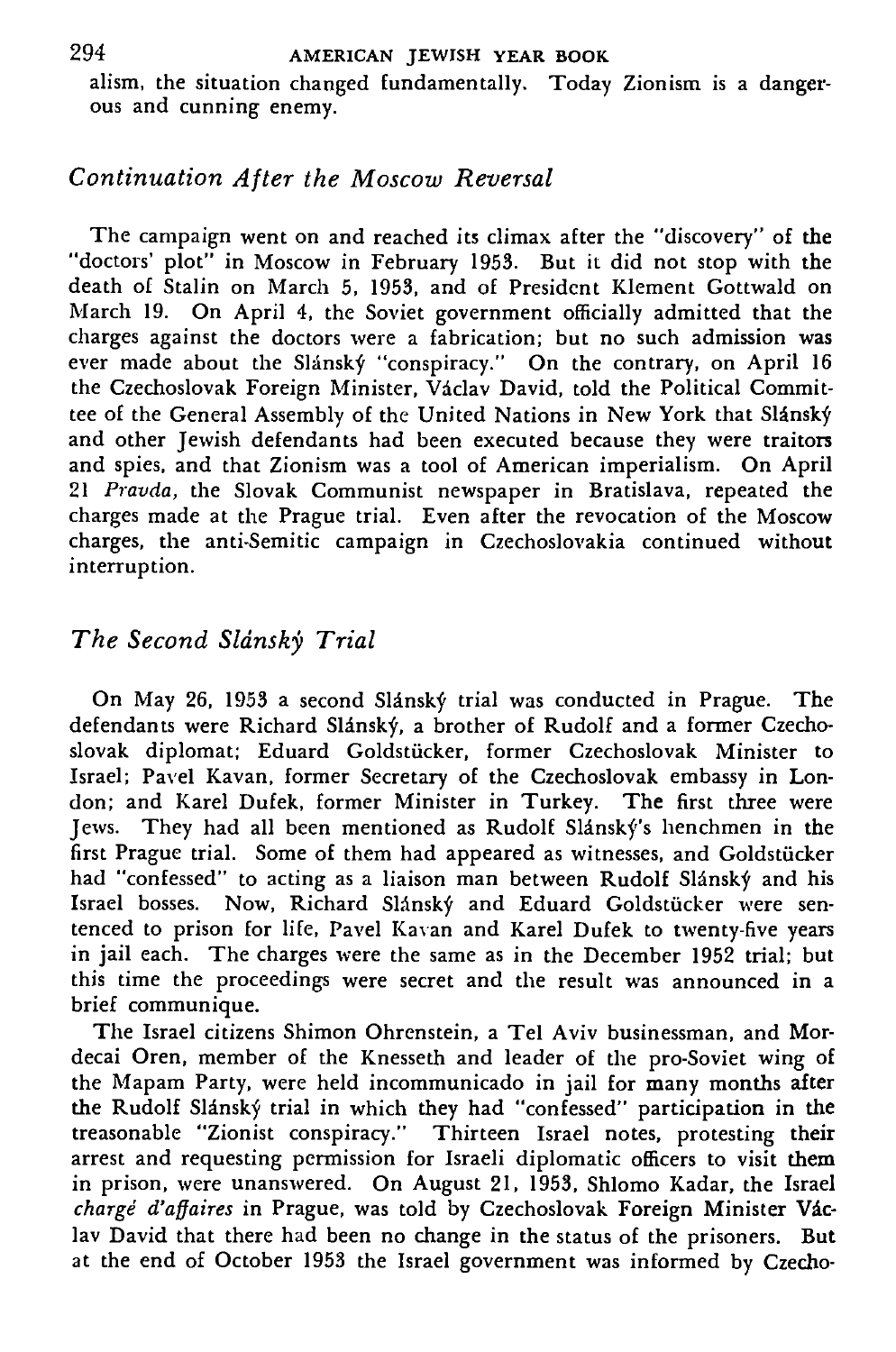### HUNGARY 295

Slovak authorities that Ohrenstein had been convicted on August 7. two weeks before Kadar's intervention, and Oren on October 9. Ohrenstein was sentenced to prison for life, Oren to fifteen years in jail. Both were convicted in secret trials for "espionage" and "treason," on charges which the Israel government declared completely baseless.

In the meantime, the last persons of Jewish origin were purged from important positions. The most prominent was Stefan Rais, the Minister of Justice. In June 1953, Rais was dropped from the presidium of the Central Committee of the Slovak Communist Party; in the reconstruction of the cabinet on September 15 his name disappeared from the list. While other members of the cabinet dismissed on that occasion received other government positions, Rais was dropped without explanation and replaced by an obscure lawyer.

### *A Secret Trial Against Former Jewish Leaders*

For some time, in certain cases as long as five years, the former leaders of the Jewish communities, including some real Zionists, had been in jail. In the summer of 1953 reports reached Vienna that about sixty of these Jewish communal leaders were being concentrated in one prison in Bratislava, evidently awaiting trial. On August 7 nine of the Jewish leaders were secretly tried in Prague. The defendants were charged with such "economic crimes" as cooperating in the restitution of Jewish properties during the first postwar years. One of them was condemned to death, and his sentence was commuted to life imprisonment. Another defendant received twenty-three years, still another sixteen years, and the rest were sentenced to three years each. The trial was not publicized in the Czechoslovak press. Heedful of the repercussions of the Slánský trial, and probably acting on new orders from Moscow, the Communist rulers of Czechoslovakia were now trying to hide the persecution of the Jewish minority behind a wall of secrecy.

JOSEPH GORDON

### HUNGARY

**V** JIRTUALLY NO statistics were available concerning the Jews living behind the Hungarian Iron Curtain. Not even the population figures were known precisely, well-informed estimates varying between 130,000 and 150,000. Figures roughly compiled by the American Joint Distribution Committee ( $|D\tilde{C}\rangle$ in 1947 showed that it was an aging community, more than half of its members being over thirty-four, and nearly 20 per cent over sixty. The majority lived in Budapest, and the proportion of workers and handicraftsmen was low. In 1947, of the 70,000 persons capable of gainful employment, some 25,000- 35,000 were engaged in trade and 10,000 in nationalized undertakings. The remainder managed somehow to sustain a hand-to-mouth existence. The ruthless extermination of private trading after 1947 must have made the situa-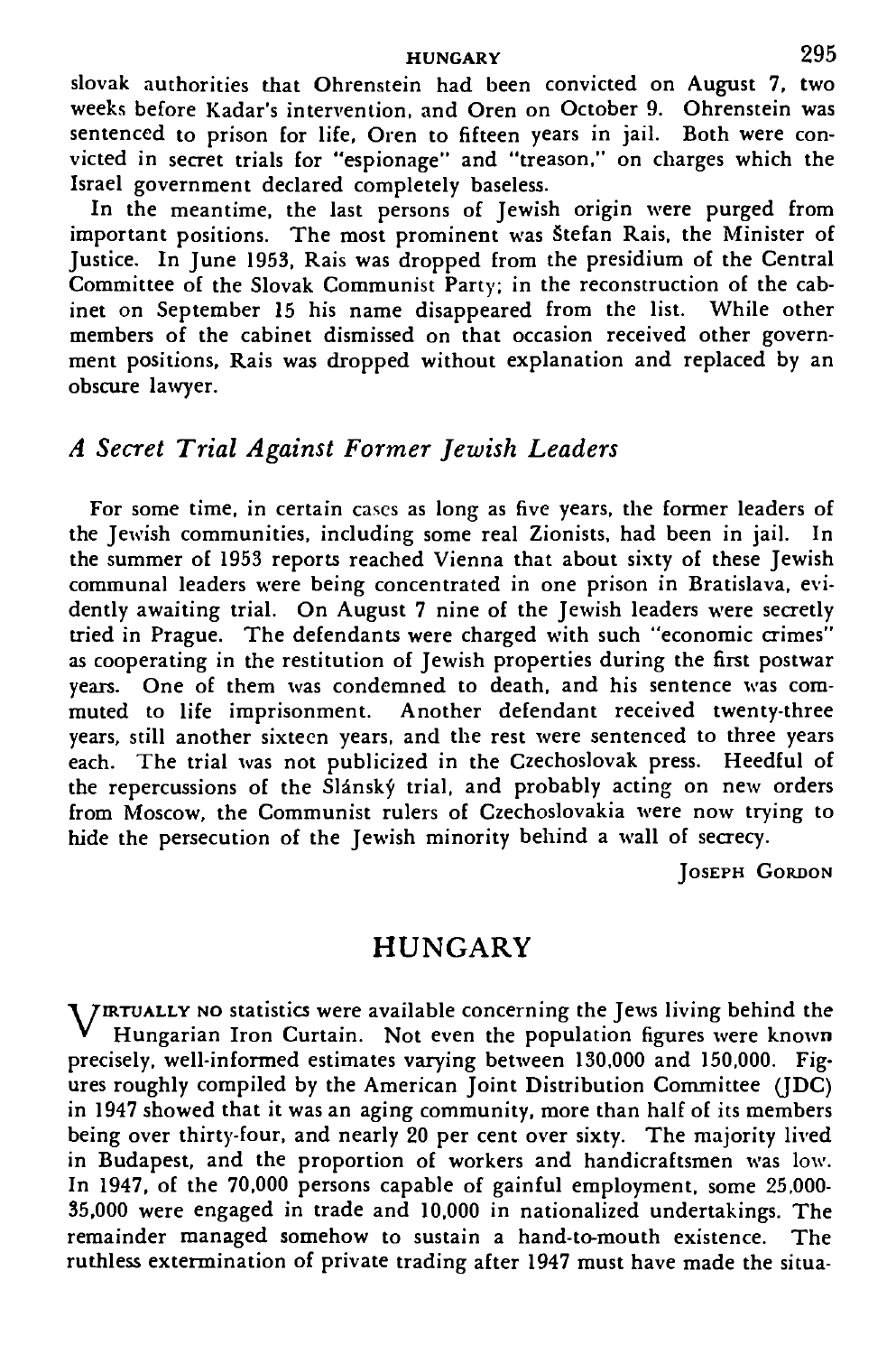#### 296 AMERICAN JEWISH YEAR BOOK

tion significantly worse. Emigration was rigidly barred, and the closing down of the JDC in January 1953, with its various schemes for helping Jews to find new methods of gaining a livelihood within the framework of a state which would not let them go, had rendered the position of the Jews more desperate than ever during the year under review (July 1, 1952, through June 30, 1953). When the system of deportations from Budapest and other cities was at its height, Jews formed a very high proportion of the victims *(see* AMERICAN JEWISH YEAR BOOK, 1953 [Vol. 54], p. 350-53).<sup>1</sup>

A considerable number of persons of Jewish descent held or had held more or less important positions in government service, including that of the political police. Hence many anti-Communists in a population where anti-Semitism was always rife blamed the Jews for their sufferings under the Communist dictatorship. At the same time this dictatorship had steadily increased its persecution of the Jews as a whole. This persecution reached its height at the time of the Slansky trial in Czechoslovakia in November 1952 *(see* p.—). The Jews were hated by the regime as traders, as Zionists, and as "cosmopolites." From the outset, the anti-Jewish campaign was carried on with special zeal by Communist leaders of Jewish descent, such as ex-Premier Mathias Rakosi and the ministers Ernoe Geroe and Joszef Revai. Neither Party membership nor efforts to curry favor with the regime had been able to modify official hostility to the Jews as a group. For Rakosi and his associates, the Jews, with the exception of a constantly dwindling minority of active Communists, were "bourgeois" of the worst possible sort, incurable "Westerners," and as such, liable to commit every sort of crime against Communism.

Like the clergy of the Catholic, Calvinist, and Lutheran churches, the rabbis had been forced to sign repeated declarations of loyalty to Communism and denials of persecution *(see* AMERICAN JEWISH YEAR BOOK, 1953 [Vol. 54], p. 350-51).

# *General Amnesty*

Jews benefited by the general amnesty issued on July 26, 1953, to the same limited extent as other sections of the population. A number of short-term prisoners were released from prison, and others from internment camps, as "nondangerous to the state"; still other prisoners, however, were retained. There were no figures available of the numbers released and retained. There had been no confirmed reports of further deportations since July 26, but, in the case of Jews as of non-Jews, nothing had been done to restore the confiscated houses of those deported from the cities before that date. Nor was it likely that anything would be done, and the majority of deportees had no alternative but to remain "voluntarily" in the areas to which they were already confined.

<sup>&</sup>lt;sup>1</sup>In July 1953 a Jewish lawyer, Geza Kapus, who had escaped with his wife and child to Vlenna gave the following details about the deportations of 1951:<br>From 60,000 to 100,000 Budapest familles had been deported during t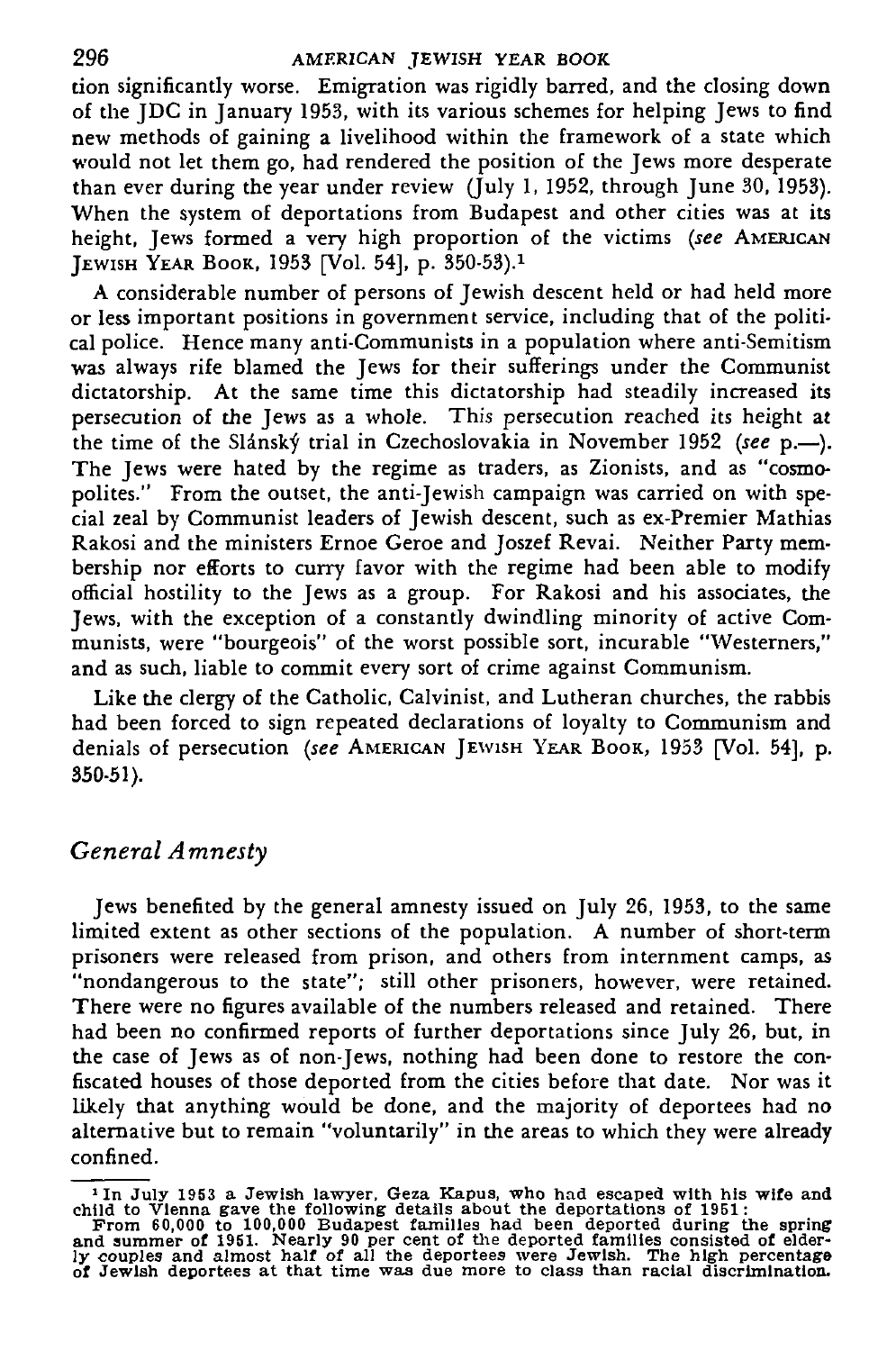#### HUNGARY 297

### *Community Organization*

In October 1952 the Budapest community as such was dissolved by state decree and re-formed as a "voluntary association." The chief object of this reorganization was to make the Jewish community just another subdepartment of the state—which was also the aim of official policy toward the various Christian churches. Only Jews who could be trusted as Communists were to be allowed to occupy positions of authority, and through them the state was to take over the administration of all community property and funds. Three hundred, subsequently reduced to 180, delegates were summoned by the government to work out a new constitution for this association. Louis Stoeckler, the chief Communist Jewish leader, had explained at a general meeting on September 14, 1953, that this constitution was necessary "in order to adapt the life of the community to new surroundings and new requirements." He further announced that all Jewish institutions in the city were to be grouped together under one roof, and the higher schools for boys and girls combined with the world-famous Budapest training college for rabbis. The significance of the latter statement was demonstrated by the fact that by that time no Jewish schools other than the Seminary itself existed in Hungary.

A month later, in November 1952, the inhabitants of the large home for the aged on the Budapest "Ring," numbering 300-400 persons, many over eighty years of age, were evicted and deported to the village of Balassagyarmat in North Hungary and lodged in a dilapidated office building without any water supply. The Budapest almshouse, which had shortly before been completely modernized by the JDC, was handed over to picked cadres of officercadets of the Peoples' Army. A Jewish orphans' home in Gorki Utca, Budapest, was handed over to the Soviet Army and the children evacuated to another part of the city.

### *Anti-Semitism*

In January 1953 a new wave of anti-Semitism was launched in Hungary in connection with the charges of a Jewish doctors' plot in Moscow *(see* p. 273). Declared the central Communist organ, *Szabad Nep:*

To the American imperialists science has become a means for the subjugation of other peoples. We must pay close attention to the role played in the plans of the imperialists by the Joint, the Zionists, and the Jewish bourgeois nationalists. Jacobson, the director of the Joint for Hungary, had to be arrested in December 1949 and subsequently expelled for espionage. The recent Slánský trial showed what dangerous imperialist agencies the Joint and the Zionist bodies had been in the conspiracies against the Peoples' Democracies. . . . The Joint deceives the gullible by its mask of providing aid to Jews living outside the United States. . . . It has been unmasked as an espionage organization of American imperialists. The role played by Joint in the instruction of the murderous gangs sounds a special warning that we must deal sternly with all the influences and attempts of bourgeois nationalism and Zionism because they are hotbeds of hostile activities.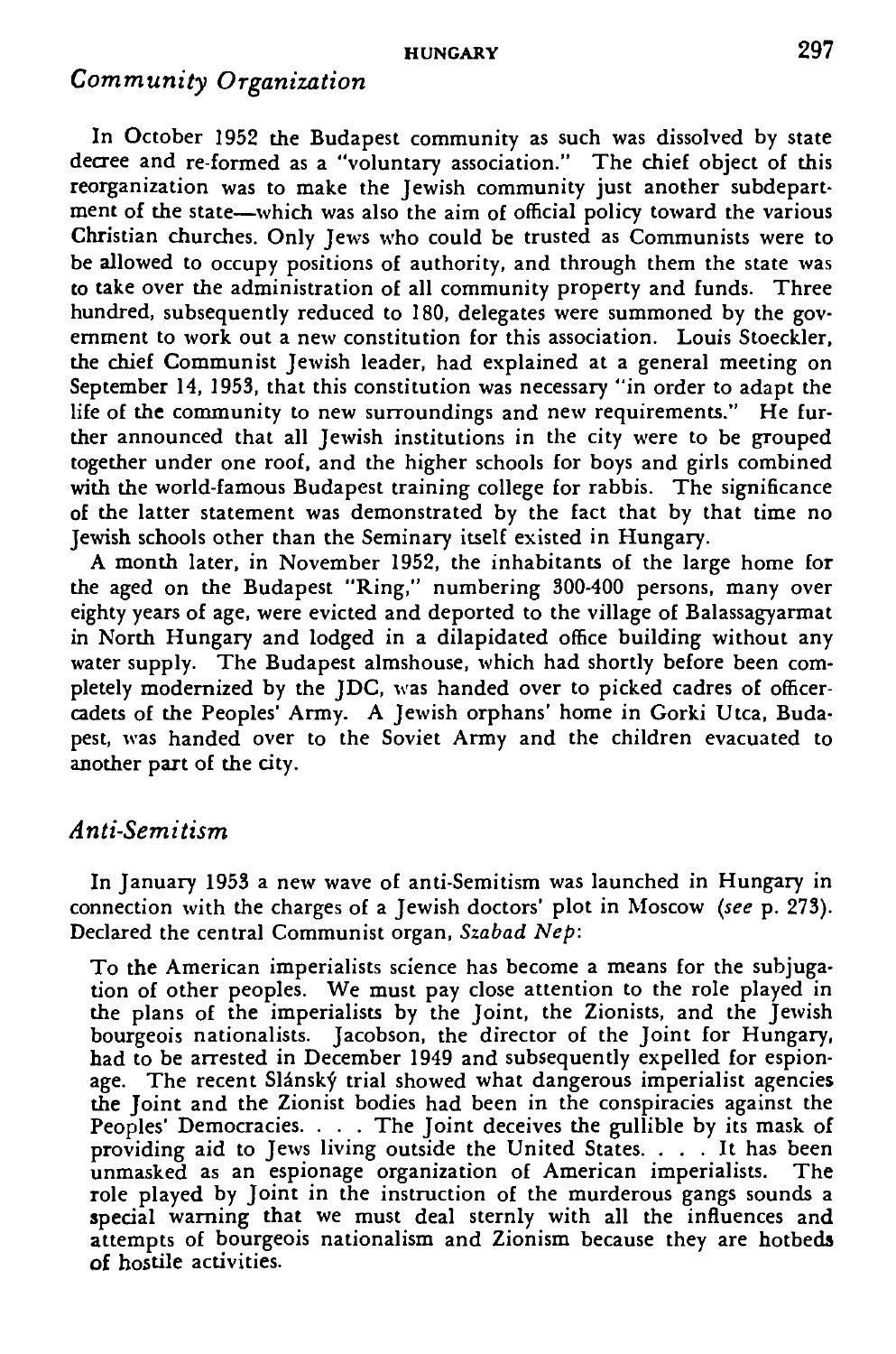# ATTACKS ON JDC

On January 19, *Szabad Nep* charged the JDC with "organizing espionage and sabotage to overwhelm the People's Democracy. . . . It does not despise currency speculation, black marketeering, and smuggling . . . with the Central Zionist Federation." The article went on to declare that "the president of Joint, the United States capitalist Warburg, is a close friend and business partner of Pferdemenges, one of the wickedest of German war criminals. . . . With one hand Warburg signs charity appeals, while with the other he pockets as chief shareholder in I. G. Farben the dividends resulting from the manufacture of poison gas for Auschwitz."

This preceded a full-scale attack by press and radio on Warburg. Attacks by Derek Kartun in the London *Daily Worker* on the JDC accusing the latter of conspiracy with Josef Cardinal Mindszenty were echoed in *Szabad Nep* and in the youth organ *Szabad Ifjusag.* On February 2, 1953, it was announced that all JDC property had been confiscated and nationalized. The Jewish community was reported to be in "a state of great apprehension."

On February 5, Hungary expelled the cultural attaché of the Israel legation, Josef Walter, on the accusation that he had abused his diplomatic position to carry on espionage. On February 9, 1953, the arrests of a number of prominent Communists of Jewish extraction were rumored to have been carried out secretly. These included the former Minister of Justice, Gyula Decsi-Deutsch; General Sandor Nogradi, the Deputy Minister of War; Colonel Gabor Péter, head of the secret police, and several others. In some few cases the rumors proved inaccurate, but the speed at which they spread and their general acceptance were indications of the prevailing panic.

Mathias Rakosi's departure from the premiership, the abolition of his old office of secretary general of the Party, and the initial speech of the new premier, Imre Nagy, which by implication could be said to have denounced policies for which Rakosi had stood, were generally taken as signs that the constant prophecies that Rakosi would fall out of favor had come true. But a few days after Nagy had spoken, Rakosi made an authoritative speech, whose effect was to modify or cancel many of Nagy's pronouncements. When Rakosi entirely disappeared from public life (without explanation) for two months between July and September 1953, it was again widely believed fhat he had fallen. But on September 20 he reappeared at a government banquet for employees of collective and tractor stations. Although his position was in many respects unclear, it began to look in October 1953 as though behind the scenes he had retained all his old power, and was slowly erasing most traces of the Malenkov influence from Hungary.

The anti-Zionist campaign reached its height in March 1953, when *Szabad Ifjusag* made public the interesting discovery that "Zionism and anti-Semitism are two sides of the same coin." Little wonder that it concluded that "Zionism is the most dangerous agent of American imperialism."

#### ARREST OF STOECKLER

All Stoeckler's subservience to Communist demands, and his acquiescence in the slanders against the JDC and Zionists, failed to help him now that the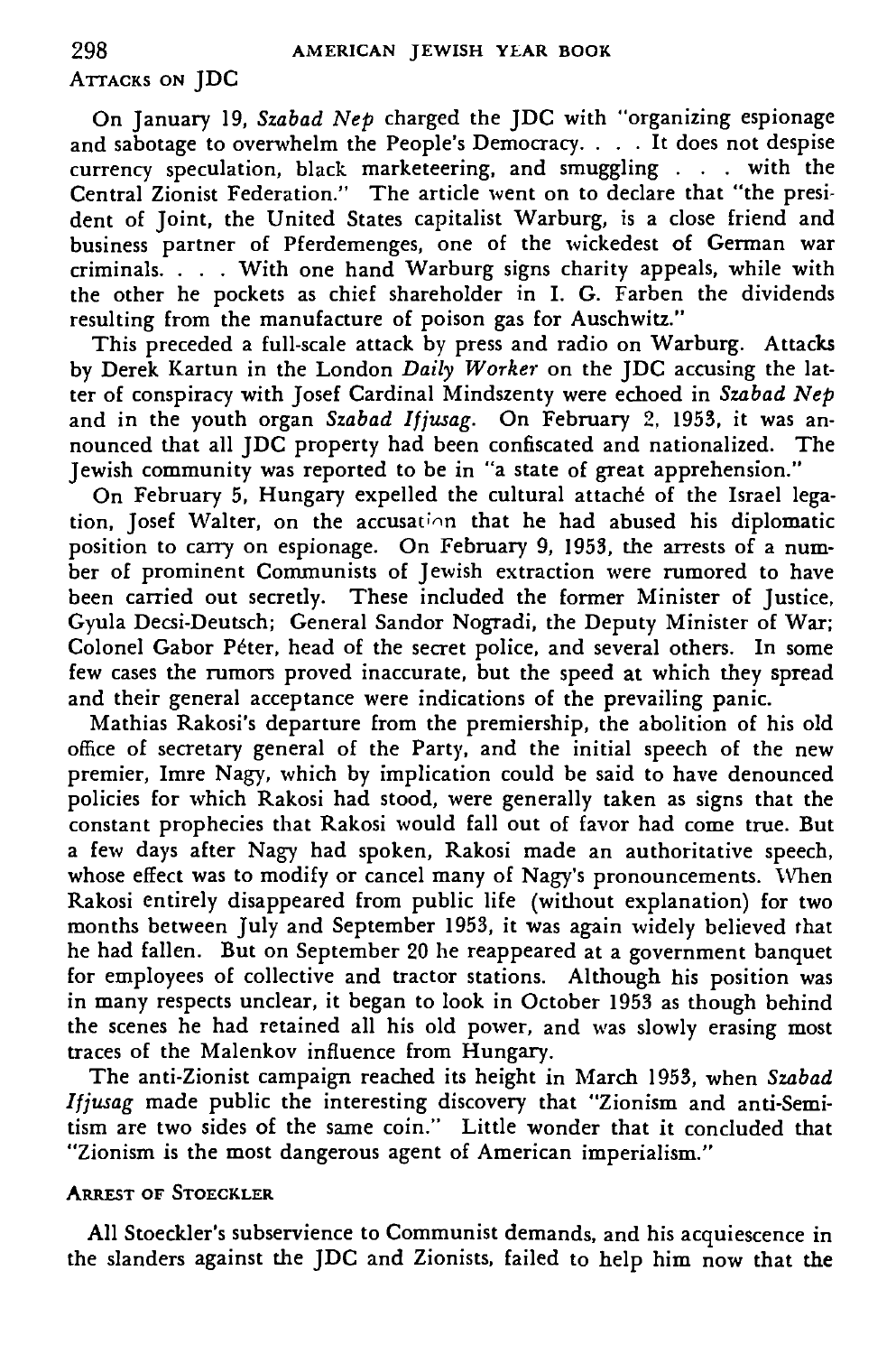RUMANIA 299

Communists felt that his usefulness was at an end. In January 1953 he was arrested, described as "the former industrialist, Stoeckler." It was stated that "considerable sums" in dollars and Swiss francs had been found in his home. On February 4, Budapest radio, addressing German Communists, asserted that Stoeckler had been a Gestapo agent, a representative of the Austrian war criminal Ernst Kaltenbrunner (who had been hanged at Nuremburg).

Despite the apparent reversal in the Communist line toward Jews during the period under review, the basic situation had not altered: Stoeckler was still in jail, important Communist officials of Jewish descent who had disappeared had not reappeared, and a number of Jewish physicians who had been arrested in connection with the Moscow doctor's plot were still under arrest.

G. E. R. GEDYE

## RUMANIA

THROUGHOUT THE year under review (July 1, 1952 through June 30, 1953) I the Rumanian administration, economy, and intelligentsia suffered a series of purges. Many of the victims were Iews, and this fact was often Many of the victims were Jews, and this fact was often directly or indirectly stressed in the accompanying publicity.

### *Trials of Jews*

At the beginning of September 1952, a military tribunal in Bucharest tried a group of "traitors and saboteurs" who had allegedly sabotaged the construction of the Danube-Black Sea canal. Five of the defendants were sentenced to death, fifteen to long jail terms. One of the executed men, Aurel Rozei, manager of a paint factory, was a Jew. The press called Rozei a "Zionist," although nothing concrete was published about his Zionist activities, and accused him of collaboration with well-known anti-Semites. *Ykuf-Bleter,* the organ of the Communist-dominated Jewish Democratic Committee, castigated Rozei in three editorials and revealed that his former name had been Rozenberg.

In another trial, against the former managers of the oil industry in Ploesti, eight of the twenty-four defendants were Jews. They were convicted of having committed espionage for British and American oil companies, and were sentenced to death or forced labor. Similar trials of other groups of "saboteurs" were conducted, and Jewish names were prominent in most of them.

On April 4, 1953, the Rumanian government followed the Soviet example and announced a general amnesty: Prisoners serving sentences shorter than two years were to be released, those with longer terms, to have their sentences reduced. But crimes "against the State" were exempted, and no data are available on the number of prisoners actually freed. Neither was it known whether the "anti-social elements" deported from the cities without trial were allowed to come back.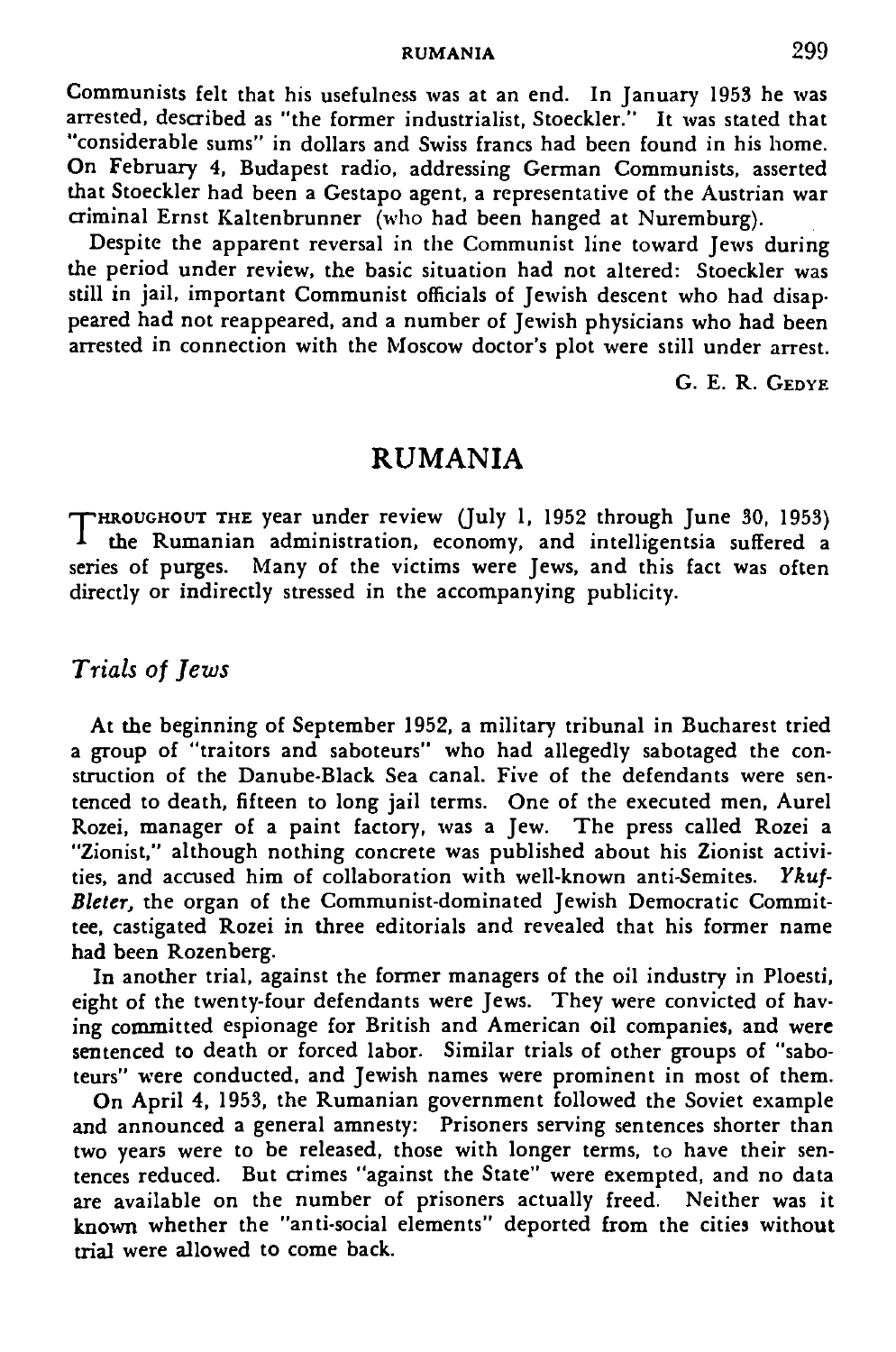# **300 AMERICAN JEWISH YEAR BOOK** *Persecution of Jewish Leaders*

Several hundred Jewish leaders, arrested in 1949 and 1950, were still held in jail. These included former leaders of all Zionist factions, from the rightwing Revisionist Party to the left-wing Hashomer Hatzair. A. L. Zissu, Leon Itzcar, M. Benvenisti, B. Roehrlich, C. Iancu, I. Rossman, I. Loevenstein, and Leonard Kirschen were some of the more prominent prisoners.

There were repeated rumors that a great public trial, involving Ana Pauker as well as the former leaders of the communities, was being prepared, and that Zalman Rabinsohn, a brother of Ana Pauker and a citizen of Israel, would appear in it as a witness in a role similar to that of Mordecai Oren in the Slanský trial in Prague.

But after the charges against the Moscow doctors were dropped in April 1953 it was evidently decided to give up this plan. In August 1953 a government spokesman told foreign journalists who had been admitted to the International Youth Festival in Bucharest that Ana Pauker, though demoted and condemned by the Party, was free and living in one of the capital's suburbs.

#### TRIALS

In order to avoid unfavorable publicity abroad, the authentic leaders of the Jewish community were tried in secret. The first of these trials was conducted in Bucharest in August 1953. Nothing was published in the press, but some of the defendants' relatives were admitted to the audience, probably in order to spread terror among the Jewish population by word of mouth.

There were five defendants. One of them, Edgar Kenner, surprised the court by renouncing his "confession," reminding his accusers that he had been persecuted by the Nazis as a "Communist," and proudly defending his Zionist convictions. It was one of the very rare cases where a Communist prisoner had withstood all threats and tortures and defied his tormentors in open court, and it made a great impression on all present. Kenner was sentenced to sixteen years of forced labor, his co-defendant N. Horowitz to fifteen years, and three others, S. Schittnowitzer, Pascu Schechter, and N. Tabakaro, to ten years each.

At the same time it was reported that a trial was being prepared against Jean Cohen, the former president of the Rumanian section of the World Jewish Congress; Jean Littmann, former chairman of its Bucharest branch; and Susanne Benvenisti, wife of the former president of the Rumanian Zionist Organization who was under arrest.

# *Jewish Population*

No current statistical data on the Jews of Rumania were available. Estimates ran between 200,000 and 250,000. A shift from the cities to rural regions resulted from the deportation of "socially unreliable" elements in 1952.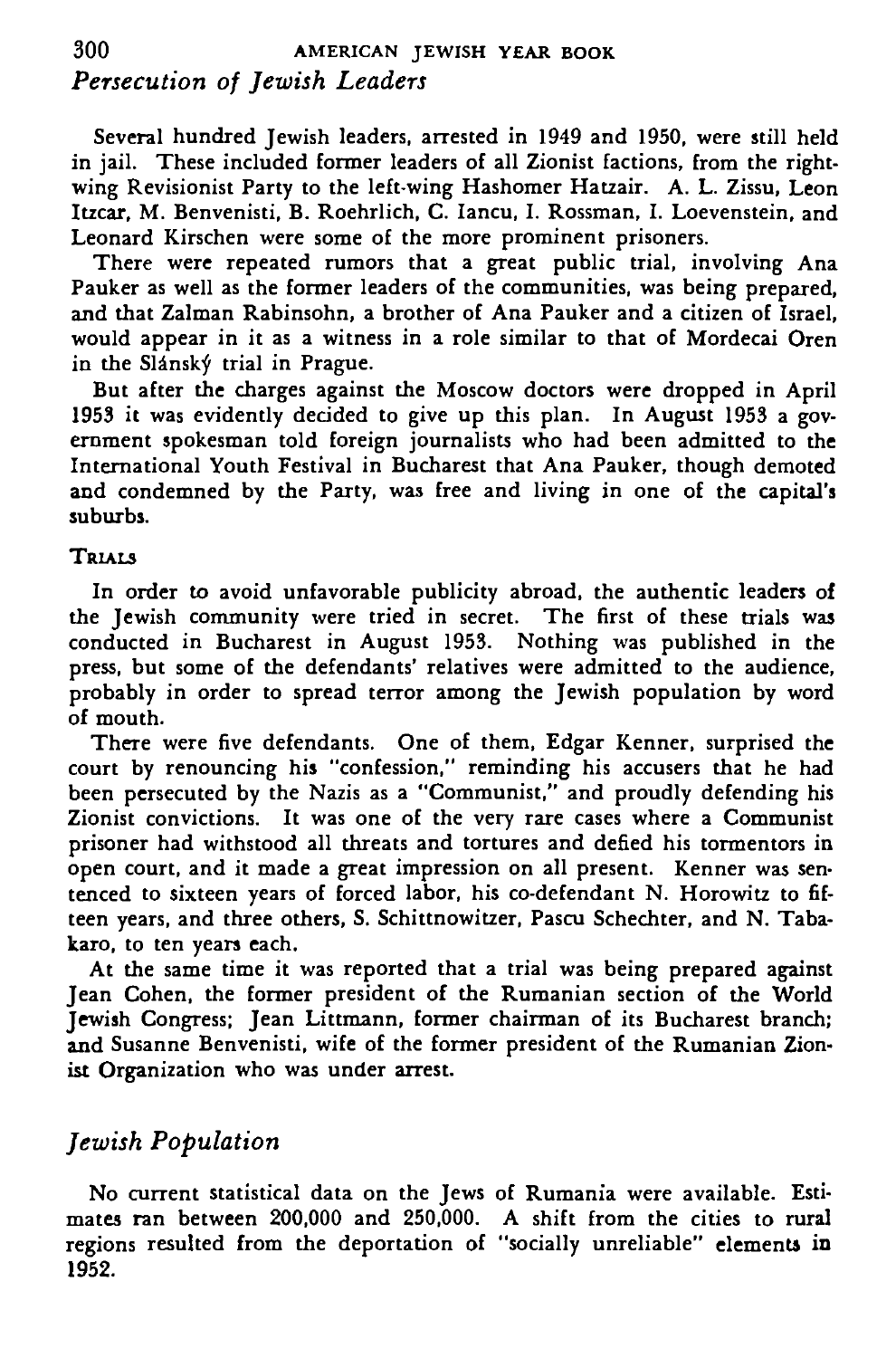#### RUMANIA 301

#### **EMIGRATION**

Emigration to Israel as well as to other countries outside the Soviet orbit remained forbidden. Diplomatic approaches and appeals from the Association of Rumanian Jews in Israel continued fruitless. The Association estimated that at least 100,000 Rumanian Jews wanted to emigrate; 50,000 of them had parents or other near relatives in Israel.

The attitude of Rumanian Jews towards Israel and emigration found eloquent expression during the International Youth Festival in Bucharest in August 1953. Among the foreign delegations recruited from pro-Soviet groups abroad was a group of members of Israel's leftist Mapam Party. One participant, Aharon Meged, described his experience in his party's newspaper *Al Hamishmar* (quoted in *The American Zionist,* October 5, 1953, p.  $24$ ). Everywhere the delegation had gone, it had been encompassed by the salutes, applause, warm greetings, and the tears of joy shed by thousands of Jews. Performances of Israel songs and dances had been overrun by many thousand Jews, who joined, trembling and crying, in the singing of *Hatikvah.* The quarters of the delegation had been beleaguered by hundreds and sometimes thousands of Jewish citizens, and its members had been everywhere surrounded by throngs, "asking aoout Israel, inquiring about the well-being of relatives, hungry for words of encouragement and promise about their own chances of emigration."

#### ECONOMIC SITUATION

Rumanian government sources asserted that about 50,000 Jews had become "workers," but it was not clear whether this included technicians and white collar workers, and whether family members were counted among the breadwinners. Nothing was said of the occupations and sources of income of the rest of the Jewish population. Rumanian propaganda organs described the "comfortable life" and "everyday joys" of a Jewish family named Segal in Bucharest in glowing, but vague terms (see *Romanian News,* Washington, D.C., February 18, 1953).

However, the Segal family idyll contrasted strongly with known facts about the deportations of thousands of Jewish families to inhospitable rural parts of Rumania, about Jewish slave laborers working under inhuman conditions on the construction of the Danube-Black Sea canal and in other "corrective labor camps," as well as with reports about the impoverished existence of the expropriated middle-class families.

# *Religious and Cultural Life*

Communist sources asserted that there were 500 synagogues in Rumania, 50 in Bucharest alone. They also mentioned 4 Talmud Torah schools, and 7 ritual slaughterers. Religious services were tolerated in many places; the price was active participation by the religious communities and their rabbis in Communist "peace" drives and other political campaigns. The chief **rabbi** of **Rumania,** Mozes Rosen, and other Communist officials forced on